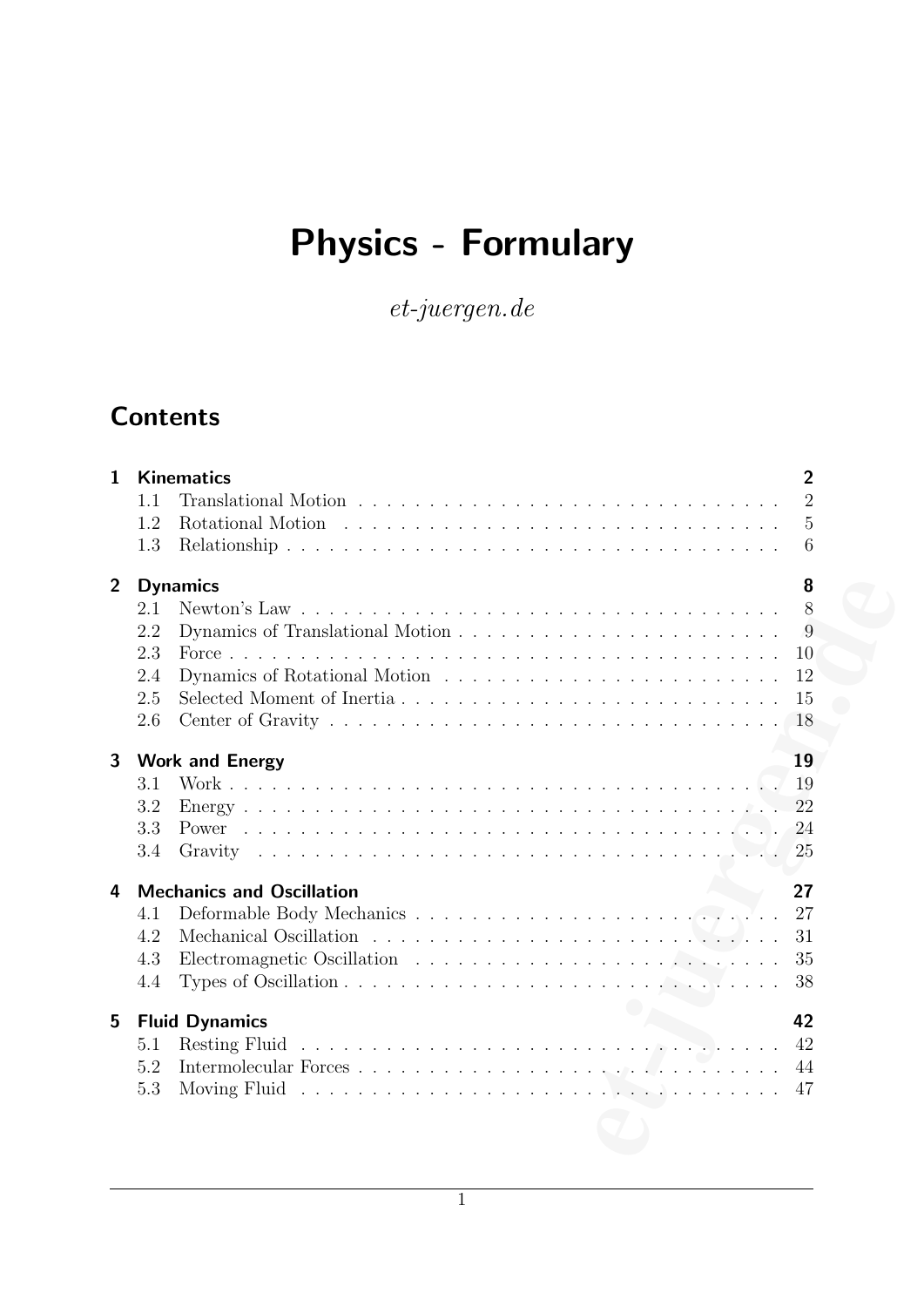# 1 Kinematics

### 1.1 Translational Motion

- s m distance, way travelled
- $v$  m/s velocity  $a \sqrt{m/s^2}$ acceleration  $t$  s time  $s_0$  m initial position  $v_0$  m/s initial velocity  $a_0$  m/s<sup>2</sup> initial acceleration e unit vector

#### Uniform Movement

Conditions:  $a = 0$  ;  $v \neq 0$  = const.

$$
v = \int a \, dt = v_0 = \text{const.}
$$

$$
v = \frac{ds}{dt}
$$

$$
s = \int v \, dt = v_0 \, t + s_0
$$

### Uniformly accelerated Motion

Conditions:  $a = a_0 > 0 = \text{const.}$ 

$$
v = \int a_0 dt = a_0 t + v_0
$$

$$
s = \int v dt = \int (a_0 t + v_0) dt = \frac{a_0}{2} t^2 + v_0 t + s_0
$$

#### Irregular accelerated Motion

Conditions:  $a = a(t) \neq \text{const.}$ 

$$
v = \frac{dS}{dt}
$$
  
\n
$$
s = \int v \, dt = v_0 t + s_0
$$
  
\n
$$
a_0 > 0 = \text{const.}
$$
  
\n
$$
v = \int a_0 \, dt = a_0 t + v_0
$$
  
\n
$$
s = \int v \, dt = \int (a_0 t + v_0) \, dt = \frac{a_0}{2} t^2 + v_0 t + s_0
$$
  
\n
$$
a(t) \neq \text{const.}
$$
  
\n
$$
v = \int a(t) \, dt = a(t) t + v_0
$$
  
\n
$$
s = \int v(t) \, dt = \int (a(t) t + v_0) \, dt = \frac{a(t)}{2} t^2 + v_0 t + s_0
$$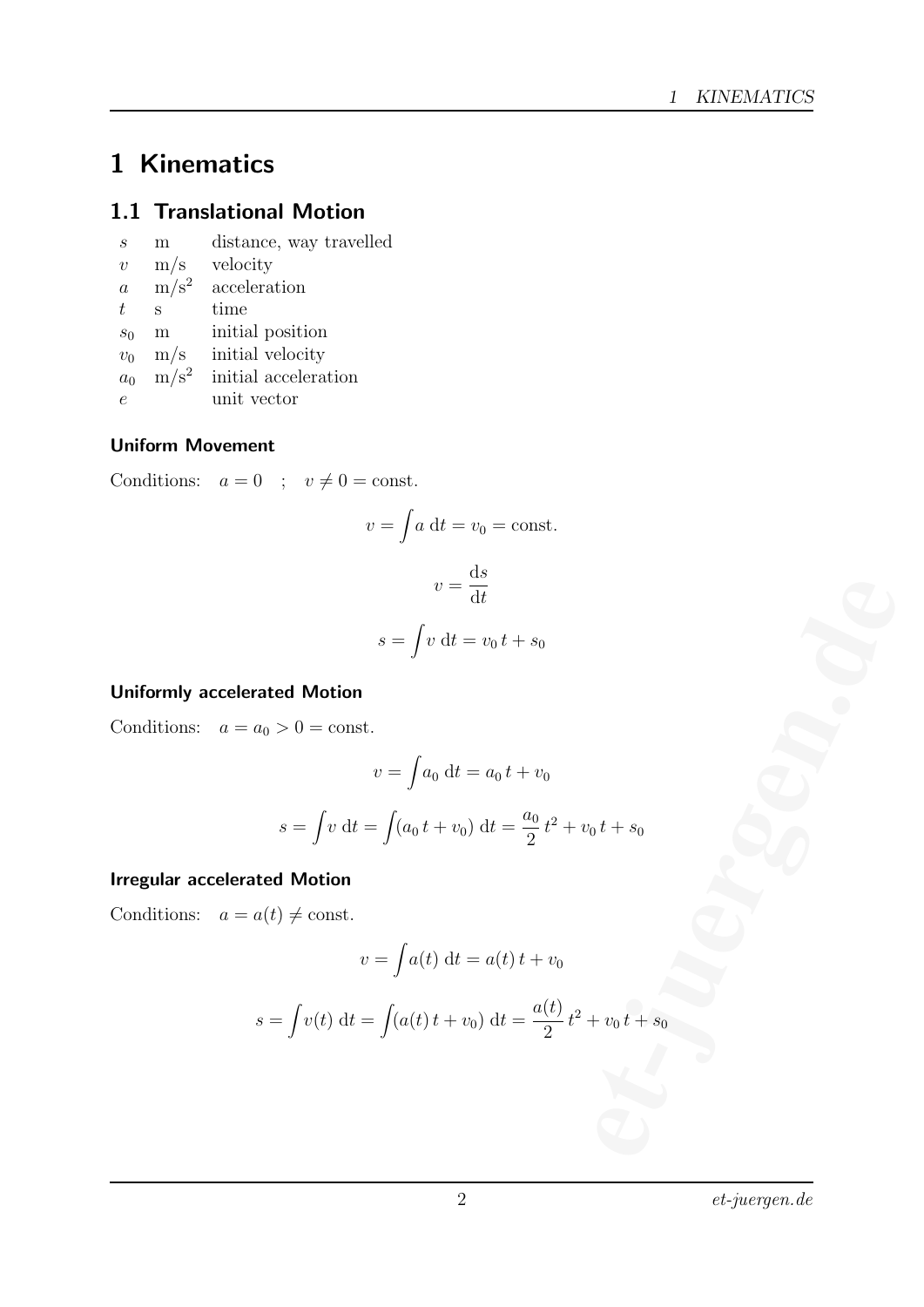### Translational Motion in general

$$
s = \int_{t_1}^{t_2} v(t) dt
$$

$$
v = \int_{t_1}^{t_2} a(t) dt \qquad v = \frac{ds}{dt} = s'(t) = \dot{s}
$$

$$
a = \frac{dv}{dt} = v'(t) = \dot{v} \qquad a = \frac{d^2s}{dt^2} = s''(t) = \ddot{s}
$$

Acceleration with  $v_0 = 0$ 

$$
s = \frac{a}{2}t^2 \qquad s = \frac{v}{2}t
$$

$$
v = at \qquad v = \sqrt{2}as
$$

Acceleration with  $v_0 \neq 0$ 

$$
s = \frac{a}{2}t^{2} + v_{0}t \qquad s = \frac{v + v_{0}}{2}t
$$

$$
v = at + v_{0} \qquad v = \sqrt{2as + v_{0}^{2}}
$$

Average velocity

$$
\overline{v} = \frac{\Delta s}{\Delta t}
$$

Average acceleration

$$
\overline{a} = \frac{\Delta v}{\Delta t}
$$

#### 2D-Translational Motion



To calculate separately

$$
s = \frac{1}{2}t^2 + v_0t \t s = \frac{1}{2}t
$$
  

$$
v = at + v_0 \t v = \sqrt{2as + v_0^2}
$$
  

$$
\overline{v} = \frac{\Delta s}{\Delta t}
$$
  

$$
\overline{a} = \frac{\Delta v}{\Delta t}
$$
  
on  

$$
s(t) = \frac{v(t)}{y(t)} = \begin{pmatrix} x \\ y \end{pmatrix}
$$
  

$$
x(t) = v_x(t)t + x_0 \t y(t) = v_y(t)t + y_0
$$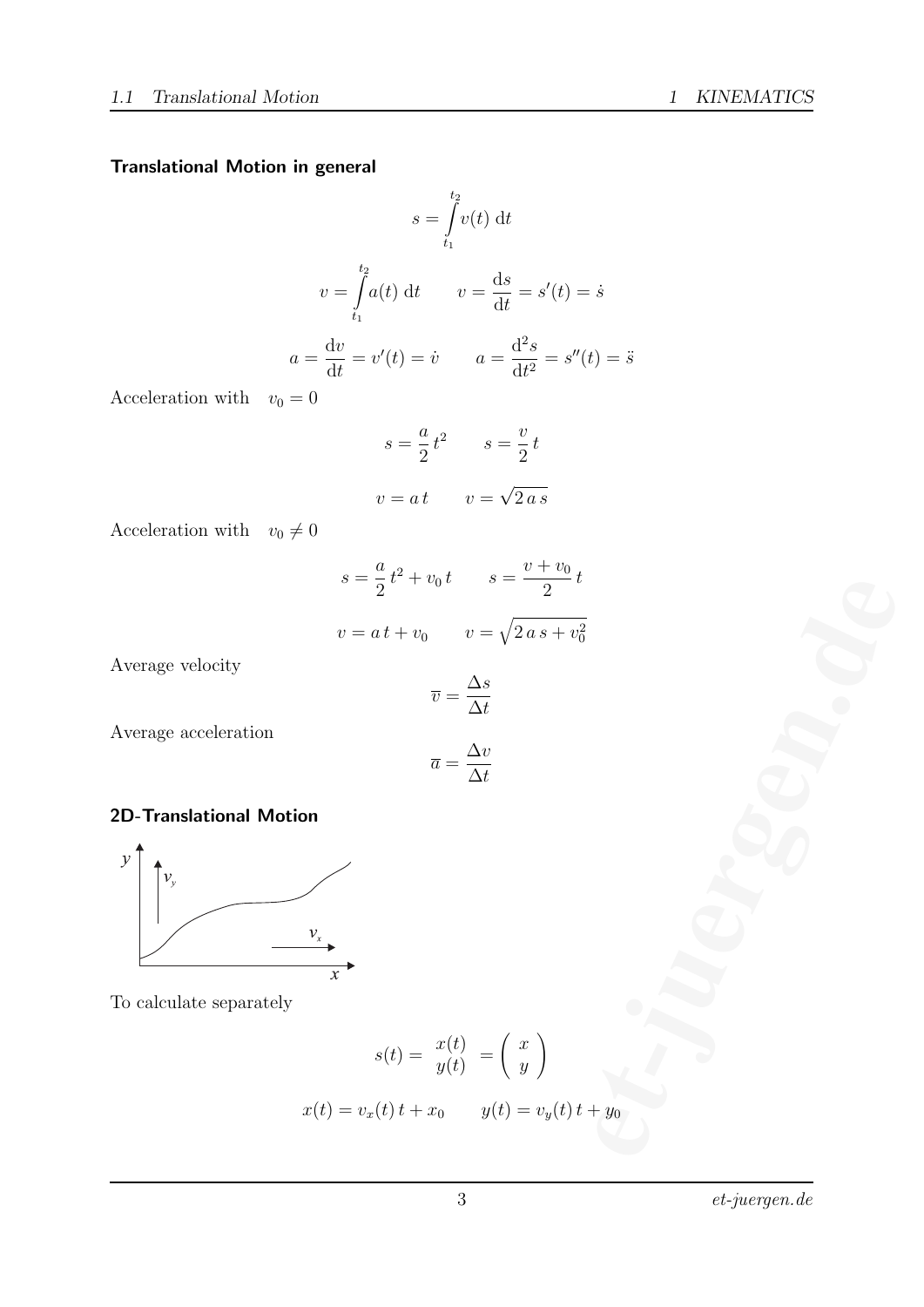### 3D-Translational Motion

$$
\vec{s}(t) = x(t)\,\vec{e}_x + y(t)\,\vec{e}_y + z(t)\,\vec{e}_z
$$

$$
\vec{v}(t) = v_x(t)\,\vec{e}_x + v_y(t)\,\vec{e}_y + v_z(t)\,\vec{e}_z
$$

$$
\vec{a}(t) = a_x(t)\,\vec{e}_x + a_y(t)\,\vec{e}_y + a_z(t)\,\vec{e}_z
$$

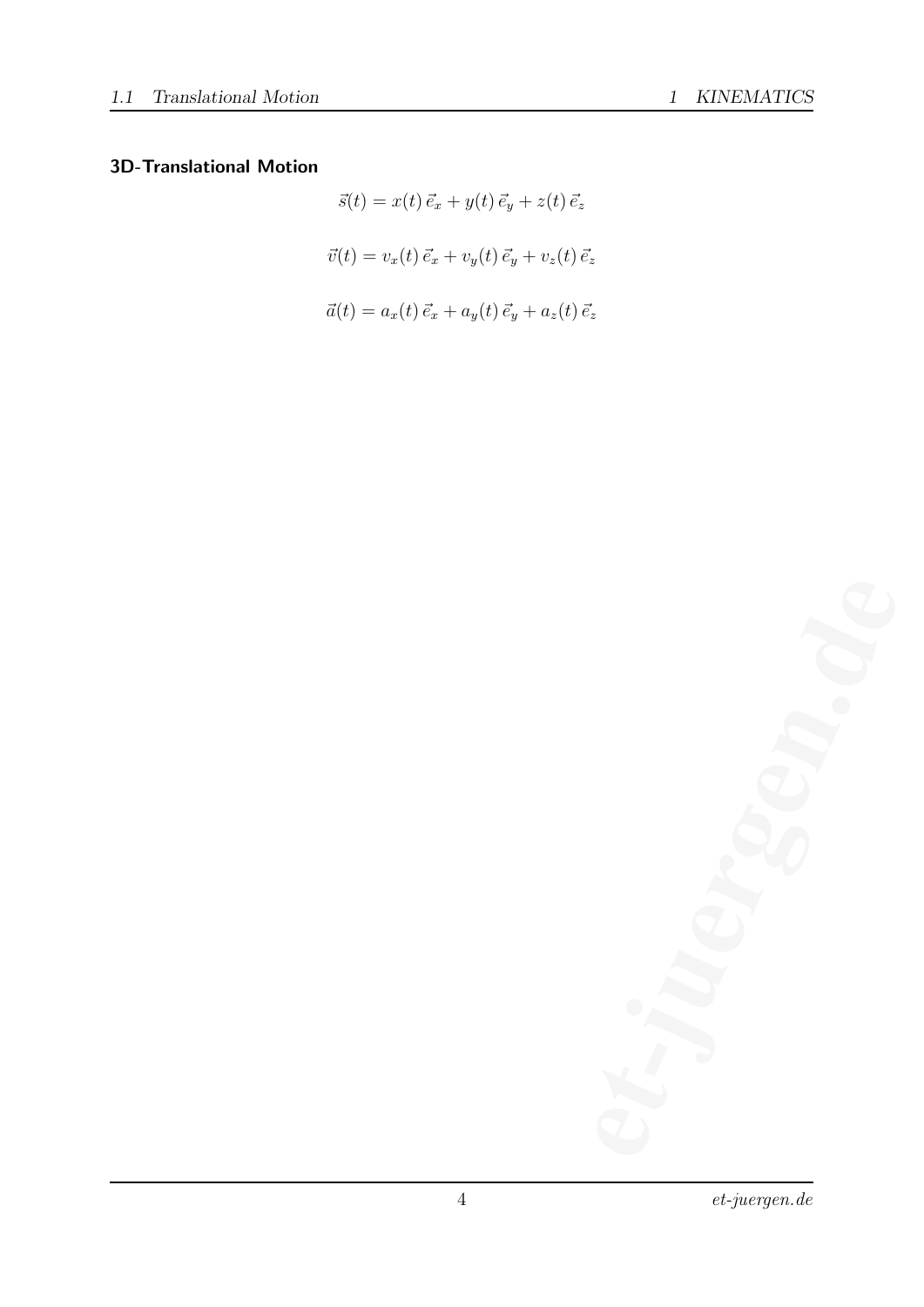### 1.2 Rotational Motion

| r |               | radius           |
|---|---------------|------------------|
|   | $\varphi$ rad | angle in radians |
|   |               |                  |

- $\begin{matrix} \omega & s^{-1} \\ \alpha & s^{-2} \end{matrix}$ angular velocity
- $\alpha$ angular acceleration
- $t$  s time
- T s period, duration of a rotation
- $f$  s<sup>-1</sup>, Hz revolution frequency

 $n \quad s^{-1}$ rotational speed



#### Uniform Rotation

Condition:  $\omega = \text{const.}$ 

$$
\varphi=\omega\,t+\varphi_0
$$

$$
\omega = \frac{2\pi}{T} = 2\pi f \qquad n = \frac{1}{T}
$$

### Uniformly accelerated Rotation

Condition:  $\alpha = \text{const.}$ 

$$
\varphi = \frac{\alpha}{2} t^2 + \omega_0 t + \varphi_0
$$

Rotation in general

$$
\varphi = \omega t + \varphi_0
$$
  
\n
$$
\omega = \frac{2\pi}{T} = 2\pi f \qquad n = \frac{1}{T}
$$
  
\nRotation  
\n
$$
\varphi = \frac{\alpha}{2}t^2 + \omega_0 t + \varphi_0
$$
  
\n
$$
\varphi = \int_{t_1}^{t_2} \omega(t) dt
$$
  
\n
$$
\omega = \int_{t_1}^{t_2} \alpha(t) dt \qquad \omega = \frac{d\varphi}{dt} = \varphi'(t) = \varphi
$$
  
\n
$$
\alpha = \frac{d\omega}{dt} = \omega'(t) \qquad \alpha = \frac{d^2\varphi}{dt^2} = \varphi''(t) = \tilde{\varphi}
$$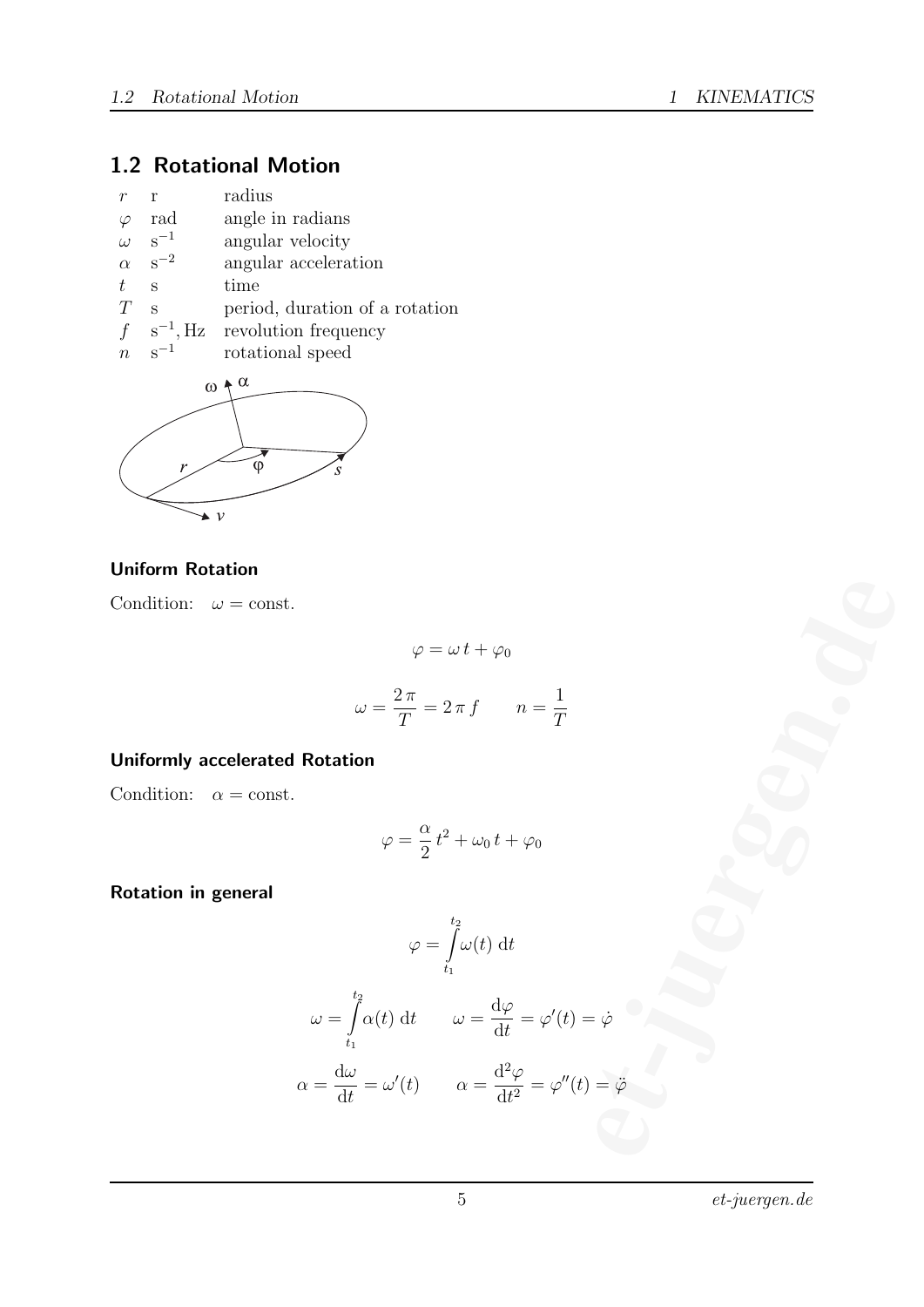### 1.3 Relationship Translational - Rotational Motion

| $\,r$            | r           | radius                         |
|------------------|-------------|--------------------------------|
| $\varphi$        | rad         | angle in radians               |
| $\omega$         | $s^{-1}$    | angular velocity               |
| $\alpha$         | $s^{-2}$    | angular acceleration           |
| ŧ                | S           | time                           |
| S                | m           | length of a circular arc       |
| $\boldsymbol{v}$ | m/s         | path velocity                  |
| $v_E$            | m/s         | own speed at the rotation body |
| $\overline{a}$   | $\rm m/s^2$ | acceleration                   |
| $a_{ZP}$         | $\rm m/s^2$ | centripetal acceleration       |
| $a_{ZF}$         | $m/s^2$     | centrifugal acceleration       |
| $a_R$            | $\rm m/s^2$ | radial acceleration            |
| $a_T$            | $\rm m/s^2$ | tangential acceleration        |
| $a_C$            | $\rm m/s^2$ | coriolis acceleration          |
| е                |             | unit vector                    |

#### **Overview**

 $s = \varphi r$   $\vec{s} = \varphi \, \vec{e}_{\omega} \times \vec{r}$ 

$$
v = \omega r \qquad \vec{v} = \vec{\omega} \times \vec{r}
$$

$$
s = \alpha r \qquad \vec{a} = \vec{\alpha} \times \vec{r}
$$



### Centripetal Acceleration, Radial Acceleration

Acceleration is directed towards center

$$
a_{ZP} = a_R = -\omega^2 r
$$

$$
\vec{a}_{ZP} = \vec{\omega}^2 \times \vec{r} \qquad \vec{a}_{ZP} = \frac{-v^2}{r}
$$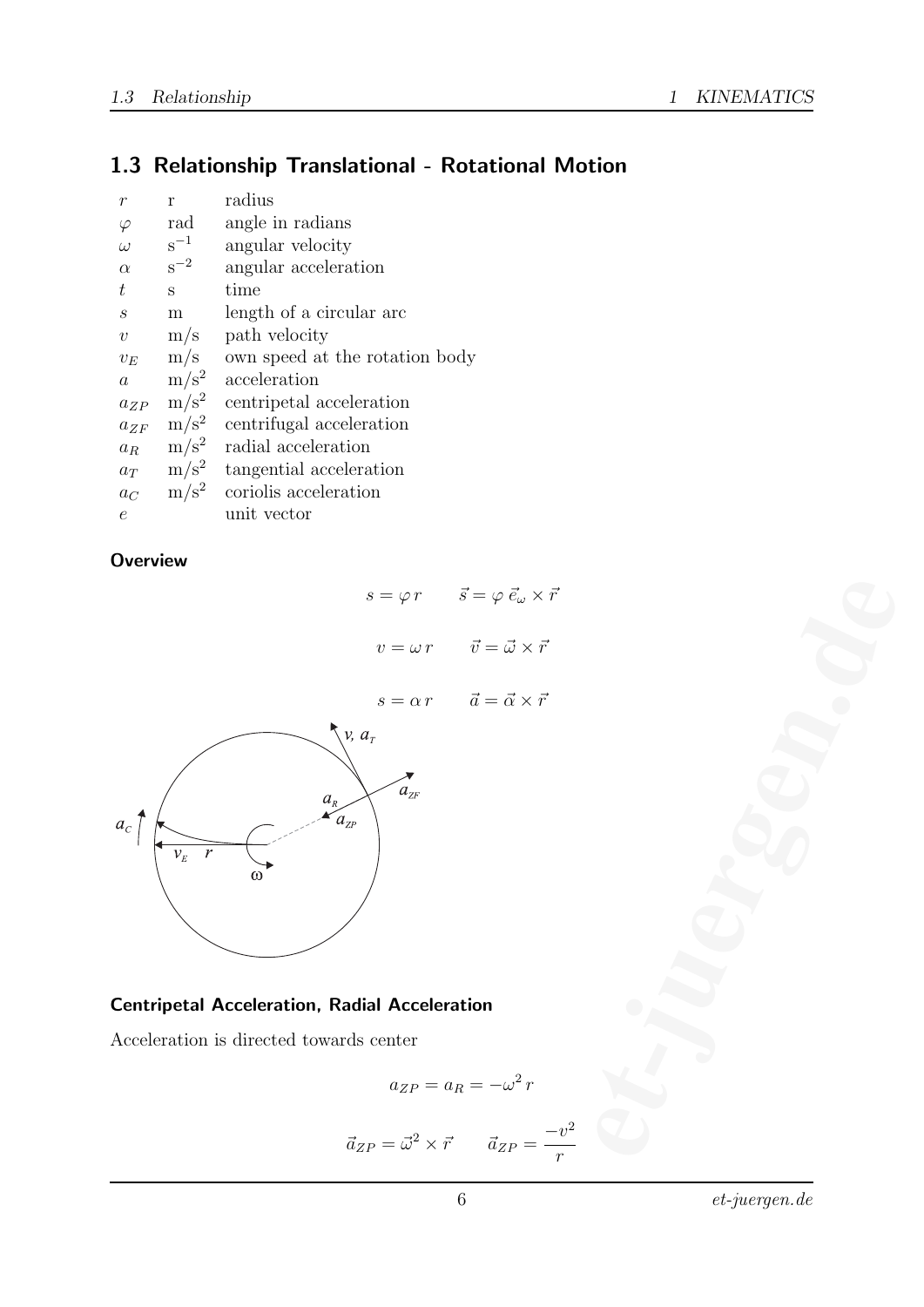Uniformly accelerated rotation

$$
a_{ZP} = r \left[ \omega_0 + \alpha_0 \left( t - t_0 \right) \right]^2
$$

Centrifugal Acceleration

$$
a_{ZF}=-a_{ZP}
$$

### Tangential Acceleration

Uniformly accelerated rotation

$$
a_T = \alpha_0 r
$$

Uniform rotation

$$
a_T=0
$$

#### Coriolis Acceleration

$$
a_C = -2 \left(\vec{\omega} \times \vec{v}_E\right) \qquad a_C = -2 \omega v_E
$$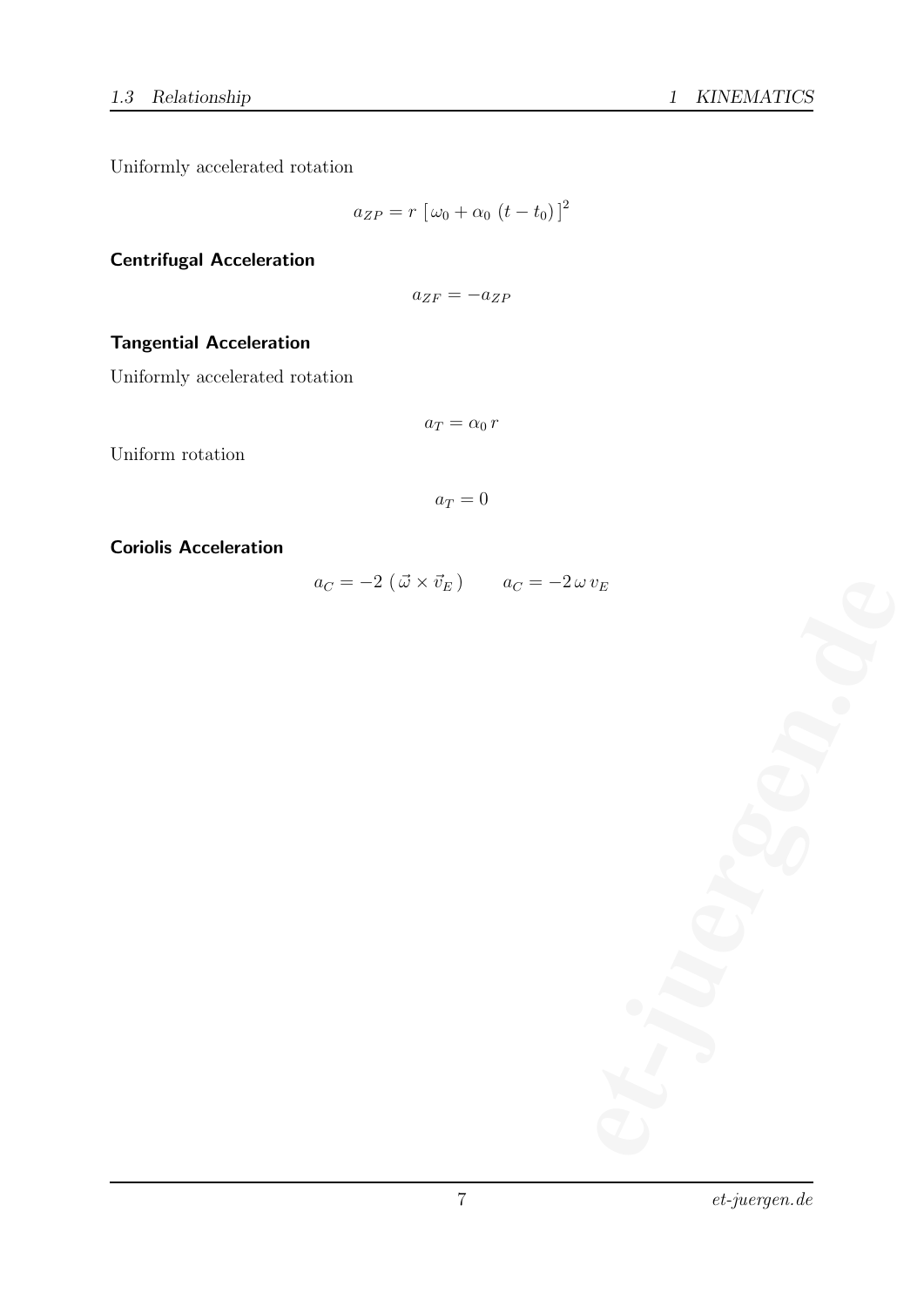# 2 Dynamics

### 2.1 Newton's Law

| H'               | N             | force        |
|------------------|---------------|--------------|
| $\boldsymbol{v}$ | m/s           | velocity     |
| $\boldsymbol{m}$ | $\mathrm{kg}$ | mass         |
| a                | $m/s^2$       | acceleration |
| t.               | S             | time         |
|                  |               |              |

#### Inertia Principle

Condition: as long as there acts no force  $F = 0$ 

$$
\sum_{i=1}^{n} F_i = 0
$$

$$
v = 0 \qquad v = \text{const.}
$$

### Action Principle

A force  $F$  applied at a mass  $m$  generates an acceleration  $a$ . Condition:  $m = \text{const.}$ 

$$
F=m\,a
$$

Conditions:  $m = m(t) \neq \text{const.}$ 

mass *m* generates an acceleration *a*.  
\n
$$
F = ma
$$
\n
$$
F = \frac{d}{dt}(mv) \qquad F = \frac{d}{dt}(m)v + \frac{d}{dt}(mv)
$$
\n
$$
F = m v + ma
$$
\n
$$
|\vec{F}_1| = |- \vec{F}_2|
$$

$$
F = \dot{\mathbf{m}} v + m a
$$

### Reaction Principle

actio = reactio

$$
|\vec{F}_1| = |- \vec{F}_2|
$$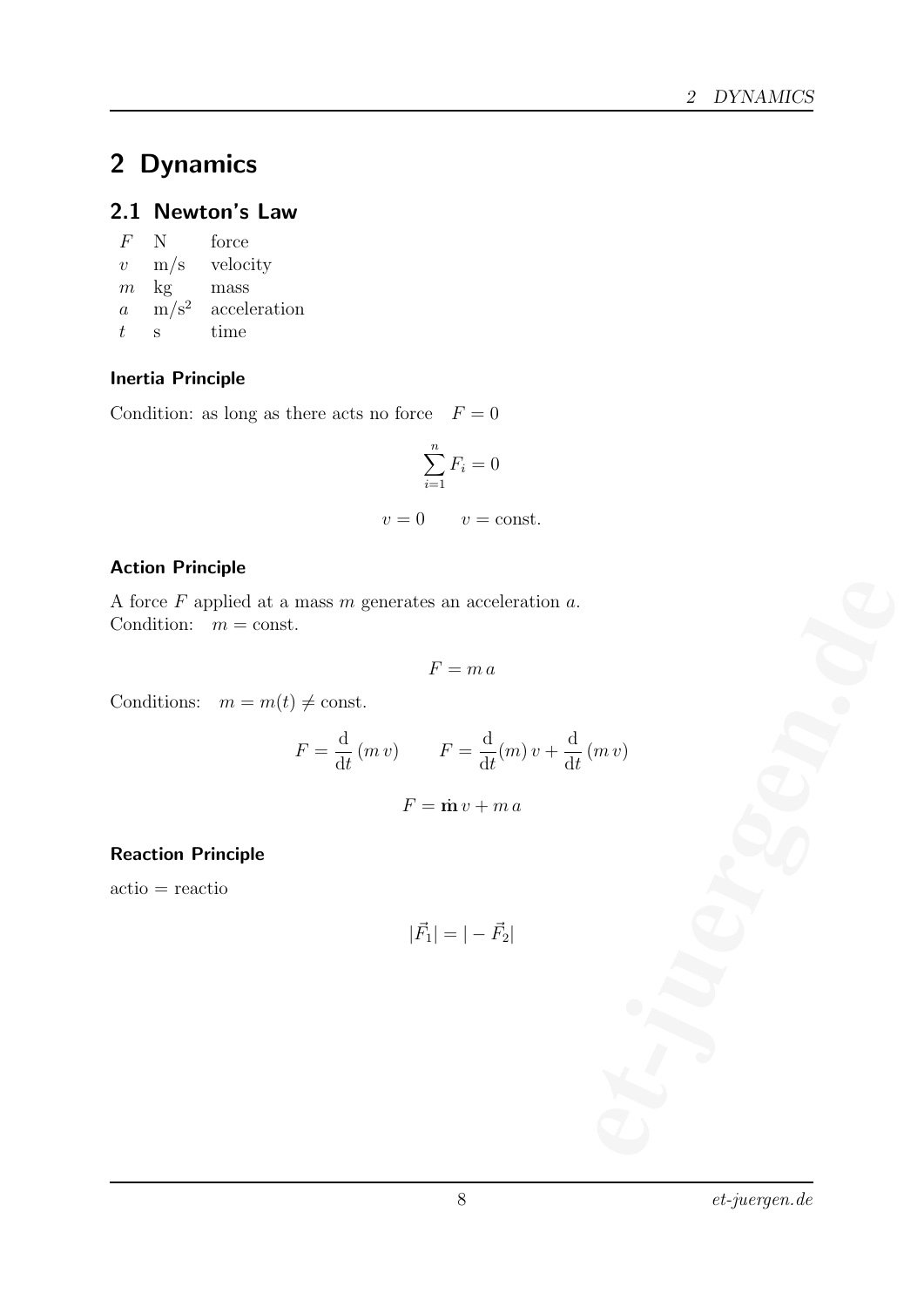### 2.2 Dynamics of Translational Motion

| F                | N             | force        |
|------------------|---------------|--------------|
| $\boldsymbol{v}$ | m/s           | velocity     |
| $\boldsymbol{m}$ | $\mathrm{kg}$ | mass         |
| $\overline{a}$   | $m/s^2$       | acceleration |
| t.               | S             | time         |
| $\mathcal{p}$    | $_{\rm Ns}$   | momentum     |
|                  | Ns            | force impact |

Force

$$
F = ma \t a = \frac{F}{m} = \frac{dv}{dt} \t dv = \frac{F}{m} dt
$$
  

$$
\int_{t_1}^{t_2} \vec{F} dt = \int_{t_1}^{t_2} m \, \vec{a} dt \t \int_{t_1}^{t_2} \vec{F} dt = \int_{t_1}^{t_2} m \frac{d\vec{v}}{dt} dt
$$
  

$$
\int_{t_1}^{t_2} \vec{F} dt = m \int_{v_1}^{v_2} d\vec{v} = m (\vec{v}_2 - \vec{v}_1)
$$

#### Momentum

#### $p = m v$

$$
\vec{p} = \int d\vec{p} = m \, \vec{v} \qquad d\vec{p} = m \, d\vec{v}
$$

#### Force Impact

A Force Impact exerts a Momentum.

$$
I = F \Delta t = m \Delta v = \Delta p
$$

Force is the temporal change of Momentum.

$$
F = m \frac{\mathrm{d}v}{\mathrm{d}t} = \frac{\mathrm{d}p}{\mathrm{d}t}
$$

### Conservation of Momentum

$$
\vec{p}_1 + \vec{p}_2 + \vec{p}_3 + \ldots = \vec{p}_{ges} = \sum_{i=1}^n \vec{p}_i
$$

$$
m_1 \vec{v}_1 + \int_{1_1}^{t_2} \vec{F} dt = m_2 \vec{v}_2
$$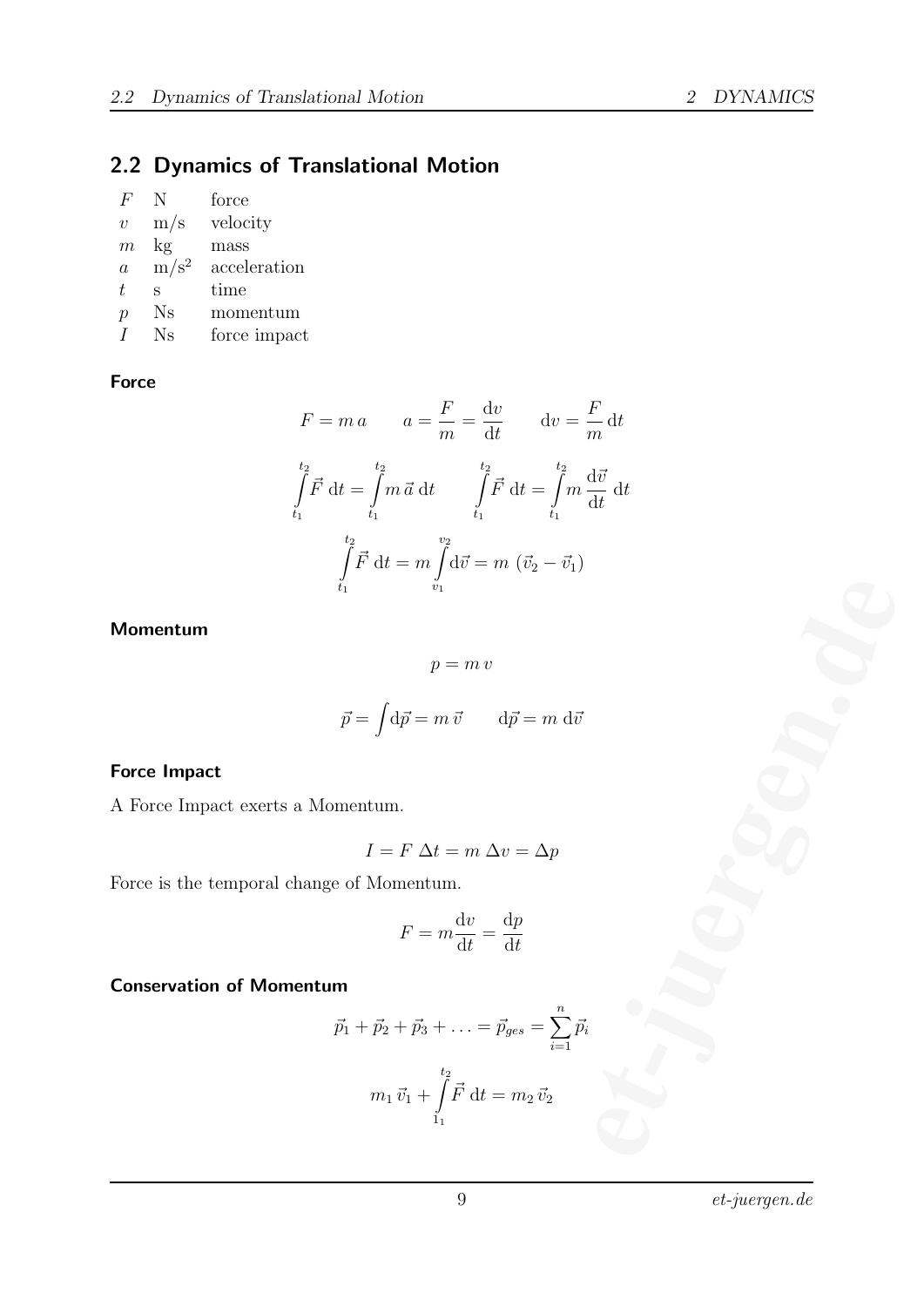### 2.3 Force

| F                | N                         | force                           |
|------------------|---------------------------|---------------------------------|
| $F_G$            | N                         | weight force                    |
| $F_H$            | $\mathbf N$               | downward force                  |
| $F_N$            | $\mathbf N$               | normal force                    |
| $F_R$            | $\mathbf N$               | friction force                  |
| $\mu_{GR}$       |                           | coefficient of sliding friction |
| $\mu_{HR}$       |                           | coefficient of static friction  |
| $\mu_{RR}$       |                           | coefficient of rolling friction |
| $\gamma$         | rad                       | angle                           |
| $\boldsymbol{v}$ | m/s                       | velocity                        |
| $\,m$            | kg                        | mass                            |
| $\it a$          | $\rm m/s^2$               | acceleration                    |
| $\mathfrak{g}$   | $\mathrm{m}/\mathrm{s}^2$ | gravitational acceleration      |
| $\omega$         | $s^{-1}$                  | angular velocity                |
| $\mathcal{r}$    | m                         | radius                          |
| М                | Nm                        | torque                          |

### Compound Forces



$$
\gamma = \angle \left(\vec{F_1}, \vec{F_2}\right)
$$

$$
F = \sqrt{F_1^2 + F_2^2 + 2F_1F_2 \cos \gamma}
$$

Condition:  $F_1 = F_2$ 

$$
F_1 = F_2 = \frac{F}{\sqrt{2(1 + \cos \gamma)}}
$$

Inclined Plane

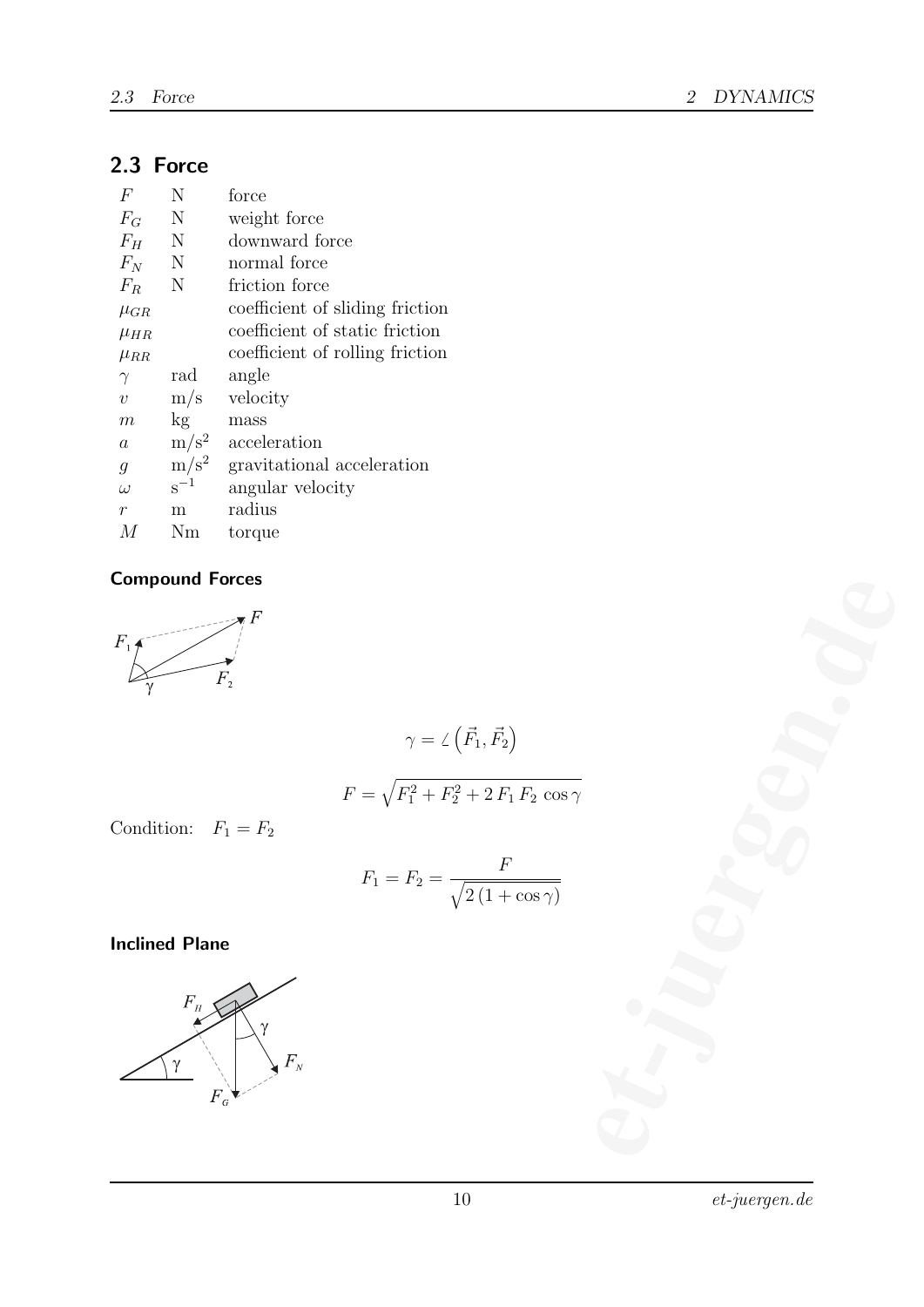$$
\sin \gamma = \frac{F_H}{F_G} \qquad \cos \gamma = \frac{F_N}{F_G} \qquad \tan \gamma = \frac{F_H}{F_N}
$$

#### Solid State Friction



Sliding friction (motion) Condition:  $F_H > F_R$ 

$$
F_R = \mu_{GR} F_N \qquad F_R = \mu_{GR} F_G \cos \gamma
$$

Static friction (motionless) Condition:  $F_H \leq F_R$ 

Rolling friction

$$
F_R = \mu_{RR} \frac{F_N}{2r}
$$

 $F_R = \mu_{HR} F_N$ 

### Types of Forces

Weight force

- Normal force
- Friction force

Downward force

Centripetal force

Coriolis force

Tangential force

 $2 r$ 

$$
F_G = m g
$$
  
\n
$$
F_N = F_G \cos \gamma
$$
  
\n
$$
F_R = \mu_{GR} F_N
$$
  
\n
$$
F_N = F_G \sin \gamma
$$
  
\n
$$
\vec{F}_{ZP} = -m \omega^2 \vec{r}
$$
  
\n
$$
\vec{F}_C = -2 m \vec{\omega} \times \vec{v}
$$
  
\n
$$
\vec{F}_T = \vec{M} \times \vec{r}
$$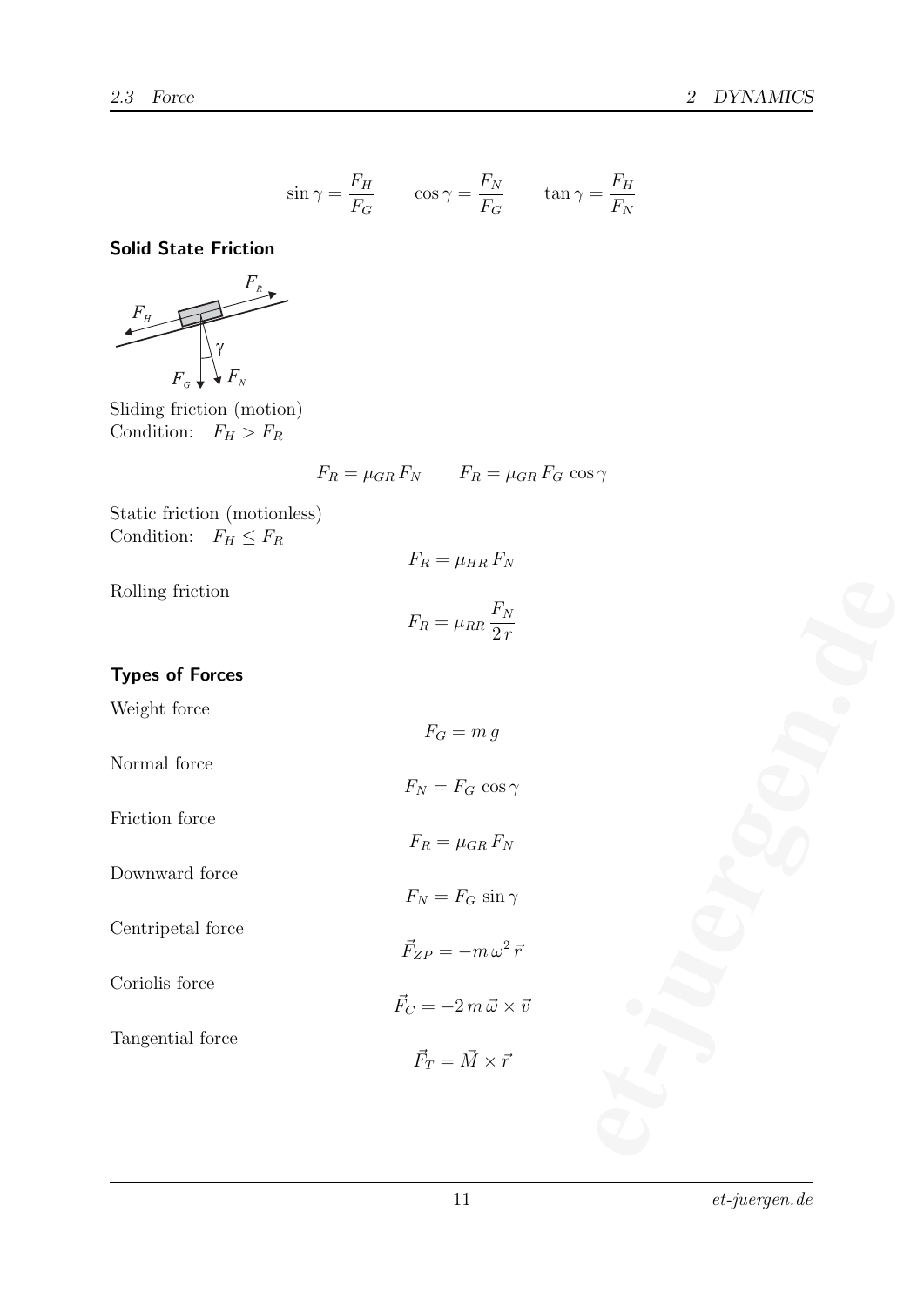### 2.4 Dynamics of Rotational Motion

| М                | Nm                      | torque                                            |
|------------------|-------------------------|---------------------------------------------------|
|                  | $J \log m^2$            | moment of inertia                                 |
|                  | $J_S$ kg m <sup>2</sup> | moment of inertia with axis of rotion at center S |
|                  | $J_A$ kg m <sup>2</sup> | moment of inertia with axis of rotion at A        |
| m                | kg                      | mass                                              |
| $\rho$           | $\text{kg}/\text{m}^3$  | density                                           |
| V                | m <sup>3</sup>          | volume                                            |
| r                | m                       | radius                                            |
| $\boldsymbol{F}$ | $\mathbf N$             | force                                             |
| L                |                         | $\log m^2/s$ angular momentum                     |
| $\overline{p}$   |                         | $\text{kg m/s}$ momentum                          |
|                  |                         | $I_D$ kg m <sup>2</sup> /s torque impact          |
| $\omega$         | $s^-1$                  | angular velocity                                  |
| $\alpha$         | $s^-2$                  | angular acceleration                              |
| $\upsilon$       | m/s                     | velocity                                          |
| $\boldsymbol{S}$ | m                       | distance                                          |
| $t\,$            | S                       | time                                              |
|                  |                         |                                                   |

### Rotation around Priority Axis



Priority Axis

\n
$$
J = \rho \int_{0}^{V_{ges}} r^{2} \, \mathrm{d}V
$$
\n
$$
J = \rho \int_{0}^{m_{ges}} r^{2} \, \mathrm{d}m \qquad J = \sum_{i=0}^{n} r_{i}^{2} \, \Delta m \qquad J = r^{2} \, \Delta m
$$
\n
$$
J_{S} = r^{2} \, m
$$

Special case:

$$
J_S = r^2 \, m
$$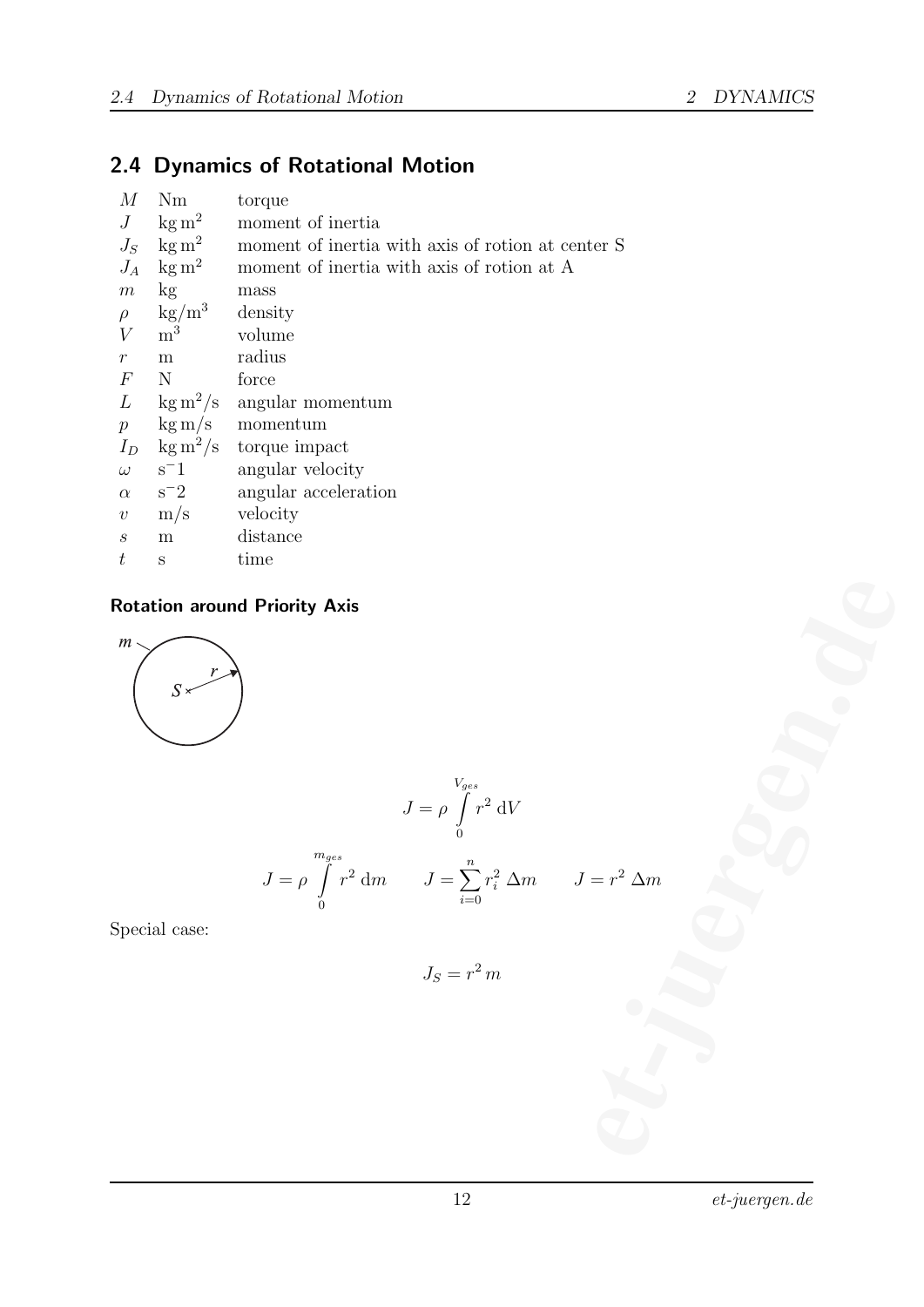### Rotation around Axis parallel to Priority Axis



Steiner's sentence:

$$
J_A = J_S + m s^2
$$

$$
J = \rho \iiint r^2(x, y, z) dx dy dz
$$

### **Torque**



$$
M = J \alpha \qquad M = \alpha \int r^2 dm \qquad M = \vec{r} \times \vec{F}
$$

$$
M = |\vec{F}| |\vec{r}| \sin \angle (\vec{r}, \vec{F}) = |\vec{F}_{\tan}| |\vec{r}|
$$

### Angular Momentum

 $L = J \omega$ 

point  
\n
$$
M = J \alpha \qquad M = \alpha \int r^2 dm \qquad M = \vec{r} \times \vec{F}
$$
\n
$$
M = |\vec{F}| |\vec{r}| \sin \angle (\vec{r}, \vec{F}) = |\vec{F}_{\tan}| |\vec{r}|
$$
\n
$$
L = J \omega
$$
\n
$$
L = \vec{r} \times \vec{p} \qquad L = m (\vec{r} \times \vec{v})
$$
\n
$$
L = m (\vec{r} \times (\vec{\omega} \times \vec{r})) \qquad L = m \vec{r}^2 \vec{\omega} - (\vec{r} \vec{\omega}) \vec{r}
$$
\n
$$
M = \frac{dL}{dt} \qquad M = \frac{d(\vec{r} \times \vec{p})}{dt} \qquad M = \frac{d\vec{r}}{dt} \times m \vec{v} + \vec{r} \times \frac{d\vec{p}}{dt}
$$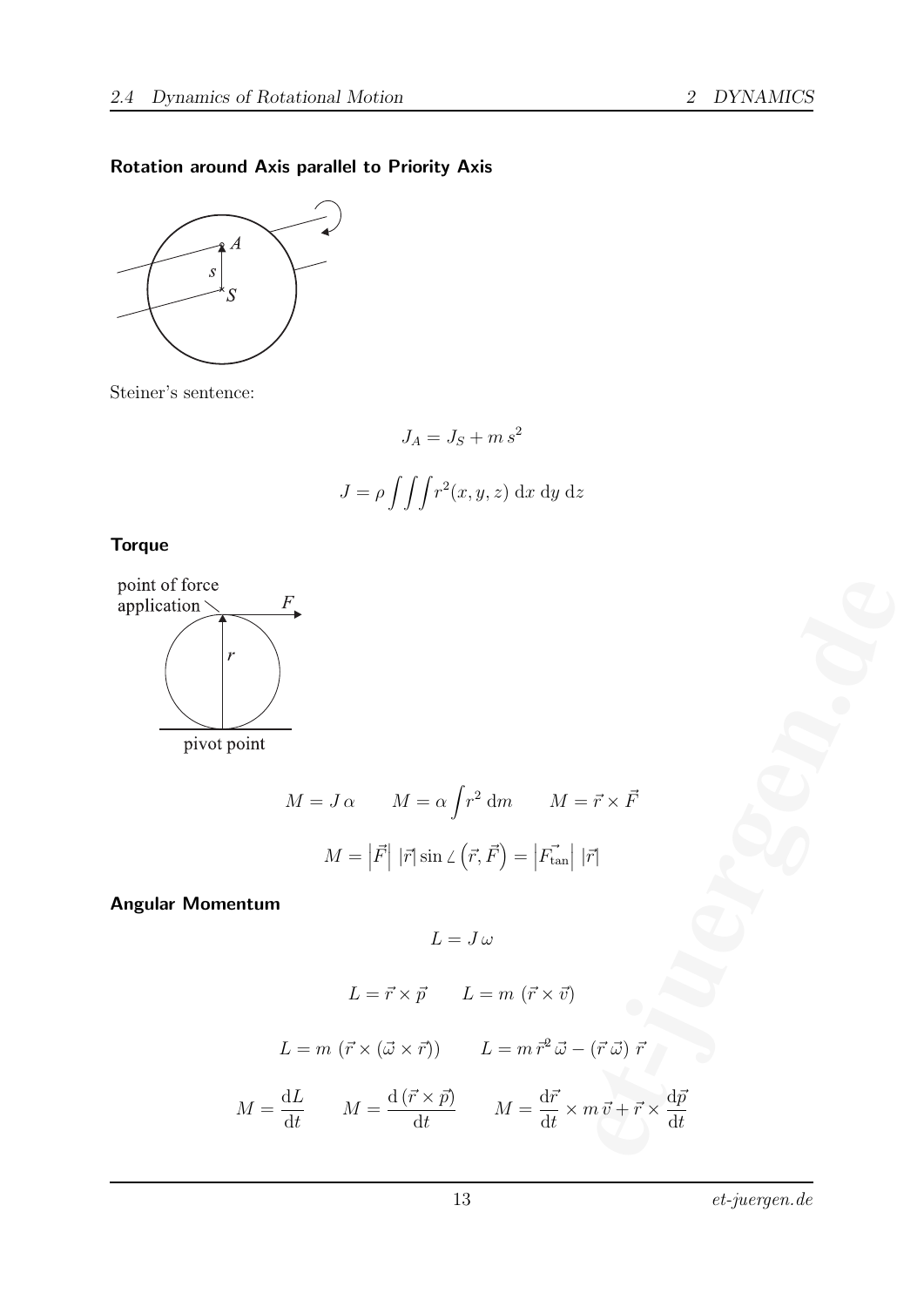### Torque Impact

A Torque Impact exerts an angular Momentum.

$$
I_D = \Delta L
$$

$$
I_D = \int M dt \qquad I_D = \int_{t_1}^{t_2} M dt = I_D = \int_{t_1}^{t_2} J \alpha dt
$$

$$
I_D = \int_{t_1}^{t_2} J \frac{d\omega}{dt} \qquad I_D = L(\omega_2 - \omega_1) = J \Delta \omega
$$

### Conservation of Angular Momentum

$$
\vec{L}_1 + \int\limits_{t_1}^{t_2} \vec{M} \ \mathrm{d}t = \vec{L}_2
$$

$$
L = L_1 + L_2 + \ldots + L_n = \text{const.}
$$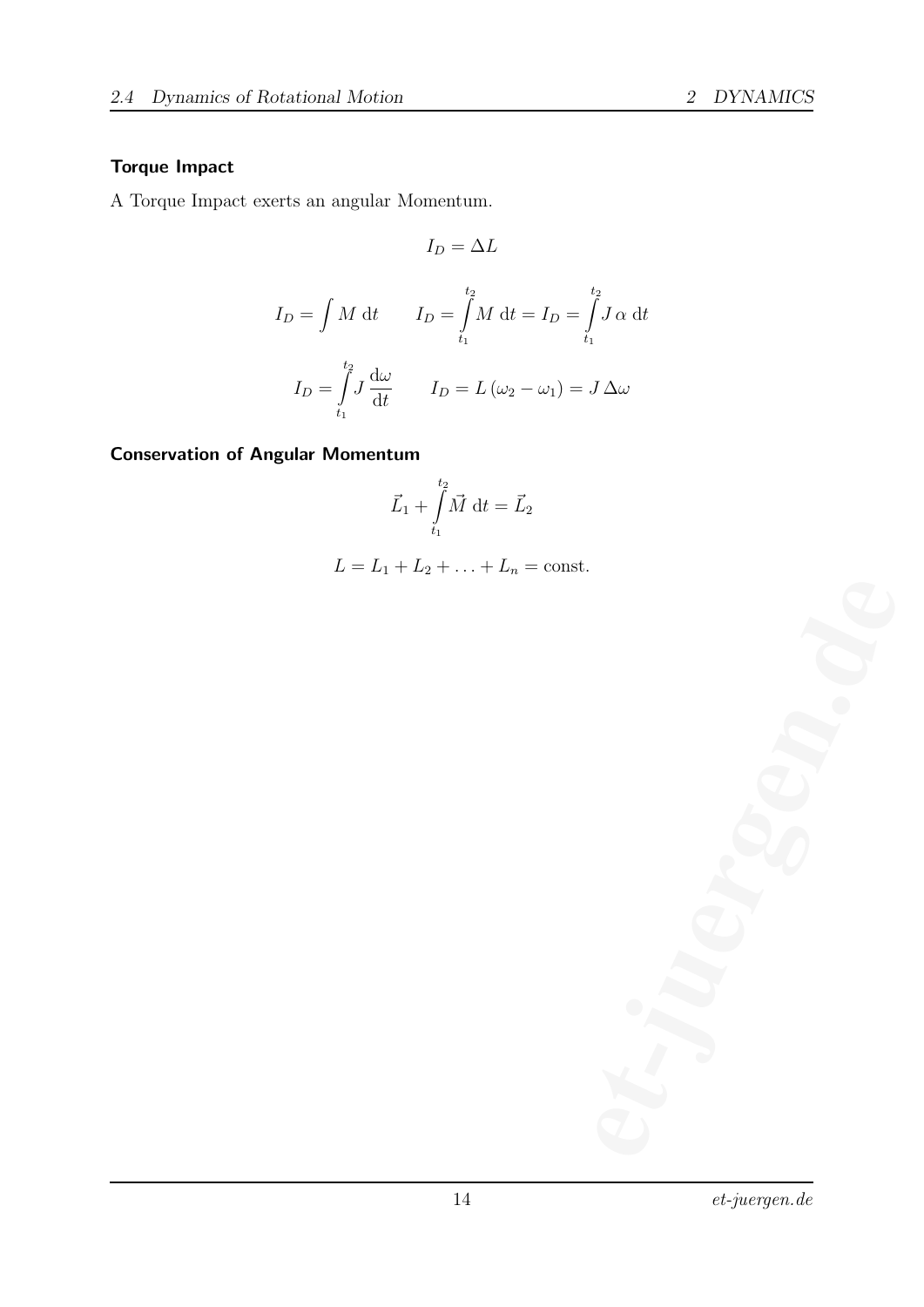### 2.5 Selected Moment of Inertia

- 
- $J_S$  kg m<sup>2</sup> moment of inertia<br> $J_S$  kg m<sup>2</sup> moment of inertia  $J_S$  kg m<sup>2</sup> moment of inertia with axis of rotion at center S
- $m$  kg mass r m radius
- $h$  m height
- $l$  m length

#### Circular Ring, thin



$$
x: \quad J_S = m r^2 \qquad y: \quad J_S = \frac{m}{2} r^2
$$

#### Circular Disc, thin



$$
x: \quad J_S = \frac{m}{2}r^2 \qquad y: \quad J_S = \frac{m}{4}r^2
$$
\n
$$
J_S = \frac{2}{5}mr^2
$$
\n
$$
J_S = \frac{2}{5}m\frac{r_o^5 - r_r^5}{r_a^3 - r_r^3}
$$

Ball



Solid ball

Hollow ball

$$
J_S = \frac{2}{5} m r^2
$$

$$
J_S = \frac{2}{5} m \frac{r_a^5 - r_r^5}{r_a^3 - r_r^3}
$$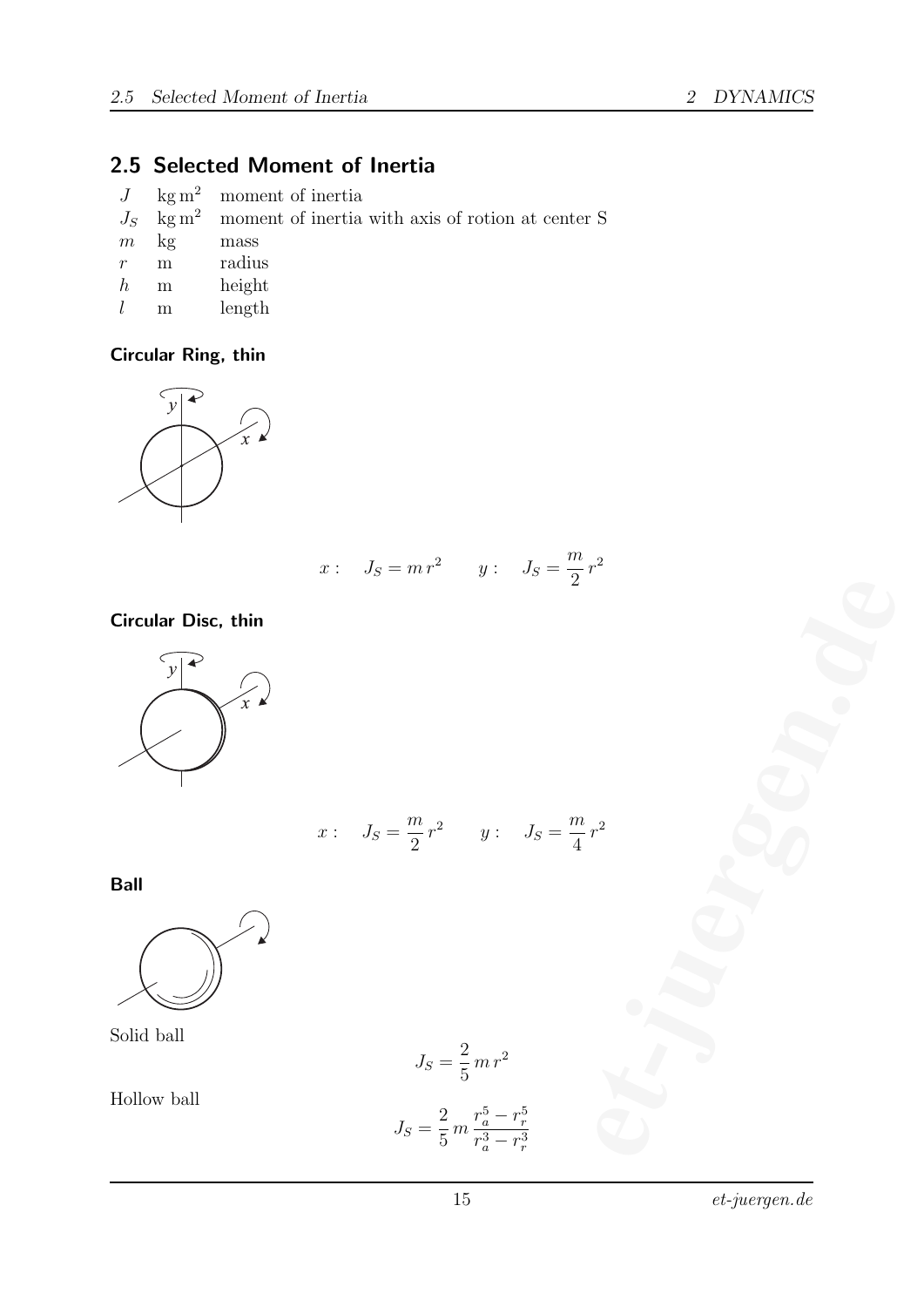Hollow ball, thin-walled

$$
J_S = \frac{2}{3} m r^2
$$

Cylinder



Hollow Cylinder



y  
\nx  
\n
$$
x: J_s = \frac{m}{2} (r_i^2 + r_a^2)
$$
 y:  $J_s = \frac{m}{4} (r_i^2 + r_a^2 + \frac{h^2}{3})$   
\n $r_i \approx r_a$   
\n $x: J_s = mr^2$  y:  $J_s = \frac{m}{4} (2r^2 + \frac{h^2}{3})$   
\nthin  
\n $x: J_s = \frac{m}{12} l^2$ 

Thin-walled:  $r_i \approx r_a$ 

$$
x: \quad J_S = m r^2 \qquad y: \quad J_S = \frac{m}{4} \left( 2 r^2 + \frac{h^2}{3} \right)
$$

Rod, long and thin



$$
x: \quad J_S = \frac{m}{12}l^2
$$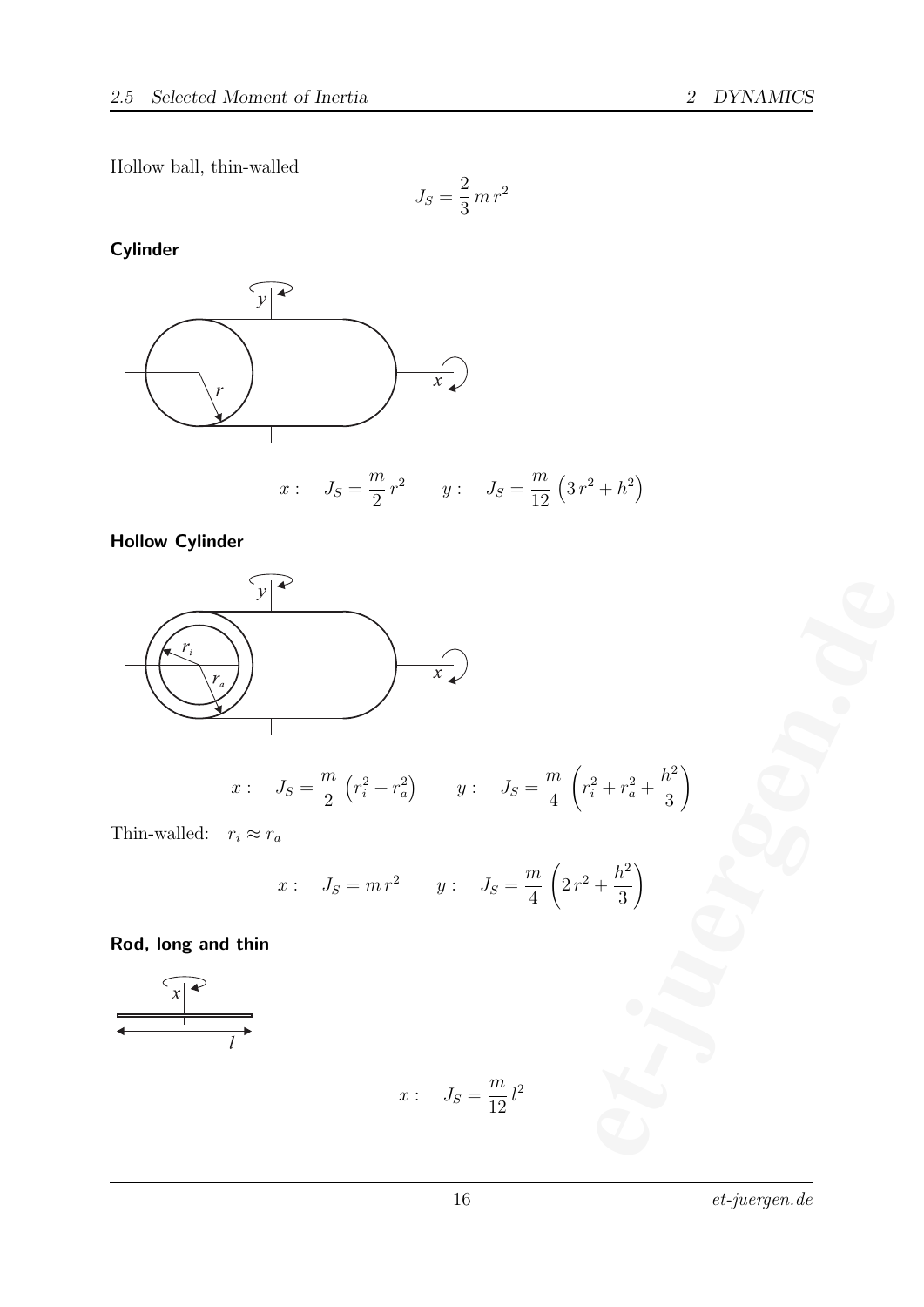### Cuboid



Cone



 $x:$   $J_S =$ 3 10  $m r<sup>2</sup>$  $y:$   $J_S =$ 3 20 m  $\sqrt{ }$  $r^2 + \frac{h^2}{4}$ 4  $\setminus$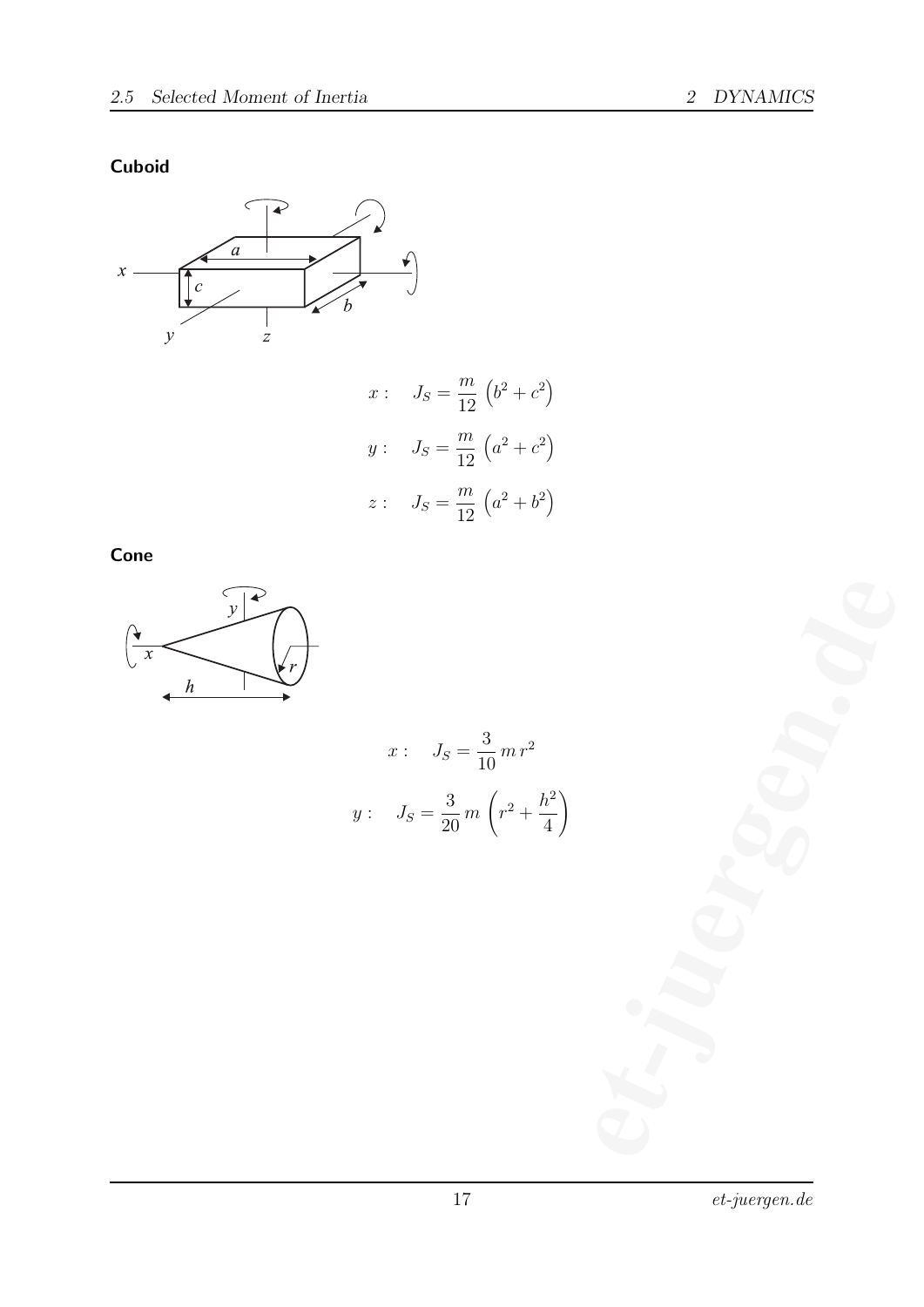### 2.6 Calculation of Center of Gravity

| $r_{SP}$    | m              | vector of the center of gravity |
|-------------|----------------|---------------------------------|
| $d_{\cdot}$ | m              | direction vector                |
| m           | kg             | mass                            |
| V           | m <sup>3</sup> | volume                          |
| $\rho$      |                | $\text{kg/m}^3$ density         |

### Center of Gravity of a Continuous Object

$$
\vec{r}_{SP} = \frac{\int\limits_{0}^{m} \vec{d} \, dm}{\int\limits_{0}^{m} \, dm} = \left(\begin{array}{c} x_{SP} \\ y_{SP} \\ z_{SP} \end{array}\right)
$$

$$
x_{SP} = \frac{\int\limits_{0}^{m} x \, dm}{\int\limits_{0}^{m} \, dm} \qquad y_{SP} = \dots
$$

$$
\int\limits_{0}^{m} \, dm
$$

### Center of Gravity of n Pointmasses

$$
\vec{r}_{SP} = \frac{\sum_{i=0}^{n} m_i d_i}{\sum_{i=0}^{n} m_i} = \left(\begin{array}{c} x_{SP} \\ y_{SP} \\ z_{SP} \end{array}\right)
$$

$$
x_{SP} = \frac{\sum_{i=0}^{n} m_i x_i}{\sum_{i=0}^{n} m_i} \qquad \begin{array}{c} y_{SP} = \dots \\ z_{SP} = \dots \end{array}
$$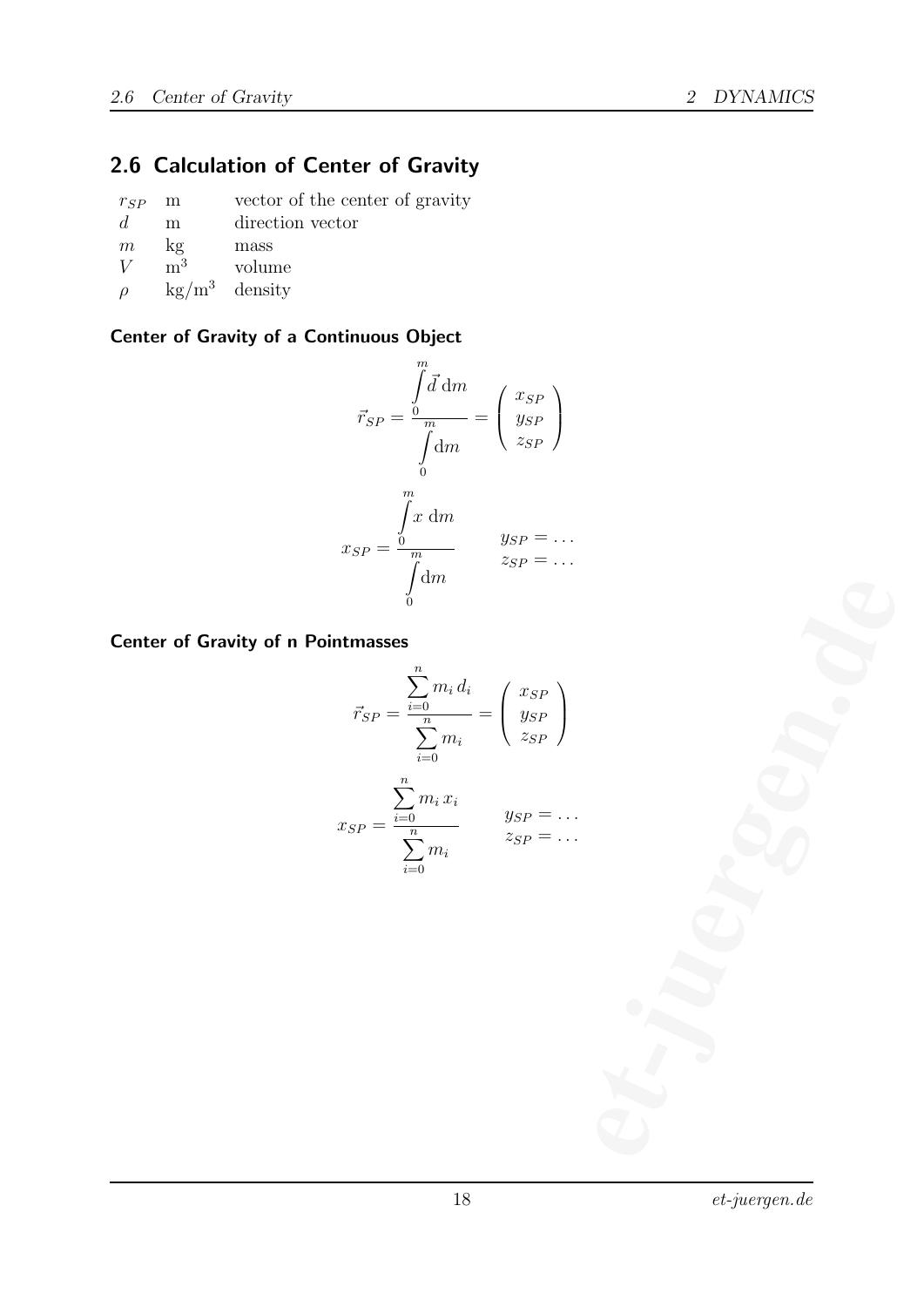# 3 Work and Energy

# 3.1 Work

| $W = J$ , kg m <sup>2</sup> /s <sup>2</sup> | work                          |
|---------------------------------------------|-------------------------------|
| N                                           | force                         |
| $F_G$ N                                     | weight force                  |
| $F_B$ N                                     | accelerating force            |
| $\mathbb{N}$                                | normal force                  |
| $F_R$ N                                     | friction force                |
| N                                           | external force                |
| m                                           | distance, way travelled       |
| m                                           | height                        |
| rad                                         | angle                         |
| $\mathrm{m}/\mathrm{s}^2$                   | acceleration                  |
| $\mathrm{m}/\mathrm{s}^2$                   | gravitational acceleration    |
| m/s                                         | velocity                      |
| N/m                                         | spring constant               |
| rad                                         | angle of rotation             |
| $s^{-1}$                                    | angular velocity              |
| $s^{-2}$                                    | angular acceleration          |
| $\text{kg m}^2$                             | moment of inertia             |
| m                                           | distance to center of gravity |
| $Nm^2/kg^2$                                 | gravitational constant        |
|                                             |                               |

### **General**



$$
W = F s \cos \gamma
$$

Special case:

$$
W = F s
$$

ar velocity  
\nar acceleration  
\nent of inertia  
\ncec to center of gravity  
\nrational constant  
\n
$$
W = F s \cos \gamma
$$
\n
$$
W = F s
$$
\n
$$
W = \int_{s_1}^{s_2} F \cos \gamma \, ds \qquad W = \int_{s_1}^{s_2} \vec{F}(s) \, ds
$$

### Lifting Work

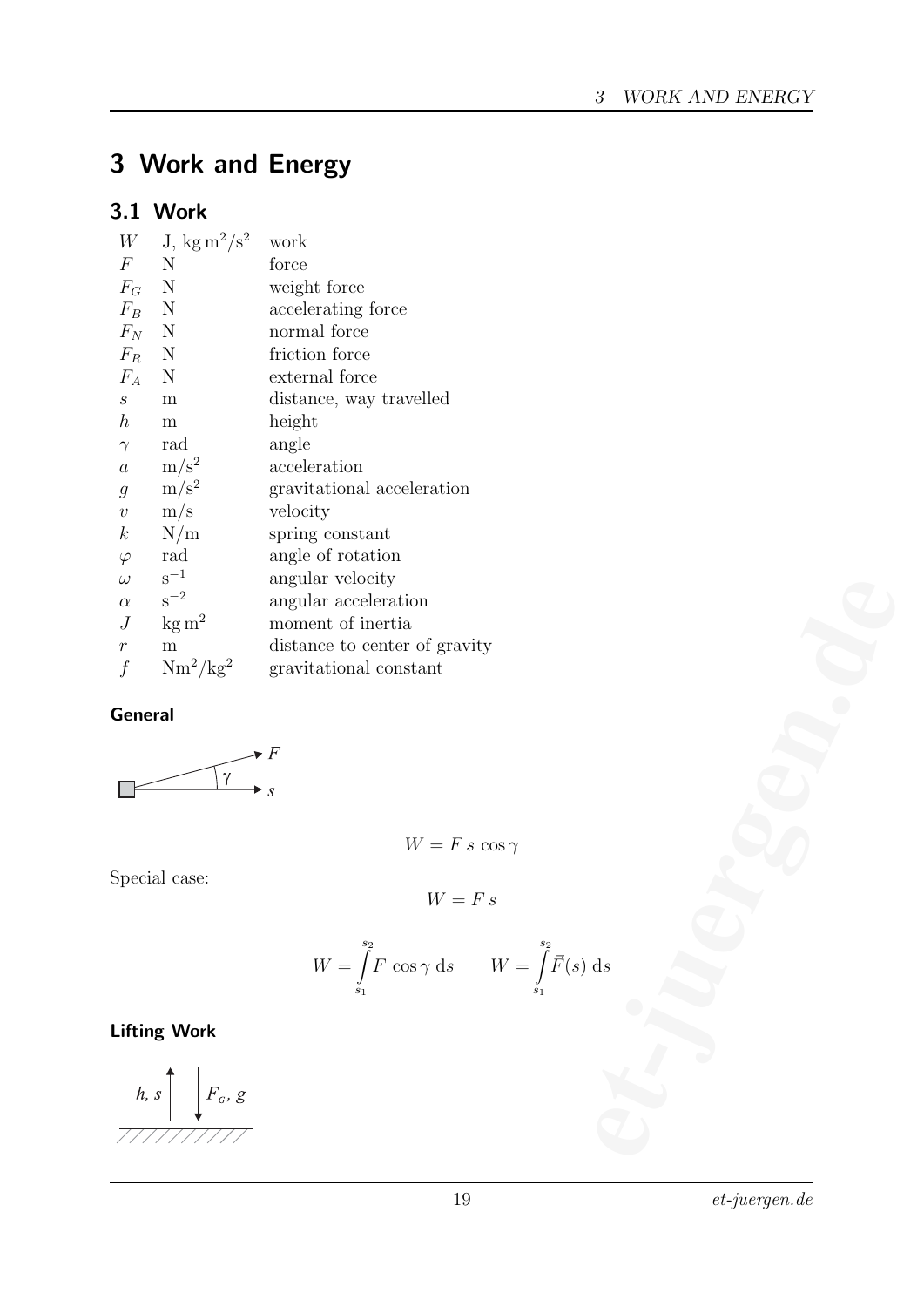$$
W_{HUB} = -\int F_G \, \mathrm{d}s
$$

$$
W_{HUB} = F_G \Delta s \cos \gamma \qquad W_{HUB} = -m g \Delta s \cos \gamma
$$

Condition:  $\gamma = \pi = 180 \text{deg}$ 

$$
W_{HUB} = m g \, \Delta h
$$

### Accelerating Work

$$
W_B = m a s \qquad W_B = \frac{m}{2} v^2 \qquad W_B = \frac{m}{2} \left( v^2 - v_0^2 \right)
$$

$$
W_B = - \int \vec{F}_B \, ds \qquad W_B = \vec{F}_B s
$$

$$
W_B = m \int a \, ds \qquad W_B = m \int \frac{d\vec{v}}{dt} \, ds
$$

$$
W_B = m \int \frac{d\vec{s}}{dt} \, dv \qquad W_B = m \int \vec{v} \, d\vec{v}
$$

Frictional Work



$$
W_B = m \int \frac{1}{dt} dv \qquad W_B = m \int \vec{v} d\vec{v}
$$
  
\nF  
\nF<sub>N</sub>  
\n
$$
W_R = F_R s \qquad W_R = \mu F_N s \qquad W_R = \mu F_G s \cos \gamma
$$
  
\n
$$
W_R = \int \vec{F}_R d\vec{s}
$$
  
\n
$$
W_R = \mu m g s
$$
  
\n**Jork**  
\n
$$
W_F = \frac{1}{2} k s^2 \qquad W_F = \int \vec{F} ds \qquad W_F = \int_{s_{min}}^{s_{max}} k s ds
$$
  
\n
$$
W_F = \frac{1}{2} k \varphi^2 \qquad W_F = \frac{1}{2} k (\varphi_2^2 - \varphi_1^2)
$$

Condition:  $\gamma = 0$ 

$$
W_R = \mu m \, g \, s
$$

### Spring Tension Work

$$
W_F = \frac{1}{2} k s^2 \qquad W_F = \int \vec{F} \, ds \qquad W_F = \int_{s_{min}}^{s_{max}} k s \, ds
$$

Rotation, torsion:

$$
W_F = \frac{1}{2} k \varphi^2 \qquad W_F = \frac{1}{2} k \left( \varphi_2^2 - \varphi_1^2 \right)
$$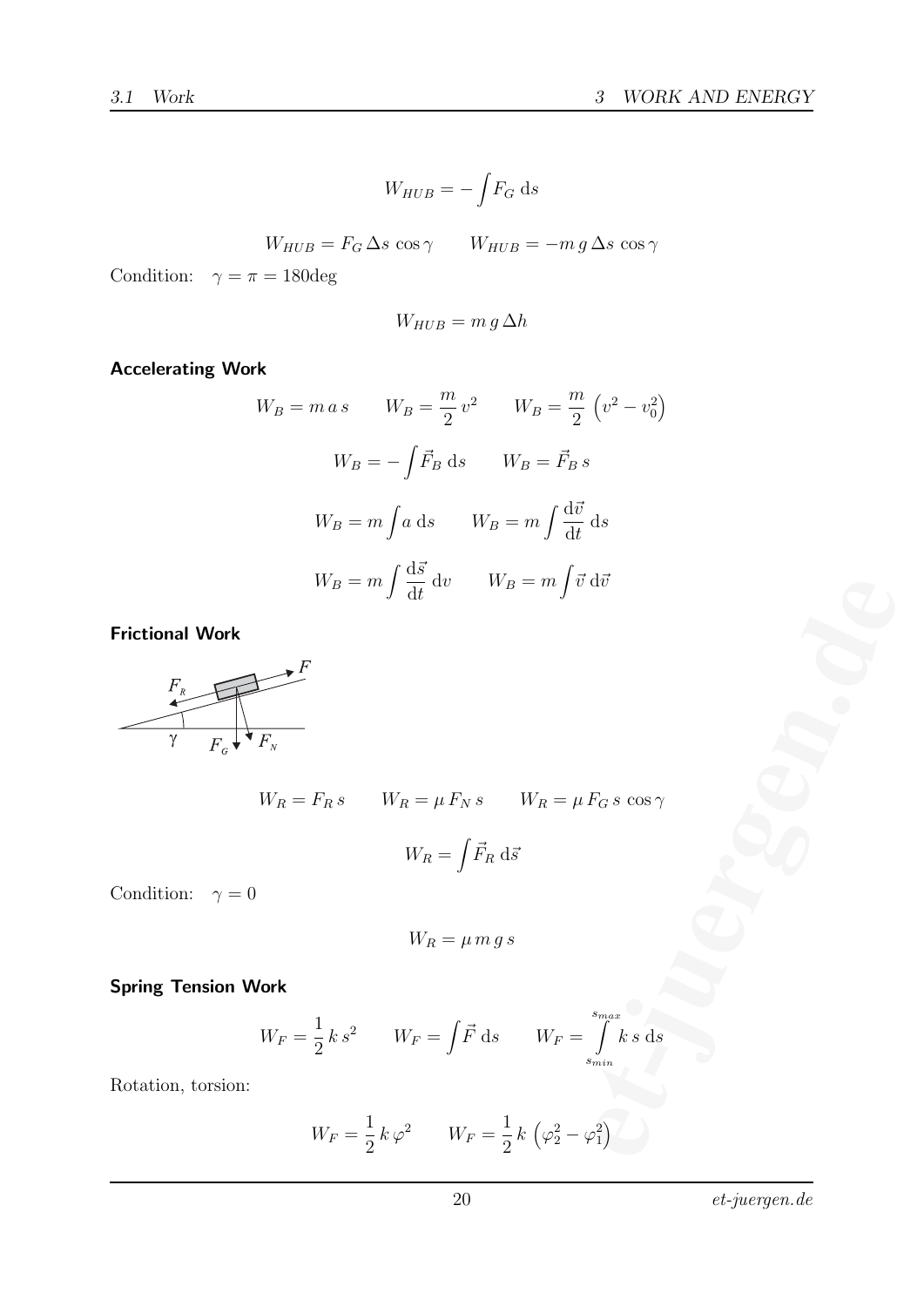### Rotational Work

$$
W_{ROT} = \int_{\varphi_0}^{\varphi_1} M(\varphi) \, d\varphi
$$
  

$$
W_{ROT} = \int J \alpha \, ds \qquad W_{ROT} = \int J \frac{d\omega}{dt} \, ds \qquad W_{ROT} = J \int \frac{ds}{dt} \, d\omega
$$
  

$$
W_{ROT} = J \int \omega \, d\omega \qquad W_{ROT} = \frac{1}{2} J \omega^2 \qquad W_{ROT} = \frac{1}{2} J \left(\omega_1^2 - \omega_0^2\right)
$$

Gravitational Work



Gravitational work is executed when the smaller mass  $m_2$  is lifted from A to B (lifting work).

$$
W_{AB} = \int_{r_1}^{r_2} F_A dr \qquad W_{AB} = -\int_{r_1}^{r_2} F_G dr
$$
  
\n
$$
W_{AB} = \int_{r_1}^{r_2} f m_1 m_2 \frac{1}{r^2} dr \qquad W_{AB} = f m_1 m_2 \left(\frac{1}{r} - \frac{1}{r}\right)
$$
  
\n
$$
f = 6.673 \cdot 10^{-11} \frac{N m^2}{kg^2}
$$
  
\n
$$
V_{AB} = 6.673 \cdot 10^{-11} \frac{N m^2}{kg^2}
$$

Gravitational constant:

$$
f = 6.673 \cdot 10^{-11} \frac{N m^2}{kg^2}
$$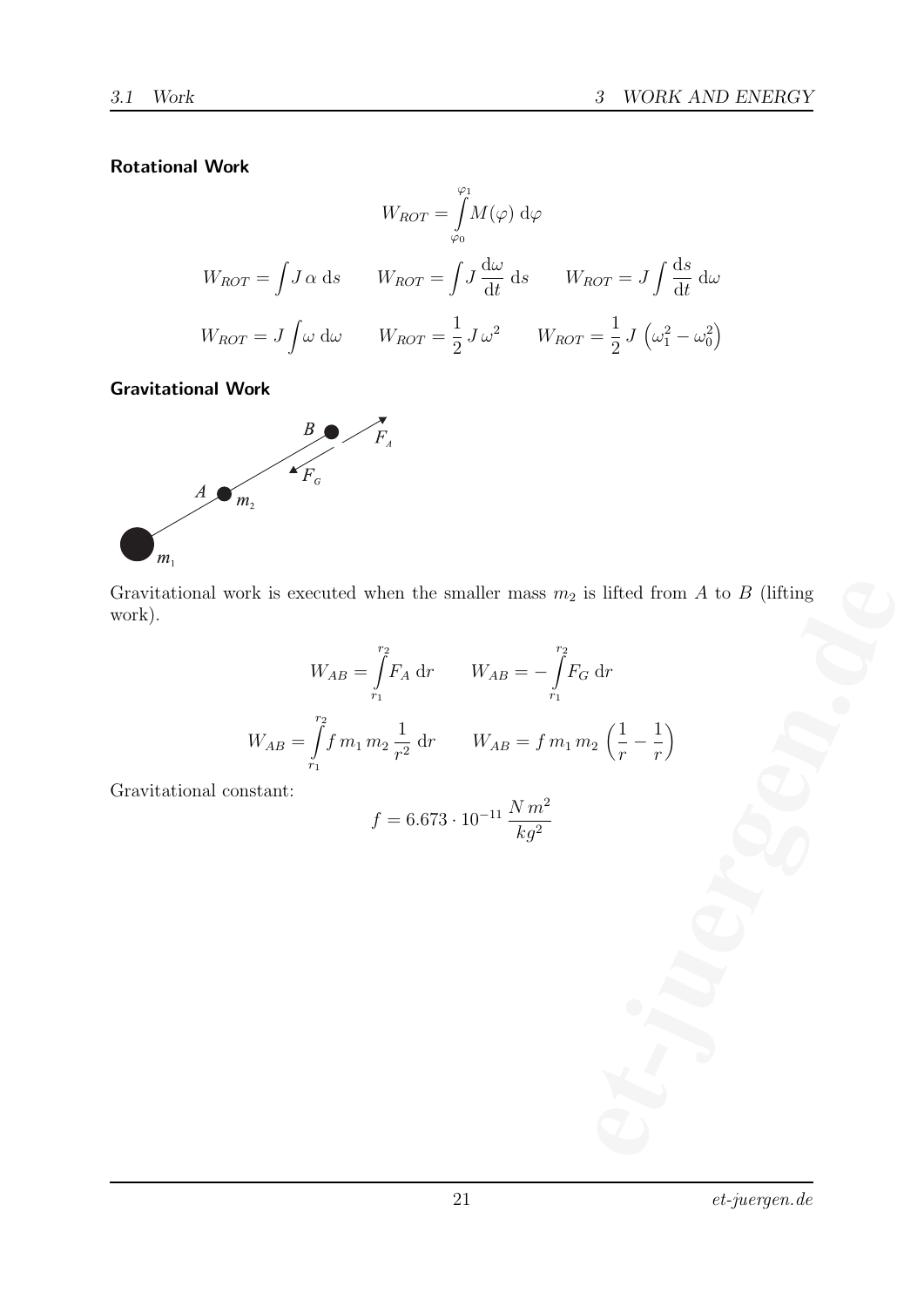### 3.2 Energy

| F,               |                 | energy                  |
|------------------|-----------------|-------------------------|
| $E_V$            |                 | energy loss             |
| m                | kg              | mass                    |
| S,               | m               | distance, way travelled |
| h                | m               | height                  |
| $\boldsymbol{v}$ | m/s             | velocity                |
| $\boldsymbol{k}$ | N/m             | spring constant         |
|                  | $\text{kg m}^2$ | moment of inertia       |
| $\iota$          | $s^{-1}$        | angular velocity        |
|                  |                 |                         |

### Potential Energy



$$
E_{POT} = m \int_{h_1}^{h_2} g \, dh
$$

Condition:  $g = \text{const.}$ 

$$
E_{POT}=m\,g\,h
$$

Kinetic Energy

$$
E_{POT} = m \int_{h_1}^{h_2} g \, dh
$$
  
\n
$$
E_{POT} = m g h
$$
  
\n
$$
E_{KIN} = \frac{m}{2} v^2 \qquad E_{KIN} = \frac{m}{2} (v_1^2 - v_0^2)
$$
  
\n
$$
E_{POT} = \frac{1}{2} k s^2
$$
  
\n
$$
E_{ROT} = \frac{1}{2} J \omega^2
$$

### Tensional Energy

Potential energy:

$$
E_{POT} = \frac{1}{2} k s^2
$$

Rotational Energy

$$
E_{ROT}=\frac{1}{2}\,J\,\omega^2
$$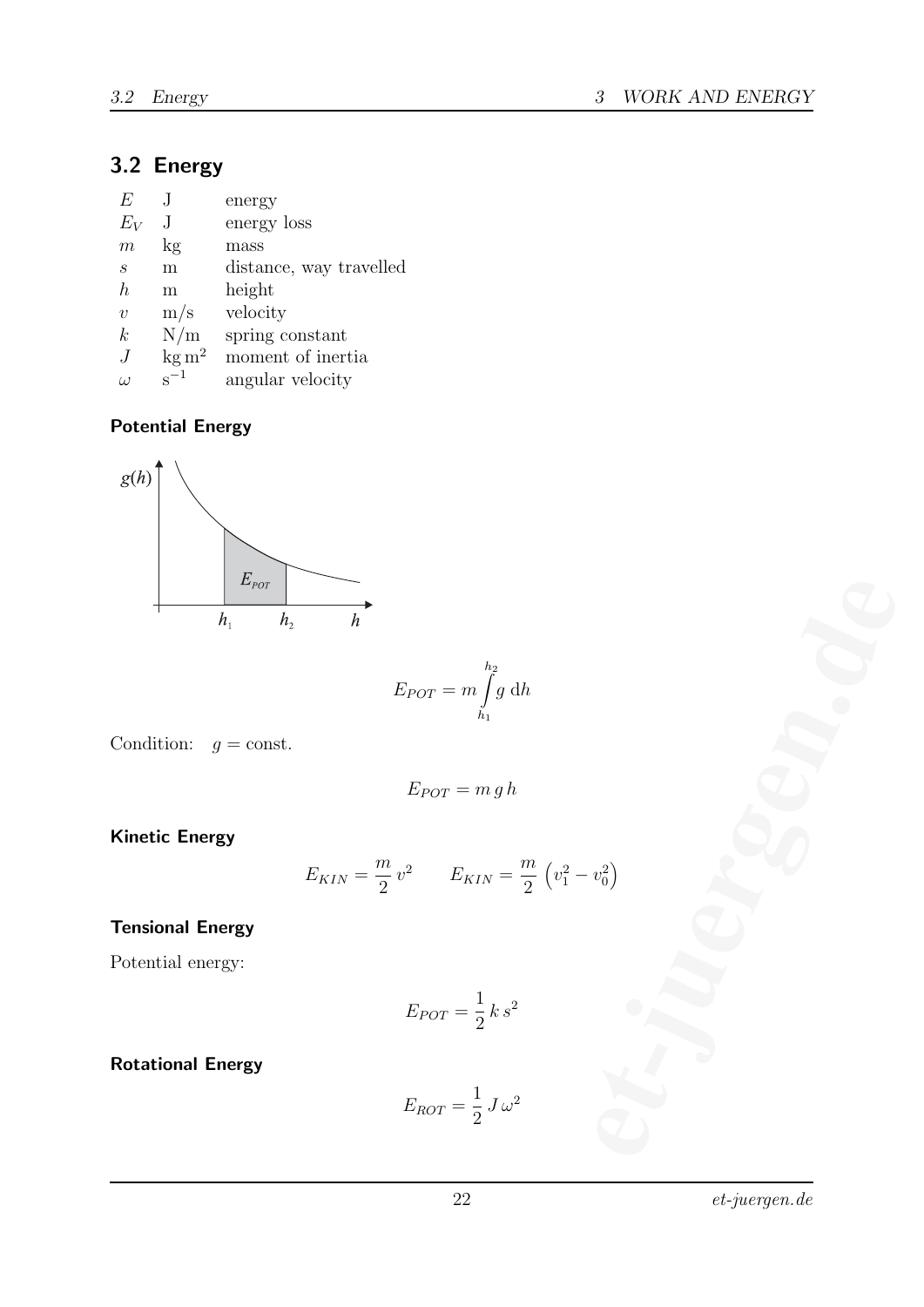Rolling wheel:

$$
E_{KIN} = E_{ROT} + E_{TRANS}
$$

### Principle of Conservation of Energy

$$
E = \sum_{i=1}^{n} E_i = \text{const.}
$$

Condition: conservative forces (lossless):

$$
\sum E_{POT} + \sum E_{KIN} = \text{const.}
$$

Condition: dissipative forces (loss due to friction):

$$
\sum E_{POT}|_{t_0} + \sum E_{KIN}|_{t_0} = \sum E_{POT}|_{t_1} + \sum E_{KIN}|_{t_1} + E_V
$$

### Mechanical Impacts

Elastic impact:

$$
E_{KIN1}(t_1) + E_{KIN2}(t_1) = E_{KIN1}(t_2) + E_{KIN2}(t_2)
$$

$$
\frac{m_1}{2}v_1^2 + \frac{m_2}{2}v_2^2 = \frac{m_1}{2}v_1'^2 + \frac{m_2}{2}v_2'^2
$$

Inelastic collision:

$$
E_{KIN1}(t_1) + E_{KIN2}(t_1) = E_{KIN1}(t_2) + E_{KIN2}(t_2)
$$
  

$$
\frac{m_1}{2}v_1^2 + \frac{m_2}{2}v_2^2 = \frac{m_1}{2}v_1'^2 + \frac{m_2}{2}v_2'^2
$$
  

$$
E_{KIN1}(t_1) + E_{KIN2}(t_1) = E_{KIN}(t_2) + E_V
$$
  

$$
\frac{m_1}{2}v_1^2 + \frac{m_2}{2}v_2^2 = \frac{m_1 + m_2}{2}v^2 + E_V
$$
  

$$
E_V = E_1 - E_2 \qquad E_V = \frac{m_1 m_2}{2(m_1 + m_2)}(v_1 - v_2)^2
$$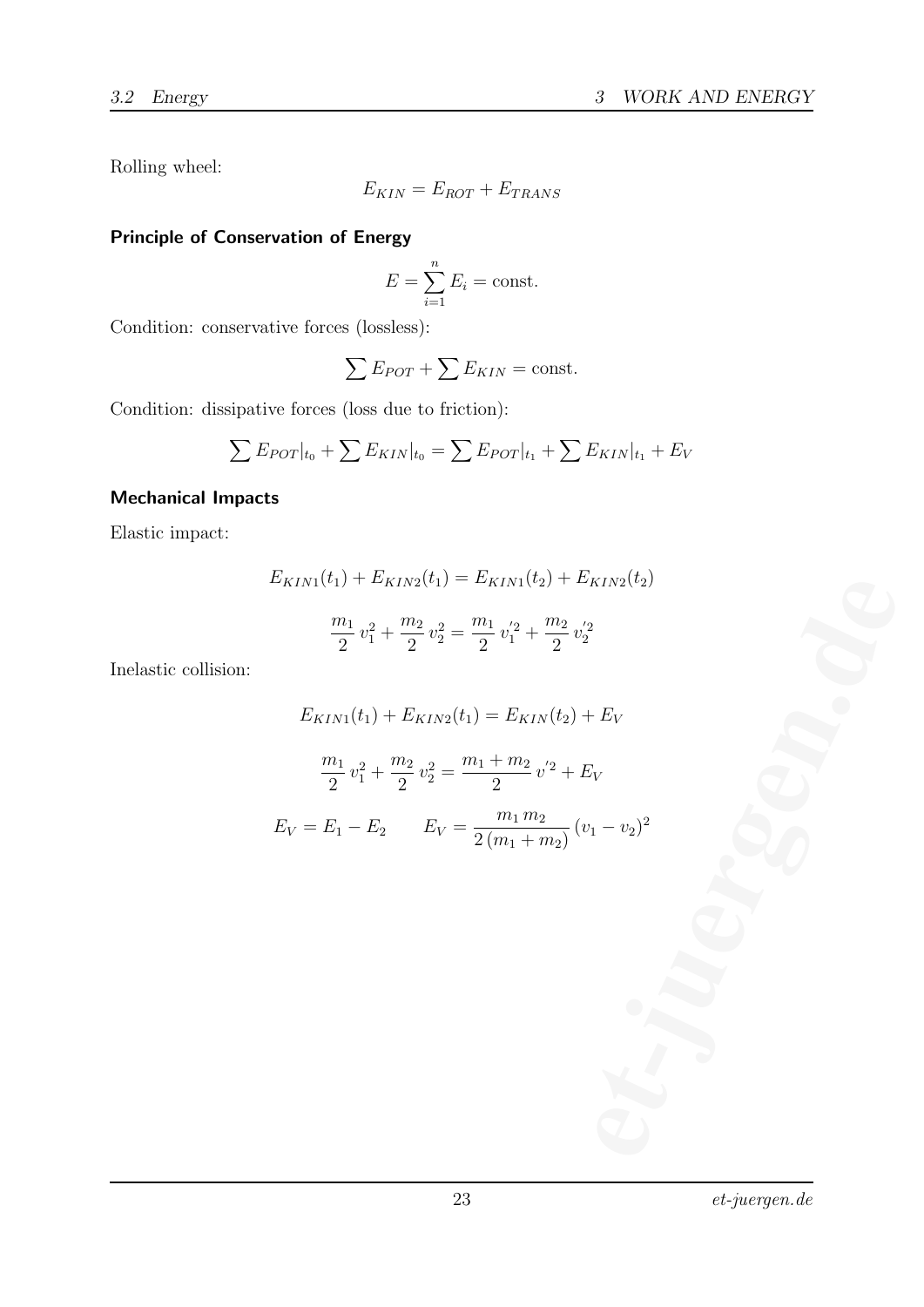### 3.3 Power

|  | power |
|--|-------|
|  |       |

- $\eta$  efficiency
- $W\quad\text{J}\qquad \text{work}$
- $E$  J energy
- F N force
- $v$  m/s velocity
- $s$  m distance, way travelled
- $t$  s time

### Power

$$
P = \frac{\mathrm{d}W}{\mathrm{d}t} \qquad P = \vec{F} \frac{\mathrm{d}\vec{s}}{\mathrm{d}t} \qquad P = \vec{F} \,\vec{v}
$$

Average power

$$
P_m = \frac{W_{tot}}{t_{tot}}
$$

### **Efficiency**

$$
\eta = \frac{W_{out}}{W_{in}} \qquad \eta = \frac{E_{out}}{E_{in}} \qquad \eta = \frac{P_{out}}{P_{in}}
$$
  

$$
\eta = \frac{\int_{t_{in}}^{t_{in}} P_{out} dt}{\int_{0}^{t_{in}} P_{in} dt} \qquad \eta = \prod_{i=1}^{n} \eta_i = \eta_1 \eta_2 \eta_3 \dots
$$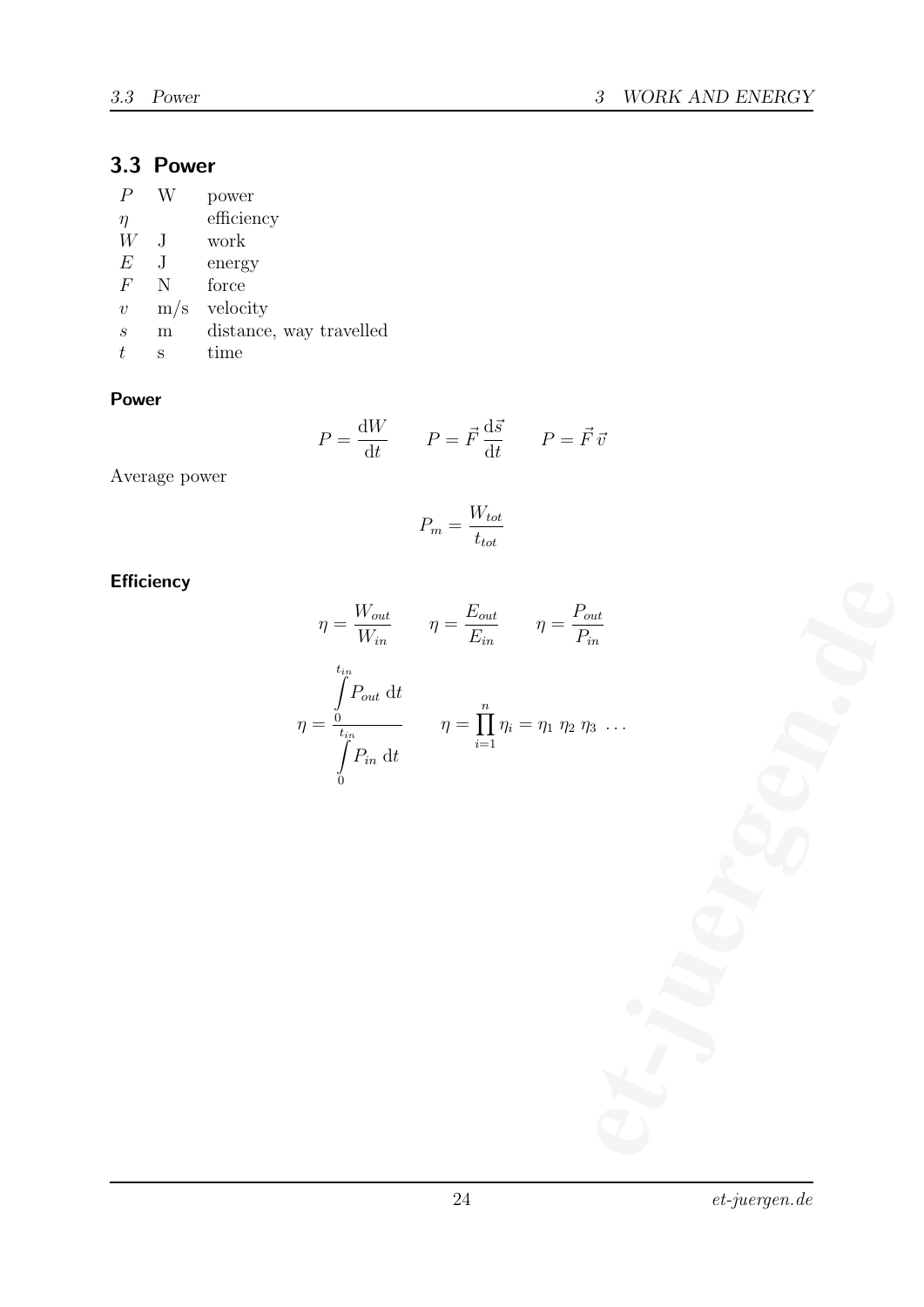### 3.4 Gravity

| t              | S                           | time                                     |
|----------------|-----------------------------|------------------------------------------|
| T              | S                           | period of circulation                    |
| $\mathfrak a$  | m                           | half-axis of a planet                    |
| $\overline{A}$ | m <sup>2</sup>              | swept area                               |
| $F_G$          | N                           | weight force                             |
| m              | kg                          | mass                                     |
| $m_q$          | kg                          | mass of the earth                        |
| f              | $\rm m^3/kg s^2$            | gravitational constant                   |
| $\mathcal{r}$  | m                           | radius, distance between two pointmasses |
| $\epsilon$     |                             | unit vector                              |
| $\mathfrak{g}$ | $m/s^2$                     | gravitational acceleration               |
| $\phi$         | $\mathrm{m}^2/\mathrm{s}^2$ | gravitational potential                  |
| W              | J                           | work                                     |
| E              | J                           | energy                                   |

### Kepler's Laws of Planetary Motion



Second law of Kepler

$$
\frac{\Delta A}{\Delta t} = \text{const.}
$$

Third law of Kepler

$$
\frac{T_1^2}{T_2^2} = \frac{a_1^3}{a_2^3}
$$

### Newton's Law of Gravity



$$
\Delta A
$$
 Aphel  
\n
$$
\Delta A
$$
  
\n
$$
\Delta A = \text{const.}
$$
\n
$$
\frac{T_1^2}{T_2^2} = \frac{a_1^3}{a_2^3}
$$
\n
$$
\vec{r}_G = -f \frac{m_1 m_2}{r^2} \vec{e}_r \qquad f = 6.673 \cdot 10^{-11} \frac{N m^2}{kg^2}
$$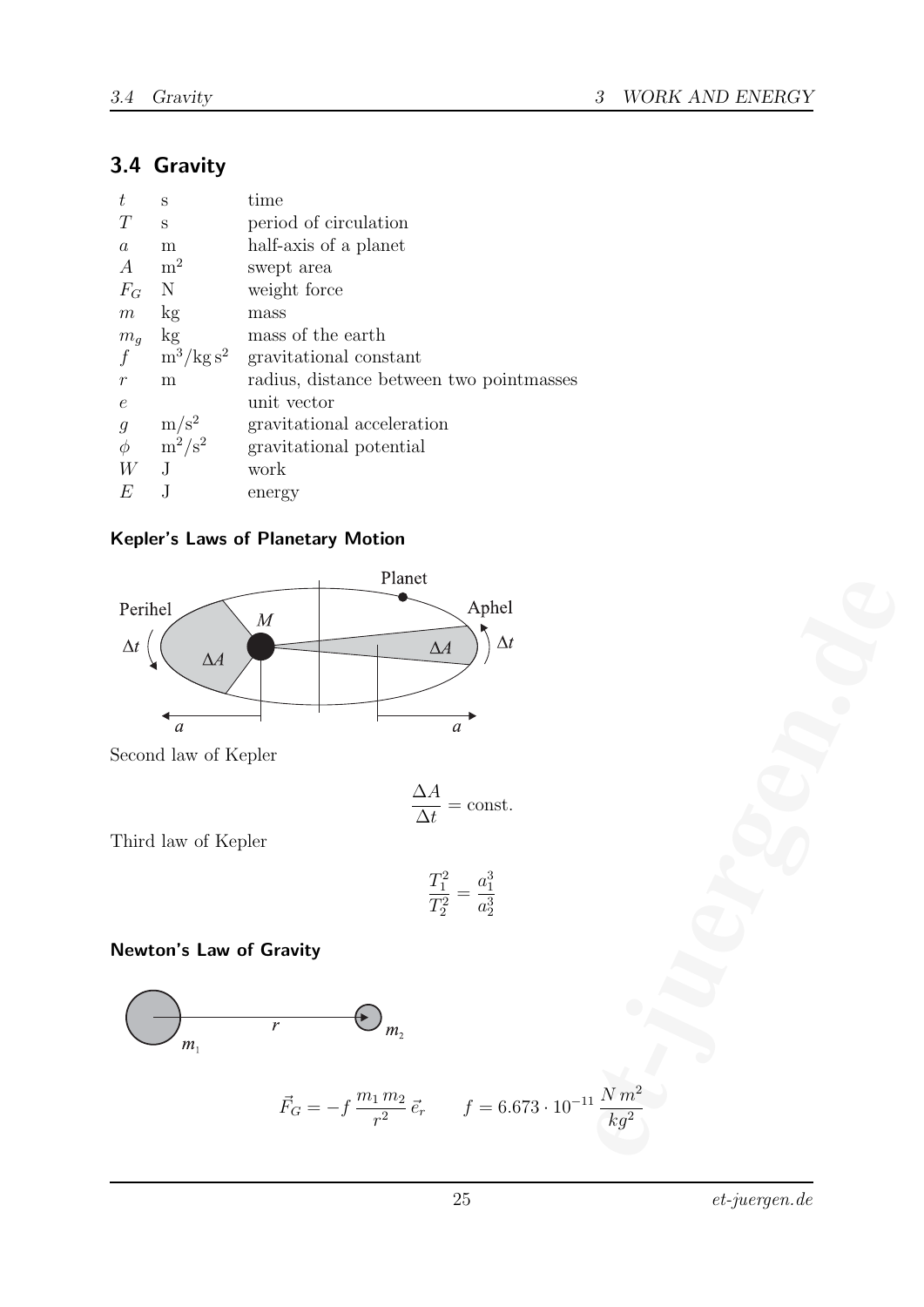Condition:  $r \leq r_E$ 

$$
g = -f \, \frac{m_E}{r^2} \, \vec{e}_r
$$

### Lifting Work and Potential Energy

$$
W = -f m_E m_K \left(\frac{1}{r_2} - \frac{1}{r_1}\right) \qquad W_M = -f \frac{m_E}{r} m
$$
  

$$
W = \phi m \qquad \phi = -f \frac{m_E}{r} \qquad W = m (\phi_2 - \phi_2)
$$
  

$$
\phi = -\int_{\infty}^{r} \vec{g}(r) d\vec{r} \qquad \nabla \phi = -\vec{E}
$$

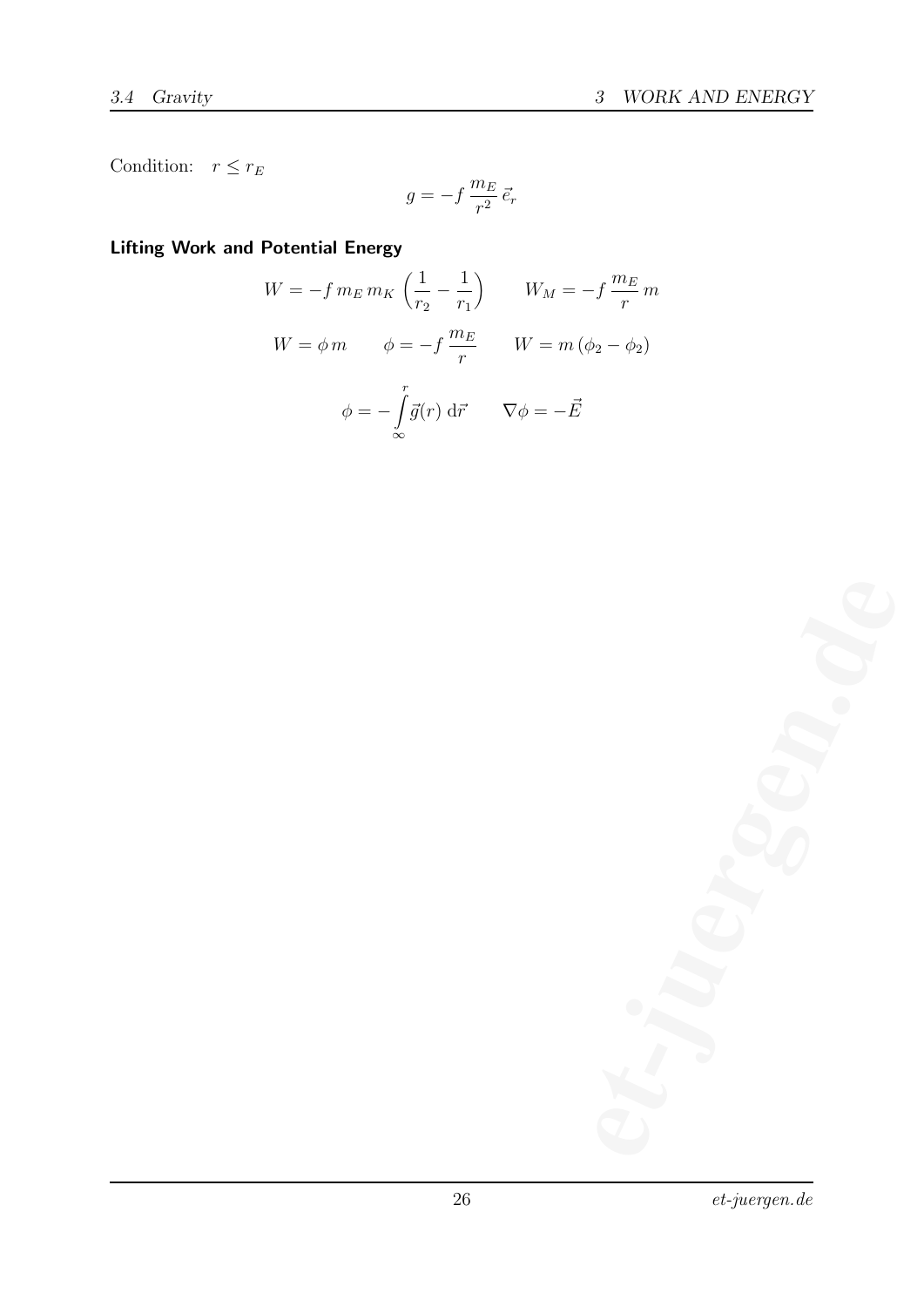# 4 Mechanics and Oscillation

### 4.1 Deformable Body Mechanics

| $\sigma$         | $N/m^2$        | tension                                       |
|------------------|----------------|-----------------------------------------------|
| $\varepsilon$    |                | elongation                                    |
| $\varepsilon_q$  |                | lateral strain                                |
| E                | $N/m^2$        | modulus of elasticity (material value)        |
| $F_{ZUG}$        | N              | traction force, normal force                  |
| $F_T$            | N              | shearing force (tangential)                   |
| $\boldsymbol{A}$ | m <sup>2</sup> | area                                          |
| V                | m <sup>3</sup> | volume                                        |
| $l_{\rm }$       | m              | initial length, length of a body              |
| l'               | m              | final length                                  |
| d                | m              | initial thickness                             |
| d'               | m              | final thickness                               |
| $\mu$            |                | Poisson's ratio                               |
| $\nu$            |                | inverse Poisson's ratio, transverse direction |
| К                | $N/m^2$        | compressive modulus                           |
| $\kappa$         | $Pa^{-1}$      | compressibility                               |
| $\Delta p$       | $N/m^2$        | change of pressure                            |
| $\cal G$         | $N/m^2$        | shear modulus, modulus of torsion             |
| $\tau$           | $N/m^2$        | shear stress                                  |
| $\gamma$         | rad            | shift, shear, shear angle                     |
| $\varphi$        | rad            | torsion angle                                 |
| $\mathcal{r}$    | m              | radius                                        |
| $\cal M$         | N <sub>m</sub> | torque                                        |
| $M_T$            | Nm             | torque in torsion                             |
| $\boldsymbol{D}$ | Nm/rad         | torsional coefficient, spring constant        |
| $I_{POL}$        | rad $/m4$      | polar moment of inertia                       |

### Elongation



$$
\Delta l = |l - l'| \qquad \varepsilon = \frac{\Delta l}{l}
$$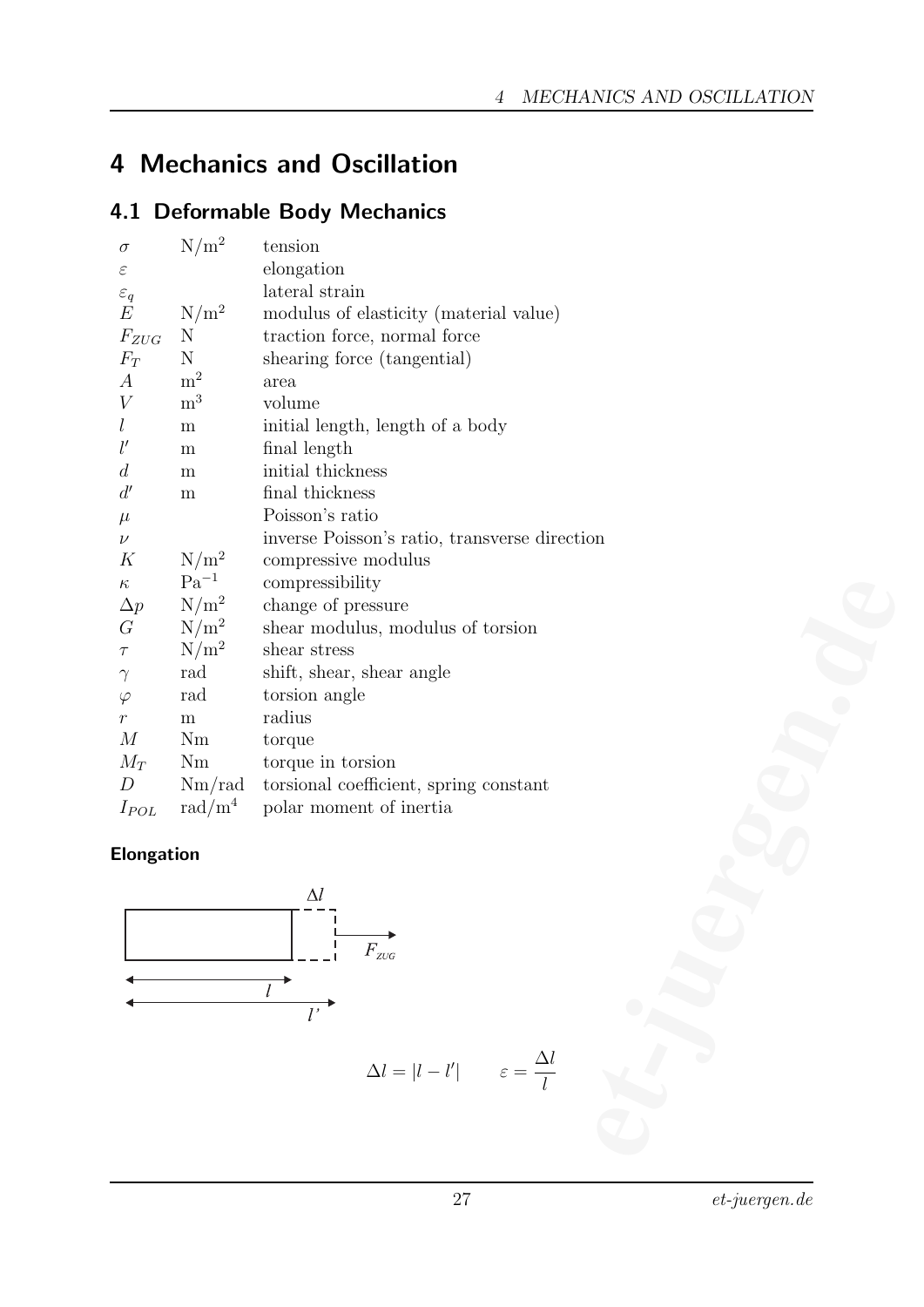

$$
\sigma = \frac{F_{ZUG}}{A} \qquad \sigma = \frac{\mathrm{d}F_{ZUG}}{\mathrm{d}A}
$$

Hooke's law, for the elastic range only:

 $\sigma = E \epsilon$ 

$$
E(\sigma) = \frac{d\sigma}{d\varepsilon}
$$
  $E = \sigma \frac{l}{\Delta l}$   $E = \frac{F_{ZUG}}{A} \frac{l}{\Delta l}$ 

#### Lateral Strain

Change of length and thickness.



$$
\begin{array}{cccc}\n\overrightarrow{AB} & \overrightarrow{AB} \\
\hline\n\end{array}
$$
\n
$$
\Delta d = d - d' \qquad \mu = -\frac{\frac{\Delta d}{d}}{\frac{\Delta l}{l}} \qquad \mu = \frac{1}{\nu}
$$
\n
$$
\varepsilon_q = -\frac{1}{\mu} \varepsilon \qquad \varepsilon_q = -\nu \varepsilon \qquad \varepsilon_q = \frac{\Delta d}{d}
$$
\n
$$
\frac{\Delta V}{V} = \varepsilon (1 - 2\nu) \qquad \frac{\Delta V}{V} = \frac{\Delta l}{l} + \frac{2 \Delta d}{d}
$$

Relative change of volume:

$$
\frac{\Delta V}{V} = \varepsilon (1 - 2 \nu) \qquad \frac{\Delta V}{V} = \frac{\Delta l}{l} + \frac{2 \Delta d}{d}
$$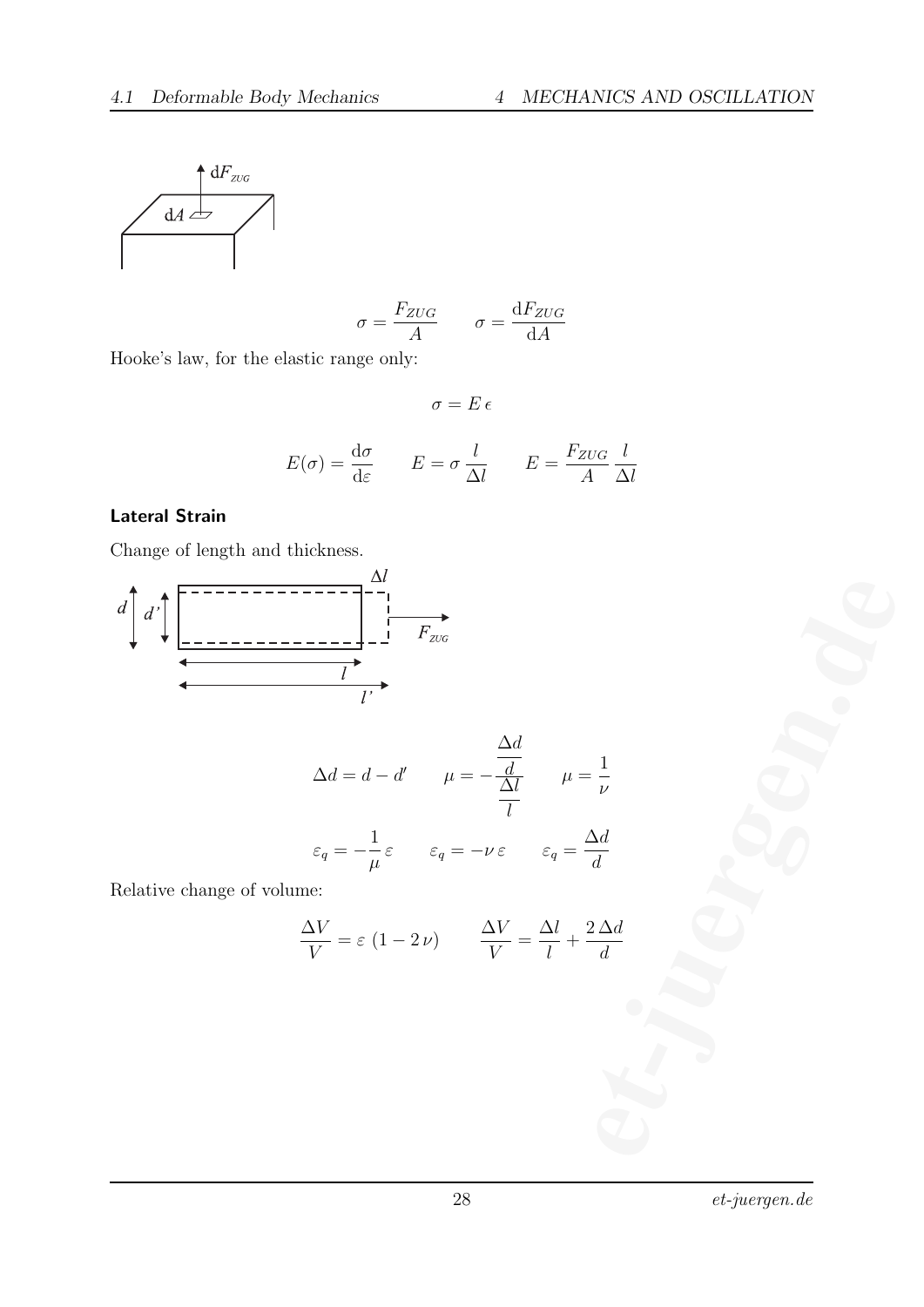### All sides Compression



$$
\frac{\Delta V}{V} = \frac{\sigma}{K} \qquad \frac{\Delta V}{V} = \frac{\Delta p}{K}
$$
  
\n
$$
dV = -\frac{1}{K} V dp
$$
  
\n
$$
K = \frac{1}{\kappa} \qquad K = \frac{E}{3(1 - 2\nu)} \qquad \frac{\Delta V}{V} = 3\varepsilon (1 - 2\nu)
$$
  
\n
$$
\nu = \frac{1}{\mu} \qquad \varepsilon = \frac{\sigma}{E} \qquad \sigma = -\Delta p
$$
  
\n
$$
b \qquad \boxed{\sigma}
$$
  
\n
$$
\sigma = G\gamma \qquad \tau = \frac{F_T}{A} \qquad \tau = \frac{G a}{d}
$$
  
\n
$$
G(\tau) = \frac{d\tau}{d\gamma} \qquad G = \frac{E}{2(1 + \nu)}
$$

Shear



$$
\tau = G \gamma \qquad \tau = \frac{F_T}{A} \qquad \tau = \frac{G a}{d}
$$

$$
G(\tau) = \frac{d\tau}{d\gamma} \qquad G = \frac{E}{2(1+\nu)}
$$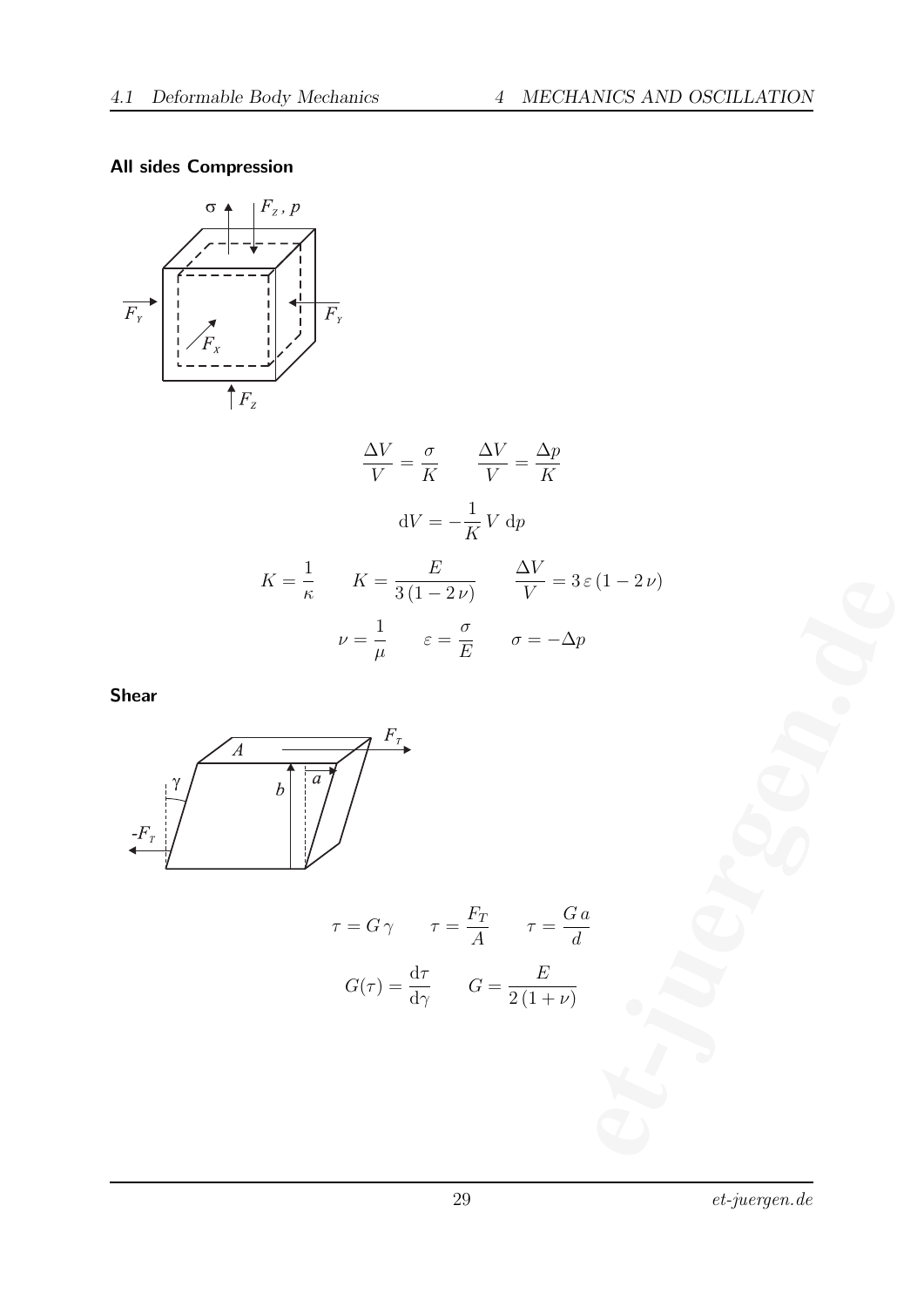### Torsion





Cylinder:

$$
\tau = \frac{M_T}{0.196 d^3} \qquad \varphi = \frac{M_T l}{0.089 G d^4}
$$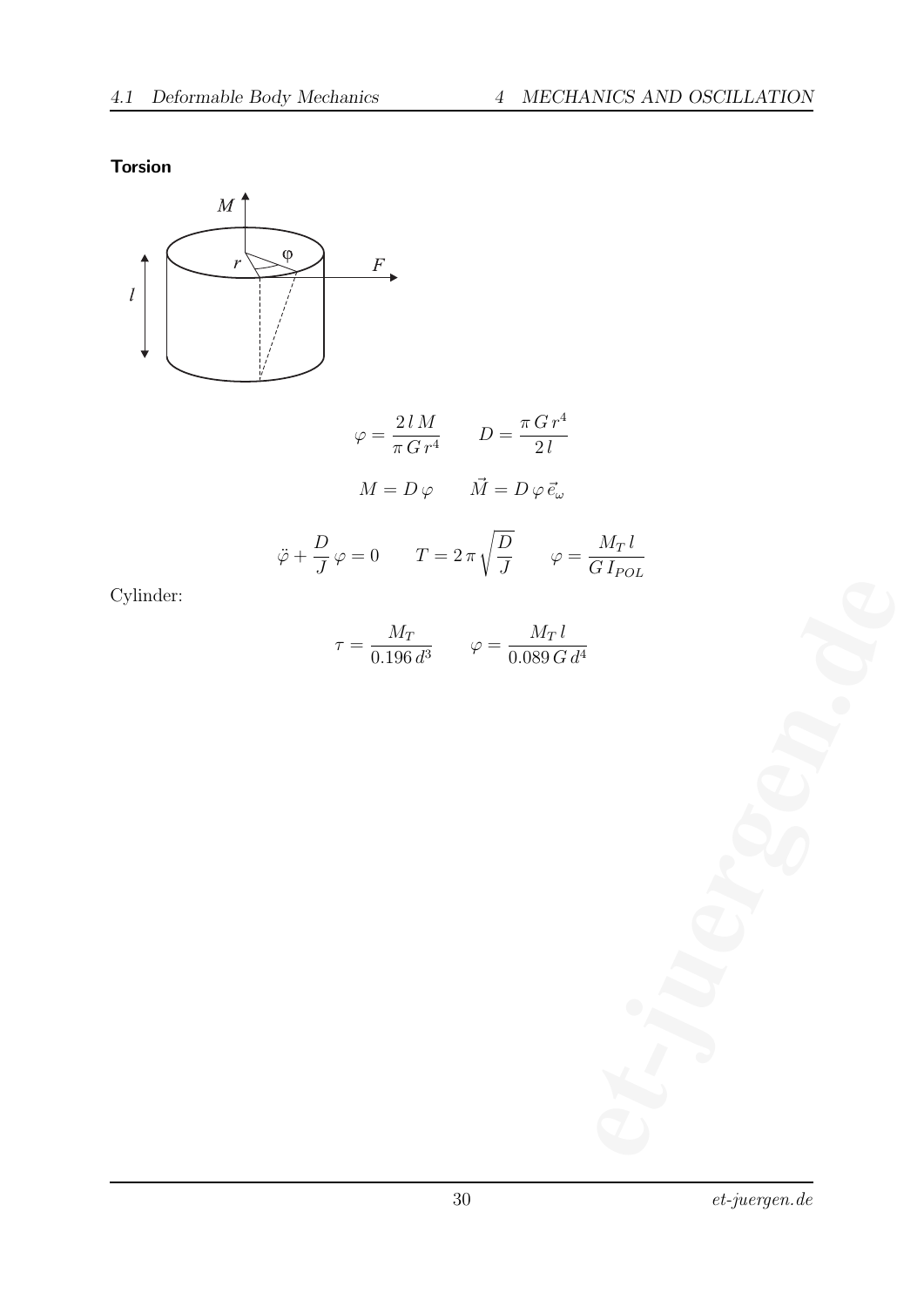### 4.2 Mechanical Oscillation

| $F_I$            | N                  | internal forces                                           |
|------------------|--------------------|-----------------------------------------------------------|
| $F_R$            | N                  | repelling force                                           |
| $\mathcal{F}_G$  | N                  | weight force                                              |
| $\,m$            | kg                 | mass                                                      |
| $\boldsymbol{a}$ | $m/s^2$            | acceleration                                              |
| $\boldsymbol{k}$ | N/m                | spring constant                                           |
| $\boldsymbol{x}$ | ${\bf m}$          | deflection, elongation                                    |
| $s_h$            | ${\bf m}$          | horizontal deflection                                     |
| $\varphi$        | rad, deg           | excursion angle                                           |
| $\omega_0$       | $s^{-1}$           | angular eigenfrequency                                    |
| $\boldsymbol{f}$ | Hz                 | eigenfrequency                                            |
| $\cal T$         | S                  | period duration                                           |
| l                | ${\bf m}$          | thread length                                             |
| $\mathfrak g$    | $m/s^2$            | gravitational acceleration                                |
| $M_R$            | Nm                 | repelling torque                                          |
| $J_A$            | $\text{kg m}^2$    | moment of inertia referred to center of rotation          |
| $J_S$            | $\text{kg m}^2$    | moment of inertia referred to center of gravity           |
| $\,r\,$          | ${\bf m}$          | distance between center of rotation and center of gravity |
| $\alpha$         | $\rm s^{-2}$       | angular acceleration                                      |
| D                | Nm/rad             | torsional coefficient, torsional spring constant          |
| $\boldsymbol{t}$ | S                  | time                                                      |
|                  | Spring-Mass System |                                                           |
|                  |                    | 1-D free, straight, and undamped oscillation.             |
|                  |                    |                                                           |
|                  |                    |                                                           |
|                  | <b>NANANCI</b>     |                                                           |
|                  | m                  |                                                           |
|                  |                    | $F_{\scriptscriptstyle R}$                                |
|                  |                    |                                                           |
|                  | x(t)               |                                                           |
| $x +$            |                    |                                                           |
|                  |                    |                                                           |
|                  |                    | Condition: $\sum$ external forces = $\sum F_A = 0$        |
|                  |                    | $\sum F_I = m a$                                          |
|                  |                    |                                                           |
|                  |                    | $F_R = -kx$ $F_R = m a$                                   |
|                  |                    |                                                           |
|                  |                    | $m a + k x = 0$ $m \ddot{x} + k x = 0$                    |
|                  |                    |                                                           |
|                  |                    |                                                           |

### Spring-Mass System



$$
\sum F_I = m a
$$
  

$$
F_R = -k x \t F_R = m a
$$
  

$$
m a + k x = 0 \t m \ddot{x} + k x = 0
$$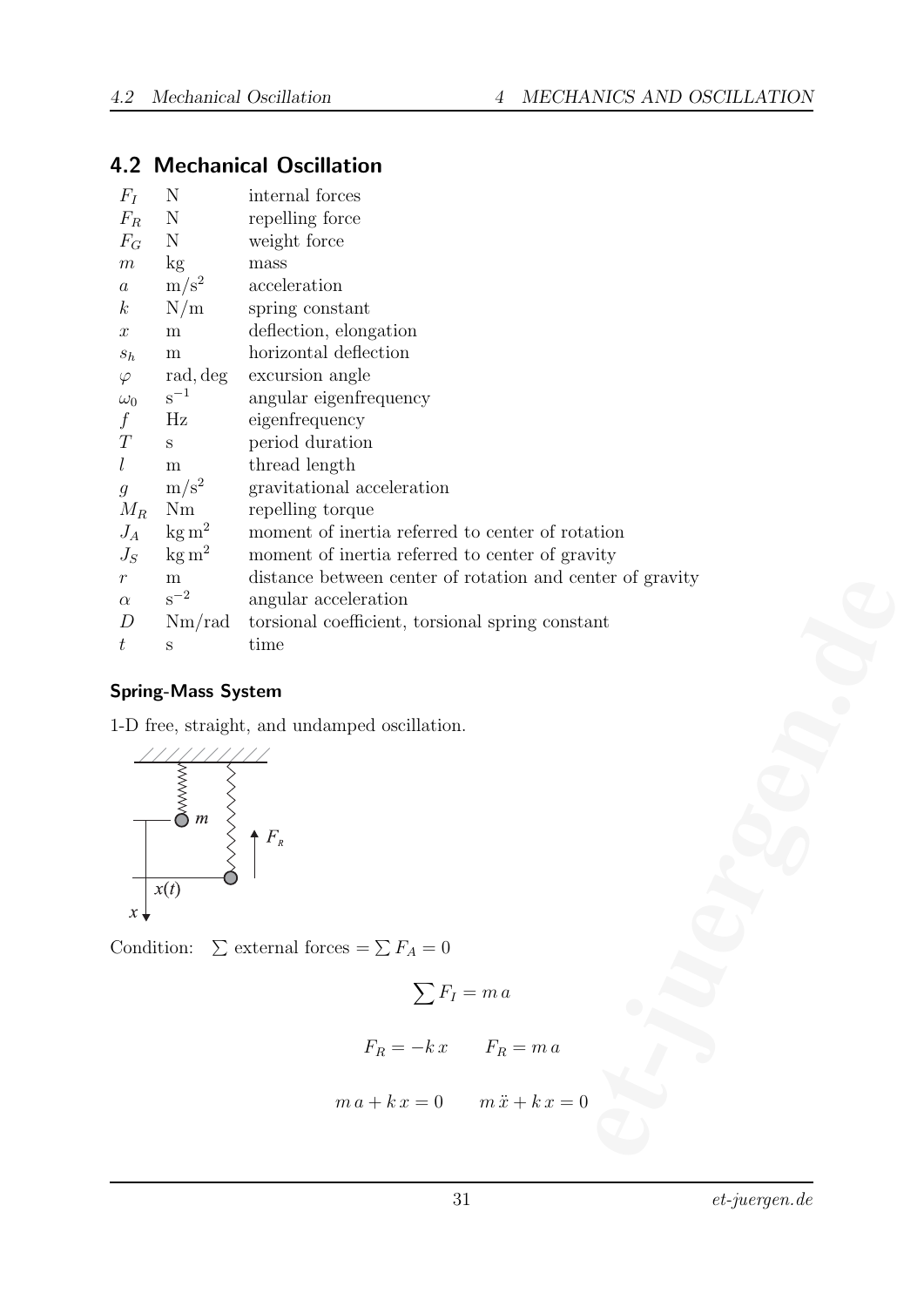Differential equation:

$$
\ddot{x} + \frac{k}{m} x = 0
$$

$$
\omega_0 = \sqrt{\frac{k}{m}} \qquad \ddot{\omega} + \omega_0^2 x = 0
$$

$$
T = 2\pi \sqrt{\frac{m}{k}} \qquad f = \frac{1}{2\pi} \sqrt{\frac{k}{m}}
$$



Phase-shifted oscillation

$$
x(t) = \hat{x} \sin(\omega_0 t + \varphi_0)
$$

#### Mathematical Pendulum



Horizontal deflection

$$
s_h = l \sin \varphi \qquad F_R = F_G \sin \varphi
$$

Differential equation:

$$
\ddot{\varphi} + \frac{g}{l} \sin \varphi = 0
$$

Condition:  $\sin \varphi \approx \varphi$  for  $\varphi < 5 \text{ deg}$ Simplified:

$$
\ddot{\varphi} + \frac{g}{l} \, \varphi = 0
$$

$$
x(t) = \hat{x} \sin(\omega_0 t + \varphi_0)
$$
  
\n
$$
s_h = l \sin \varphi \qquad F_R = F_G \sin \varphi
$$
  
\n
$$
\ddot{\varphi} + \frac{g}{l} \sin \varphi = 0
$$
  
\n
$$
\varphi \text{ for } \varphi < 5 \deg
$$
  
\n
$$
\ddot{\varphi} + \frac{g}{l} \varphi = 0
$$
  
\n
$$
\varphi(t) = \hat{\varphi} \cos(\omega_0 t) \qquad \varphi(t) = \hat{\varphi} \cos(\omega_0 t + \varphi_0)
$$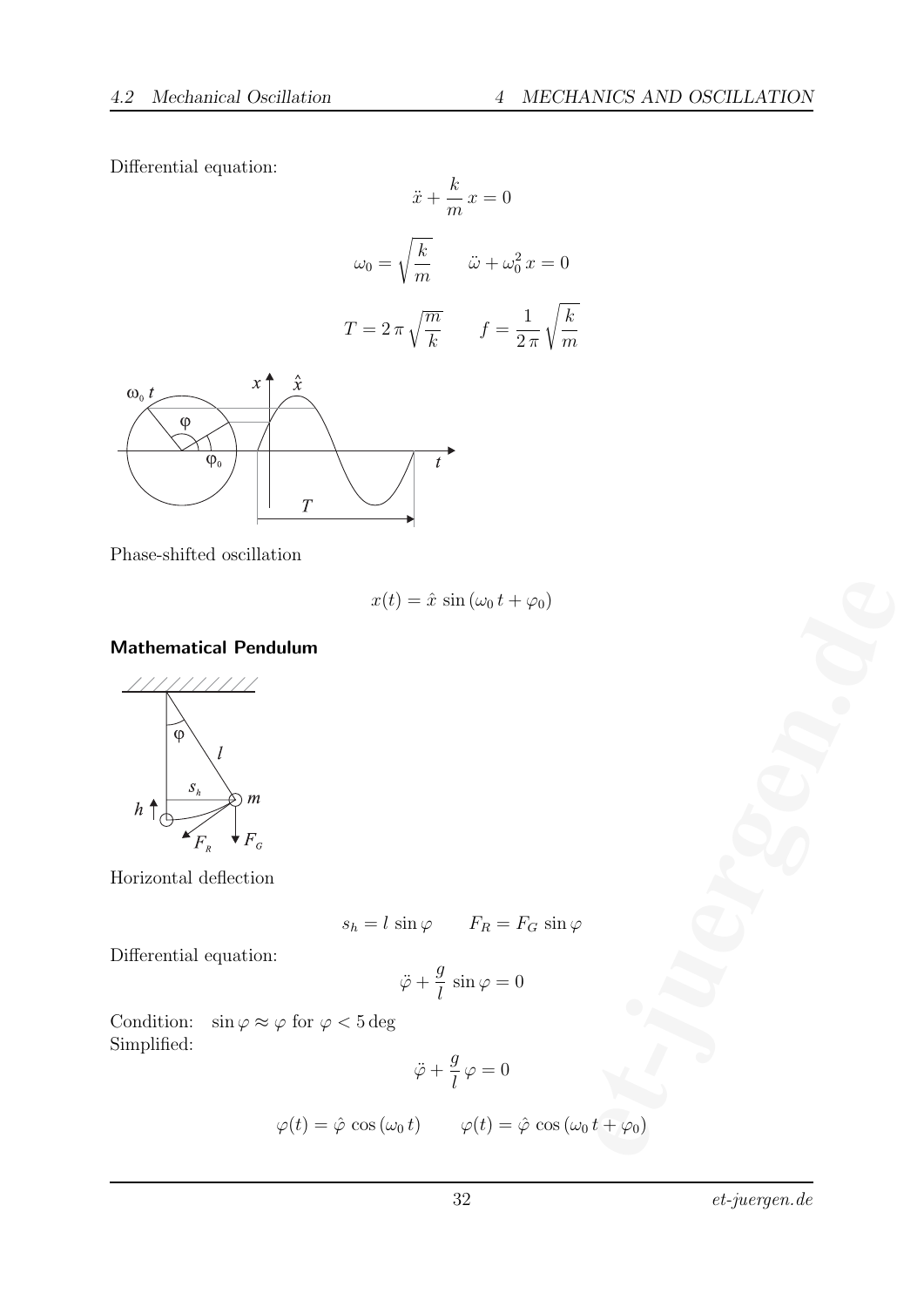$$
\omega_0 = \sqrt{\frac{k}{m}} \qquad T = 2\pi \sqrt{\frac{m}{k}}
$$

$$
k = \frac{F_R}{s_h} \qquad k = \frac{m g}{l}
$$

Eigenfrequency and period duration are independent on mass:

$$
\omega_0 = \sqrt{\frac{g}{l}} \qquad T = 2\,\pi\,\sqrt{\frac{l}{g}}
$$

Physical Pendulum



$$
M_R = \vec{r} \times \vec{F}_G \qquad M_R = r \, m \, g \, \sin \varphi
$$

$$
\sum M = J \alpha \qquad r \, m \, g \, \sin \varphi + J_A \, \alpha = 0
$$

HuygensSteiner theorem:

$$
J_A = J_S + m r^2
$$

Differential equation:

$$
\ddot{\varphi} + \frac{m\,g\,r}{J_A}\,\sin\varphi = 0
$$

Condition:  $\sin \varphi \approx \varphi$  for  $\varphi < 5$  deg Simplified:

$$
\ddot{\varphi} + \frac{m\,g\,r}{J_A}\,\varphi = 0
$$

$$
\begin{aligned}\n\oint_{\mathbf{F}_G} & \int_{\mathbf{F}_G} & M_R = r \, m \, g \, \sin \varphi \\
\sum M = J \, \alpha & r \, m \, g \, \sin \varphi + J_A \, \alpha = 0 \\
\text{rem:} & J_A = J_S + m \, r^2 \\
\ddot{\varphi} + \frac{m \, g \, r}{J_A} \sin \varphi = 0 \\
\varphi \text{ for } \varphi < 5 \deg \\
\ddot{\varphi} + \frac{m \, g \, r}{J_A} \varphi = 0 \\
\varphi(t) &= \varphi \, \cos \left(\omega_0 \, t\right) \qquad \varphi(t) = \varphi \, \cos \left(\omega_0 \, t + \varphi_0\right) \\
\omega_0 &= \sqrt{\frac{m \, g \, r}{J_A}} \qquad \omega_0 = \sqrt{\frac{g}{r}}\n\end{aligned}
$$

$$
\omega_0 = \sqrt{\frac{m \, g \, r}{J_A}} \qquad \omega_0 = \sqrt{\frac{g}{r}}
$$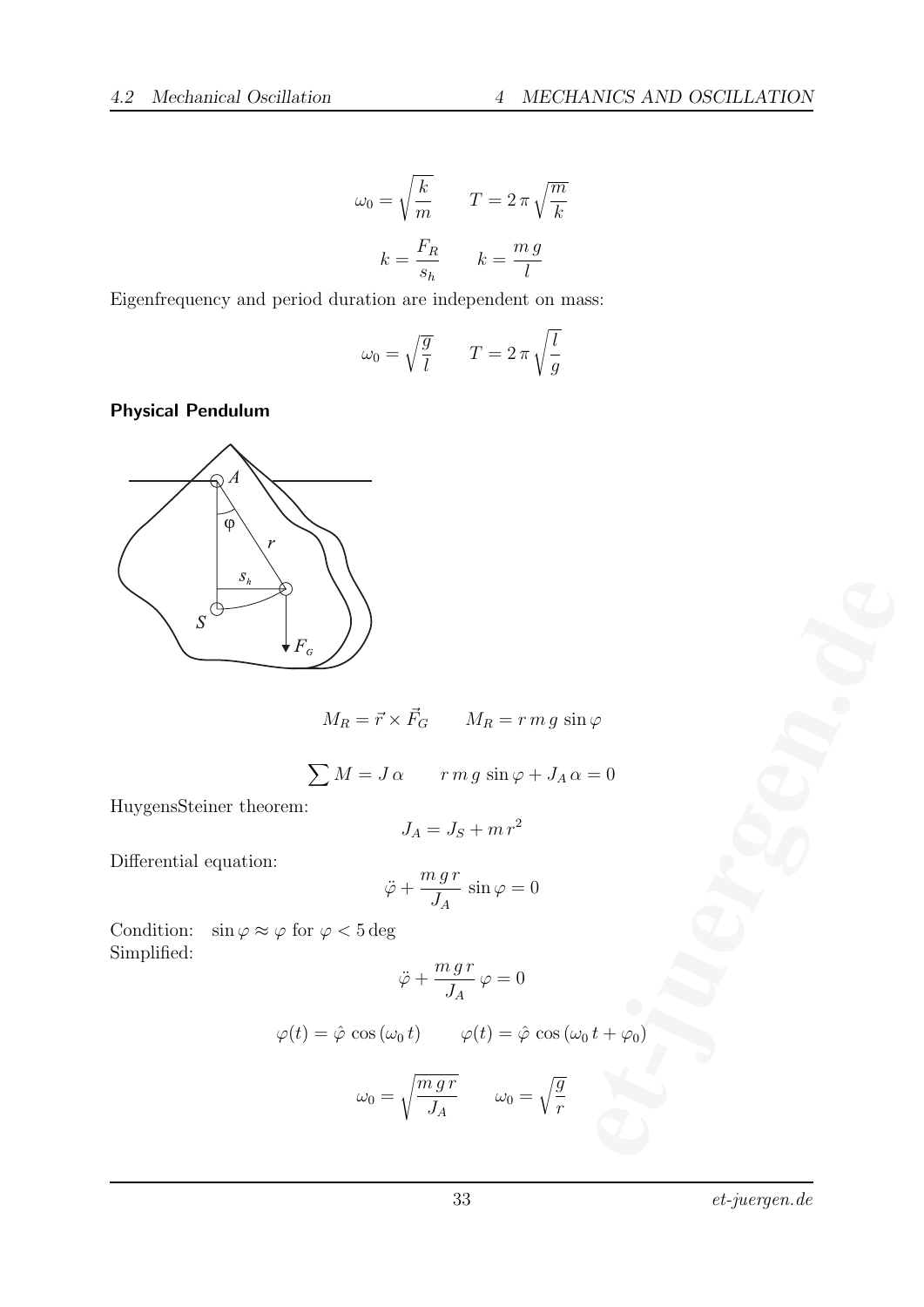$$
T = 2 \pi \sqrt{\frac{J_A}{m \, gr}} \qquad \alpha = \frac{m \, gr}{J_A} \varphi
$$

$$
J_S = m \, r \left(\frac{g \, T^2}{4 \, \pi^2} - r\right)
$$

#### Torsional Pendulum



Differential equation:

 $M_R = \vec{r} \times \vec{F}_R$   $M_R = J \alpha$   $M_R = -D \varphi$  $\sum M = J \alpha$   $\alpha = \ddot{\varphi}$  $J = -D \frac{\varphi}{\zeta}$  $\alpha$  $J =$  $T^2$  $rac{1}{4\pi^2}D$  $\ddot{\varphi}$  + D J  $\sin \varphi = 0$  $\omega_0 =$  $\sqrt{D}$ J  $T=2\pi$  $\sqrt{J}$ D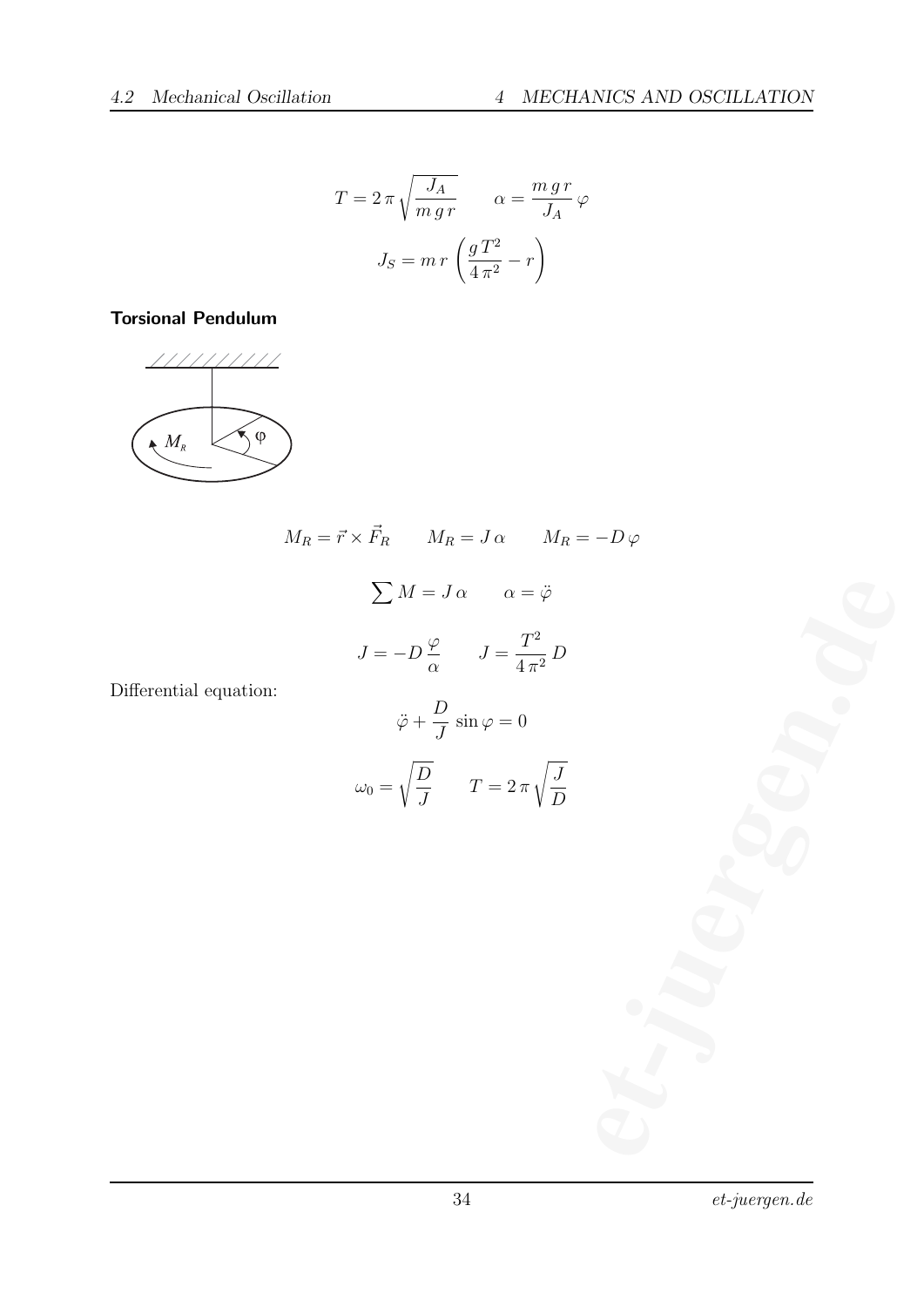# 4.3 Electromagnetic Oscillation

| $U_C$            | V            | voltage at the capacitor             |
|------------------|--------------|--------------------------------------|
| $U_L$            | $\mathbf{V}$ | voltage at the inductor              |
| I                | A            | current                              |
| L                |              | $H, Vs/A$ inductance                 |
| $\mathcal{C}$    |              | $F, As/V$ capacitance                |
| Q                | As           | electric charge                      |
| q                | As           | momentary charge                     |
| $\boldsymbol{u}$ | V            | momentary voltage                    |
| $\dot{i}$        | A            | momentary current                    |
| $\varphi$        | rad          | phase angle                          |
| $\omega_0$       | $s^{-1}$     | angular eigenfrequency               |
| $\int$           | Hz           | eigenfrequency                       |
| T                | S            | period duration                      |
| $\boldsymbol{R}$ | $\Omega$     | ohmic resistance                     |
| $\delta$         | $s^{-1}$     | decay coefficient                    |
| $\omega$         | $s^{-1}$     | eigenfrequency of damped oscillation |
| G                |              | quality                              |
| D                |              | damping ratio                        |
|                  |              |                                      |

### Undamped Electromagnetic Oscillation



$$
U_C = \frac{Q}{C} \qquad U_L = -L \frac{dI}{dt}
$$

$$
-\frac{Q}{C} - L \frac{dI}{dt} = 0
$$

Differential equation:

ng ratio  
\ngnetic Oscillation  
\n
$$
U_C = \frac{Q}{C} \qquad U_L = -L \frac{dI}{dt}
$$
\n
$$
-\frac{Q}{C} - L \frac{dI}{dt} = 0
$$
\n
$$
\ddot{q} + \frac{q}{LC} = 0
$$
\n
$$
q(t) = \hat{q} \sin(\omega_0 t + \varphi_0) \qquad q(t) = \hat{q} \sin \varphi
$$
\n
$$
u(t) = \hat{u} \sin(\omega_0 t + \varphi_0) \qquad u(t) = \hat{u} \sin \varphi
$$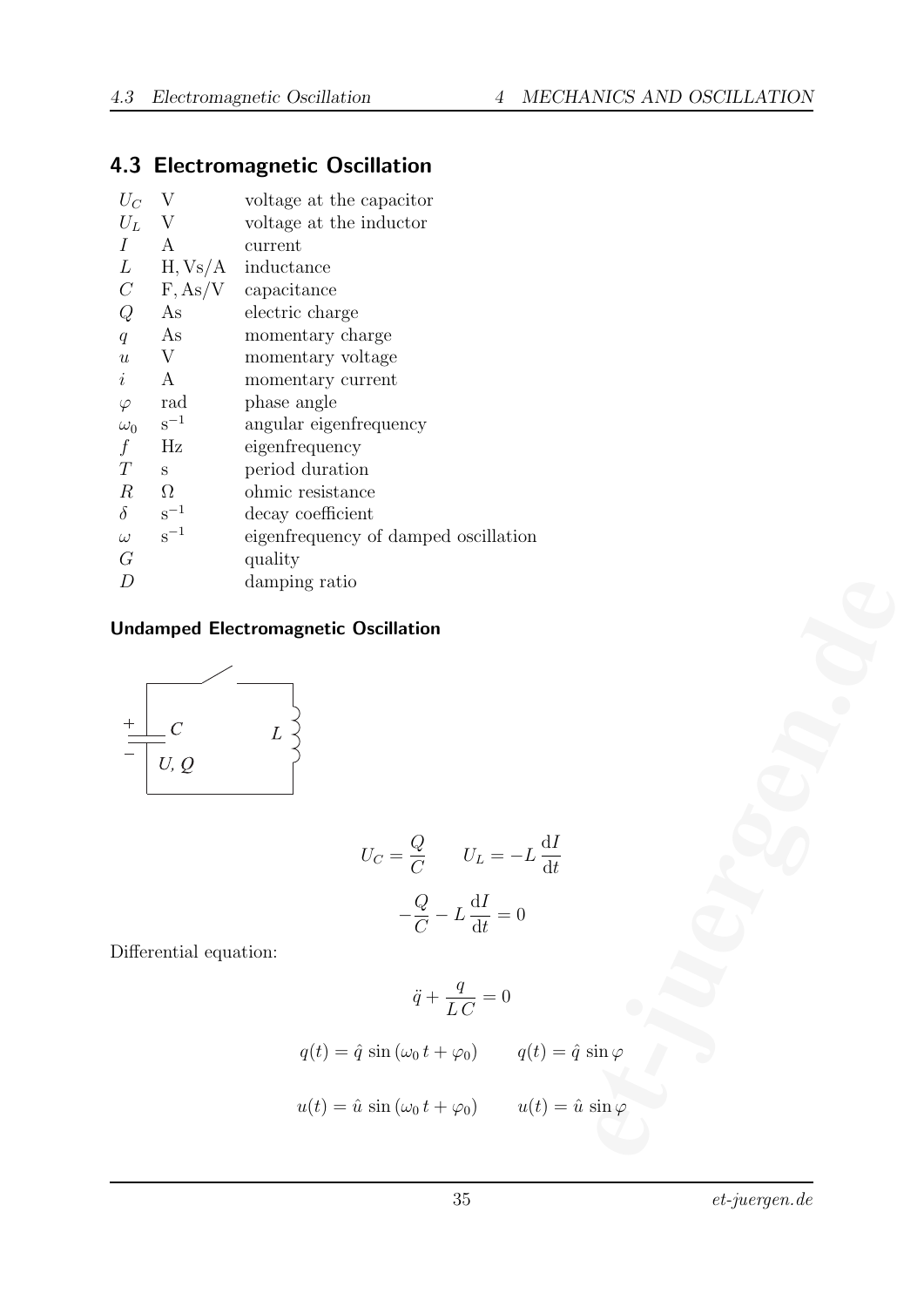$$
i(t) = \hat{i} \sin\left(\omega_0 t + \varphi_0 - \frac{\pi}{2}\right) \qquad i(t) = \hat{i} \sin\left(\varphi - \frac{\pi}{2}\right)
$$

$$
T = 2\pi\sqrt{LC}
$$

$$
I = \frac{dQ}{dt} \qquad L = \frac{d}{dt}\left(\frac{dQ}{dt}\right) = L\ddot{Q}
$$

### Damped Electromagnetic Oscillation



Differential equation:

$$
\ddot{q} + \frac{R}{L}\dot{q} + \frac{1}{LC}q = 0
$$
  

$$
q(t) = \hat{q}e^{-\delta t} \sin(\omega_0 t + \varphi_0)
$$
  

$$
\delta = \frac{R}{2L} \qquad \omega = \sqrt{\omega_0^2 + \delta_0^2} \qquad \omega = \sqrt{\frac{1}{LC} - \left(\frac{R}{2L}\right)^2}
$$
  

$$
G = \frac{1}{R}\sqrt{\frac{L}{C}} \qquad G = \frac{1}{2D}
$$
  

$$
D = \frac{R}{2}\sqrt{\frac{C}{L}} \qquad D = \frac{\delta}{\omega_0}
$$

1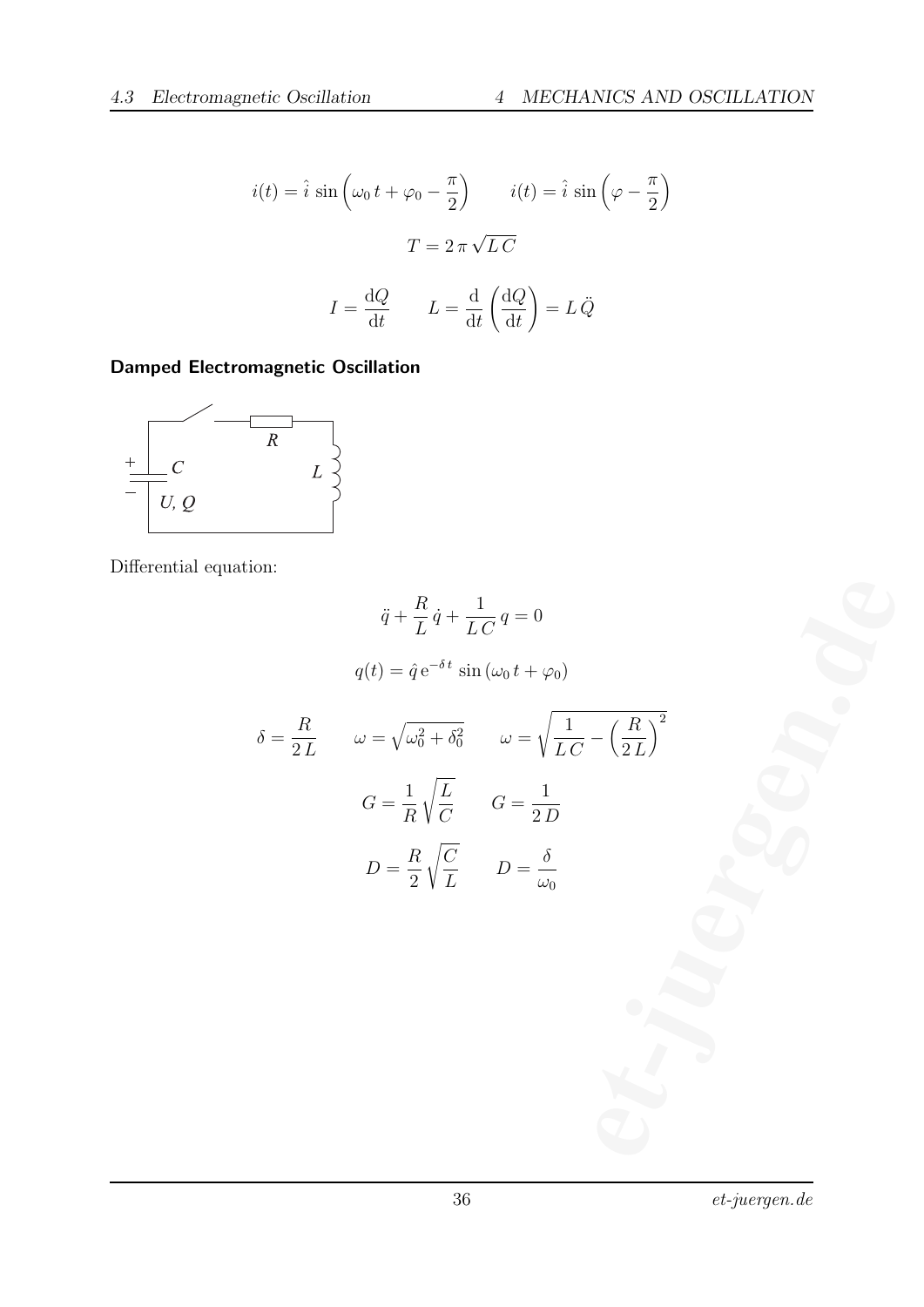### Relationship Mechanical - Electromagnetic Oscillation

| Mechan.: | deflection, elongation | $\mathcal{X}$ |
|----------|------------------------|---------------|
| Electr.  | charge of capacitor    | q             |
| Mechan.: | velocity               | $v = \dot{x}$ |
| Electr.  | current                | $i = \dot{q}$ |
| Mechan.: | mass                   | $m\,$         |
| Electr.  | inductance             | L             |
| Mechan.: | spring constant        | k.            |
| Electr.  | $1/$ capacitance       | 1/C           |
| Mechan.: | damping ratio          | h             |
| Electr.: | resistance             | R.            |

### Potential Energy

|  | Mechan.: $E_{POT} = \frac{1}{2} x^2$ | $kx^2$<br>$E_{POT} = \frac{\hbar \omega}{2} \sin^2 \varphi$ |
|--|--------------------------------------|-------------------------------------------------------------|
|--|--------------------------------------|-------------------------------------------------------------|

$$
\text{Electr.:}\qquad E_{EL}=\frac{q^2}{2\,C}
$$

### Kinetic Energy

|  | Mechan.: $E_{KIN} = \frac{m}{2} v^2$ | $E_{KIN} = \frac{m v^2}{2} \cos^2 \varphi$ |
|--|--------------------------------------|--------------------------------------------|
|--|--------------------------------------|--------------------------------------------|

 $Li<sup>2</sup>$ 2

Electr.:  $E_{MAG} =$ 

Undamped Oscillation

Mechan.: 
$$
x = \hat{x} \sin(\omega_0 t + \varphi_0)
$$
  $\qquad \omega_0 = \sqrt{\frac{k}{m}}$ 

\nElectr.:  $q = \hat{q} \sin(\omega_0 t + \varphi_0)$   $\qquad \omega_0 = \sqrt{\frac{1}{LC}}$ 

Damped Oscillation

Mechan.: 
$$
x = \hat{x} e^{-\delta t} \sin(\omega_0 t + \varphi_0)
$$

\n
$$
\omega_0 = \sqrt{\omega_0^2 + \delta_0^2}
$$
\nElectr.: 
$$
q = \hat{q} e^{-\delta t} \sin(\omega_0 t + \varphi_0)
$$

\n
$$
\omega_0 = \sqrt{\omega_0^2 + \delta_0^2}
$$

$$
\overline{\vec{a}}
$$
\n
$$
\overline{\vec{a}}
$$
\n
$$
\overline{\vec{a}}
$$
\n
$$
\overline{\vec{a}}
$$
\n
$$
\overline{\vec{a}}
$$
\n
$$
\overline{\vec{a}}
$$
\n
$$
\overline{\vec{a}}
$$
\n
$$
\overline{\vec{a}}
$$
\n
$$
\overline{\vec{a}}
$$
\n
$$
\overline{\vec{a}}
$$
\n
$$
\overline{\vec{a}}
$$
\n
$$
\overline{\vec{a}}
$$
\n
$$
\overline{\vec{a}}
$$
\n
$$
\overline{\vec{a}}
$$
\n
$$
\overline{\vec{a}}
$$
\n
$$
\overline{\vec{a}}
$$
\n
$$
\overline{\vec{a}}
$$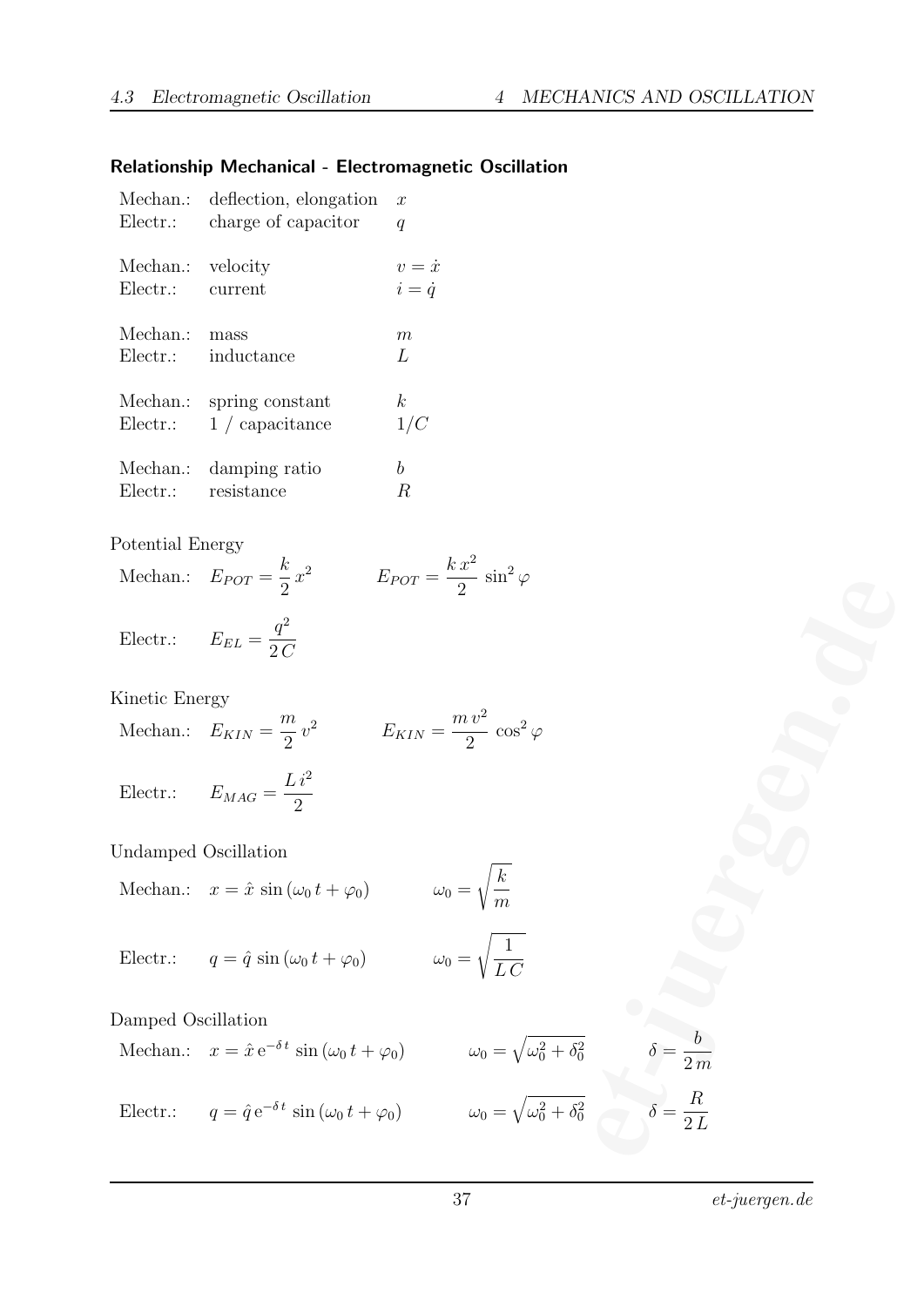### 4.4 Types of Oscillation

| $F_R$                                            | N            | repelling force                                         |  |  |
|--------------------------------------------------|--------------|---------------------------------------------------------|--|--|
| $F_D$                                            | N            | damping force, frictional force                         |  |  |
| $F_E$                                            | $\mathbf N$  | exciting force                                          |  |  |
| $\boldsymbol{k}$                                 | N/m          | spring constant                                         |  |  |
| $\,m$                                            | kg           | mass                                                    |  |  |
| $\boldsymbol{a}$                                 | $m/s^2$      | acceleration                                            |  |  |
| $\upsilon$                                       | m/s          | velocity                                                |  |  |
| $t\,$                                            | $\mathbf S$  | time                                                    |  |  |
| $\boldsymbol{x}$                                 | ${\bf m}$    | deflection, elongation                                  |  |  |
| $\varphi$                                        | rad          | excursion angle                                         |  |  |
| $\omega_0$                                       | $s^{-1}$     | angular eigenfrequency                                  |  |  |
| $\omega_d$                                       | $s^{-1}$     | eigenfrequency of damped oscillation                    |  |  |
| $\omega_E$                                       | $s^{-1}$     | exciting frequency, eigenfrequency in steady state      |  |  |
| $\omega_{RES}$                                   | $\rm s^{-1}$ | resonance frequency                                     |  |  |
| $T_d$                                            | $\mathbf S$  | period of damped oscillation                            |  |  |
| $\mu$                                            |              | friction coefficient                                    |  |  |
| $\boldsymbol{b}$                                 | $\rm kg/s$   | damping constant                                        |  |  |
| $\delta$                                         | $s^{-1}$     | decay coefficient                                       |  |  |
| D                                                |              | damping ratio                                           |  |  |
| d                                                |              | dissipation factor                                      |  |  |
| $\mathcal G$                                     |              | quality, resonance peak                                 |  |  |
| $\Lambda$                                        |              | logarithmic decrement                                   |  |  |
| $\alpha$                                         | rad          | phase delay of resonator with respect to exciter        |  |  |
| $x_{RES}$                                        | m            | resonance amplitude                                     |  |  |
| $\mathcal{X}_R$                                  | m            | resulting amplitude in superposition                    |  |  |
| $\boldsymbol{\mathcal{X}STAT}$                   | m            | static deflection at constant force                     |  |  |
| $f_S$                                            | $_{\rm Hz}$  | beat frequency                                          |  |  |
|                                                  |              |                                                         |  |  |
|                                                  |              | <b>Free Damped Oscillation</b>                          |  |  |
|                                                  |              |                                                         |  |  |
|                                                  |              | $F_R = m a$ $F_R = -k x - F_D$                          |  |  |
|                                                  |              | Friction independent on velocity                        |  |  |
|                                                  |              |                                                         |  |  |
|                                                  |              | $F_D = \mu F_N$                                         |  |  |
| Differential equation:                           |              |                                                         |  |  |
|                                                  |              |                                                         |  |  |
|                                                  |              | $m\ddot{x} + \mu F_N + kx = 0$                          |  |  |
|                                                  |              |                                                         |  |  |
|                                                  |              | $x = (\hat{x} + x_0) \cos (\omega_0 t \varphi_0) - x_0$ |  |  |
| Friction dependent on velocity, viscous friction |              |                                                         |  |  |
|                                                  |              | $F_D = bv$                                              |  |  |
|                                                  |              |                                                         |  |  |

### Free Damped Oscillation

$$
F_R = m a \qquad F_R = -k x - -F_D
$$

$$
F_D = \mu F_N
$$

$$
m\ddot{x} + \mu F_N + k\,x = 0
$$

$$
x = (\hat{x} + x_0) \cos(\omega_0 t \varphi_0) - x_0
$$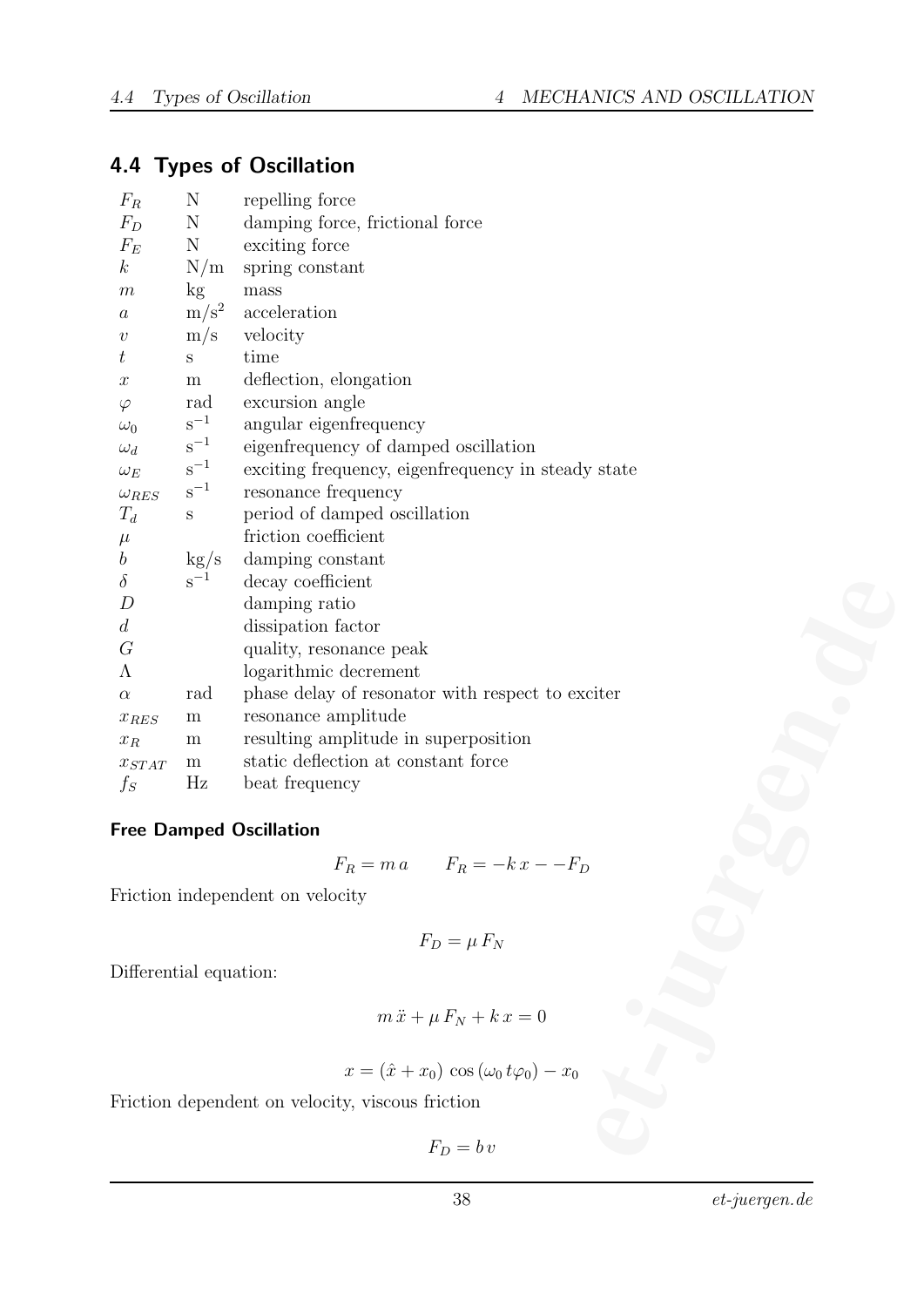Differential equation:

$$
m\ddot{x} + b\dot{x} + kx = 0
$$
  

$$
\ddot{x} + 2\delta \dot{x} + \omega_0^2 x = 0 \qquad \ddot{x} + 2D\omega_0 \dot{x} + \omega_0^2 x = 0
$$
  

$$
\omega_0 = \sqrt{\frac{k}{m}} \qquad \delta = \frac{b}{2m} \qquad D = \frac{\delta}{\omega_0} \qquad G = \frac{1}{D}
$$
  

$$
d = 2D \qquad d = \frac{b}{m\omega_0} \qquad d = \frac{b}{\sqrt{m\,k}}
$$

#### Underdamped Case

Low damping Conditions:  $\delta < \omega_0$   $D < 1$ 



 $\overline{t}$ 

$$
x(t) = \hat{x}_0 e^{-\delta t} \cos(\omega_d t + \varphi_0)
$$

$$
T_{D}
$$
\n
$$
x(t) = \hat{x}_{0} e^{-\delta t} \cos (\omega_{d} t + \varphi_{0})
$$
\n
$$
\omega_{d} = \sqrt{\frac{k}{m} - \frac{b^{2}}{4m^{2}}} \qquad \omega_{d} = \sqrt{\omega_{0}^{2} - \delta^{2}} \qquad \omega_{d} = \omega_{0}^{2} \sqrt{1 - D^{2}}
$$
\n
$$
\frac{\hat{x}_{i}}{\hat{x}_{i+1}} = e^{-\delta T_{d}} \qquad \Lambda = \ln \frac{\hat{x}_{i}}{\hat{x}_{i+1}} \qquad \Lambda = \delta T_{d}
$$
\nderline Case\n
$$
\lim_{t \to \infty} \omega_{D} = 1
$$
\n
$$
x(t) = (\hat{x}_{0} + \hat{x}_{1} t) e^{-\delta t} \qquad x(t) = \hat{x}_{0} (1 + \delta t) e^{-\delta t}
$$

### Aperiodic Borderline Case

Medium damping Conditions:  $\delta = \omega_0$   $D = 1$  $\overline{x}$ 

$$
x(t) = (\hat{x}_0 + \hat{x}_1 t) e^{-\delta t}
$$
  $x(t) = \hat{x}_0 (1 + \delta t) e^{-\delta t}$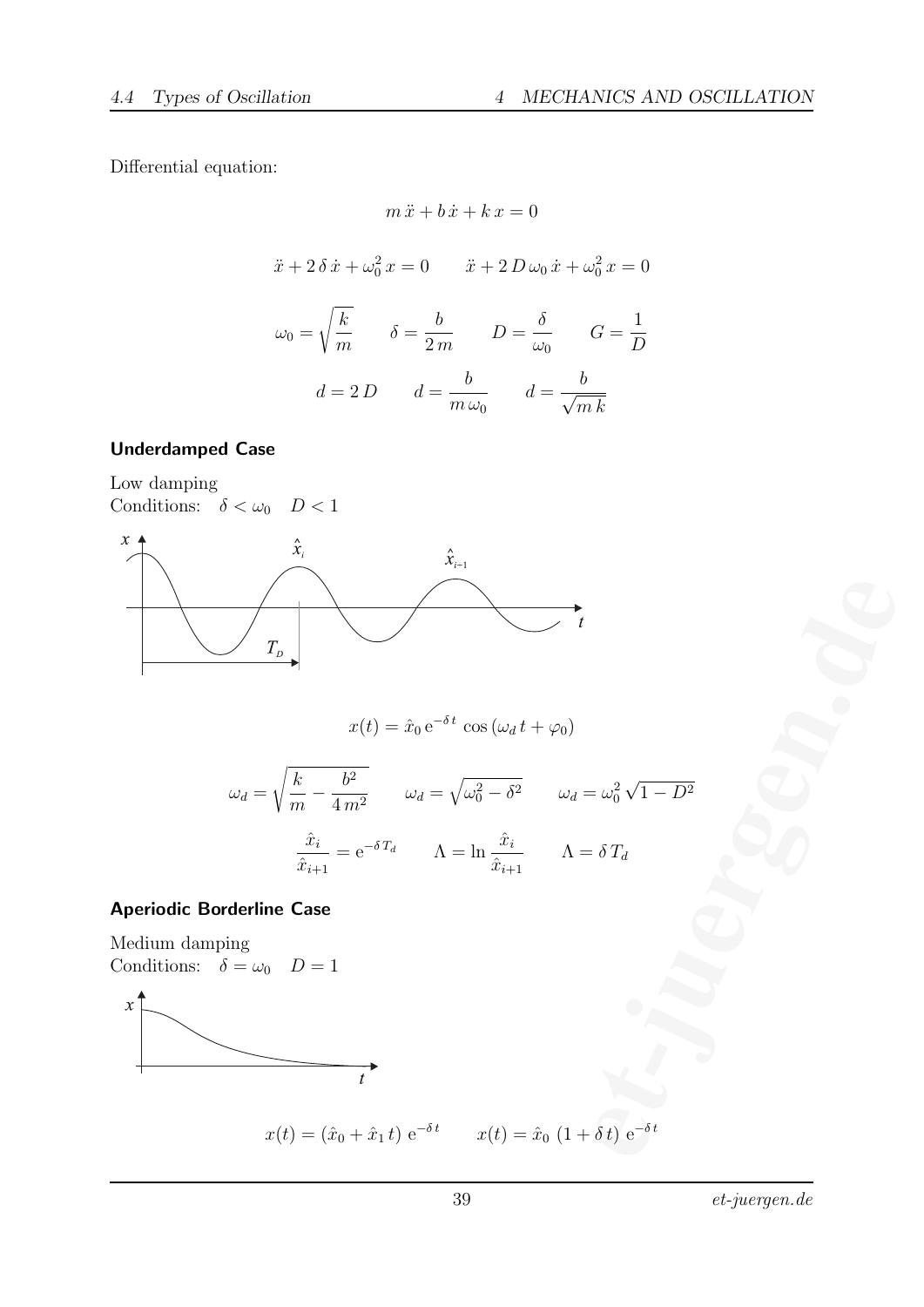$b = 2\sqrt{m\,k}$ 

#### Overdamped Case

Strong damping Conditions:  $\delta > \omega_0$   $D > 1$ 



$$
x(t) = \hat{x}_0 e^{-\delta t} \cosh(\omega'_d t)
$$

Eigenfrequency becomes imaginary:

$$
\omega'_d = j\sqrt{\delta^2 - \omega^2}
$$

$$
b > 2\sqrt{mk}
$$

#### Forced Oscillation

Condition:  $\sum$  external forces = 0

$$
F_E + F_R + F_D = m \ddot{x}
$$
  

$$
F_E = \hat{F}_E \cos(\omega_E t) \qquad F_R = -k \, x
$$
  

$$
F_D = -b \dot{x} \qquad F_D = -b \, v
$$

Differential equation:

$$
m\ddot{x} + b\dot{x} + k\,x = F_E(t)
$$

$$
b > 2\sqrt{mk}
$$
\n
$$
\text{ation}
$$
\n
$$
\text{c}{\text{xterminal forces}} = 0
$$
\n
$$
F_E + F_R + F_D = m\ddot{x}
$$
\n
$$
F_E = \hat{F}_E \cos(\omega_E t) \qquad F_R = -k\,x
$$
\n
$$
F_D = -b\dot{x} \qquad F_D = -bv
$$
\n
$$
m\ddot{x} + b\dot{x} + k\,x = F_E(t)
$$
\n
$$
\ddot{x} = 2\,\delta\,\dot{x} + \omega_0^2\,x \qquad \ddot{x} = \frac{\hat{F}_E}{m}\cos(\omega_E t)
$$
\n
$$
\alpha = \arctan\frac{\omega_E b}{m\,(\omega_0^2 - \omega_E^2)} \qquad \alpha = \arctan\frac{2\,\omega_E \,\delta}{\omega_0^2 - \omega_E^2}
$$
\n
$$
x(t) = \hat{x}\,\omega_E\,\sin(\omega_E t + \varphi_0\,\omega_E) \qquad \hat{x} = \frac{\hat{F}_E}{\sqrt{(m\,\omega_0^2 - k^2) + b^2\,\omega_E^2}}
$$
\n
$$
\varphi(\omega_E) = \arctan\frac{b\,\omega_E}{m\,\omega_E^2 - k}
$$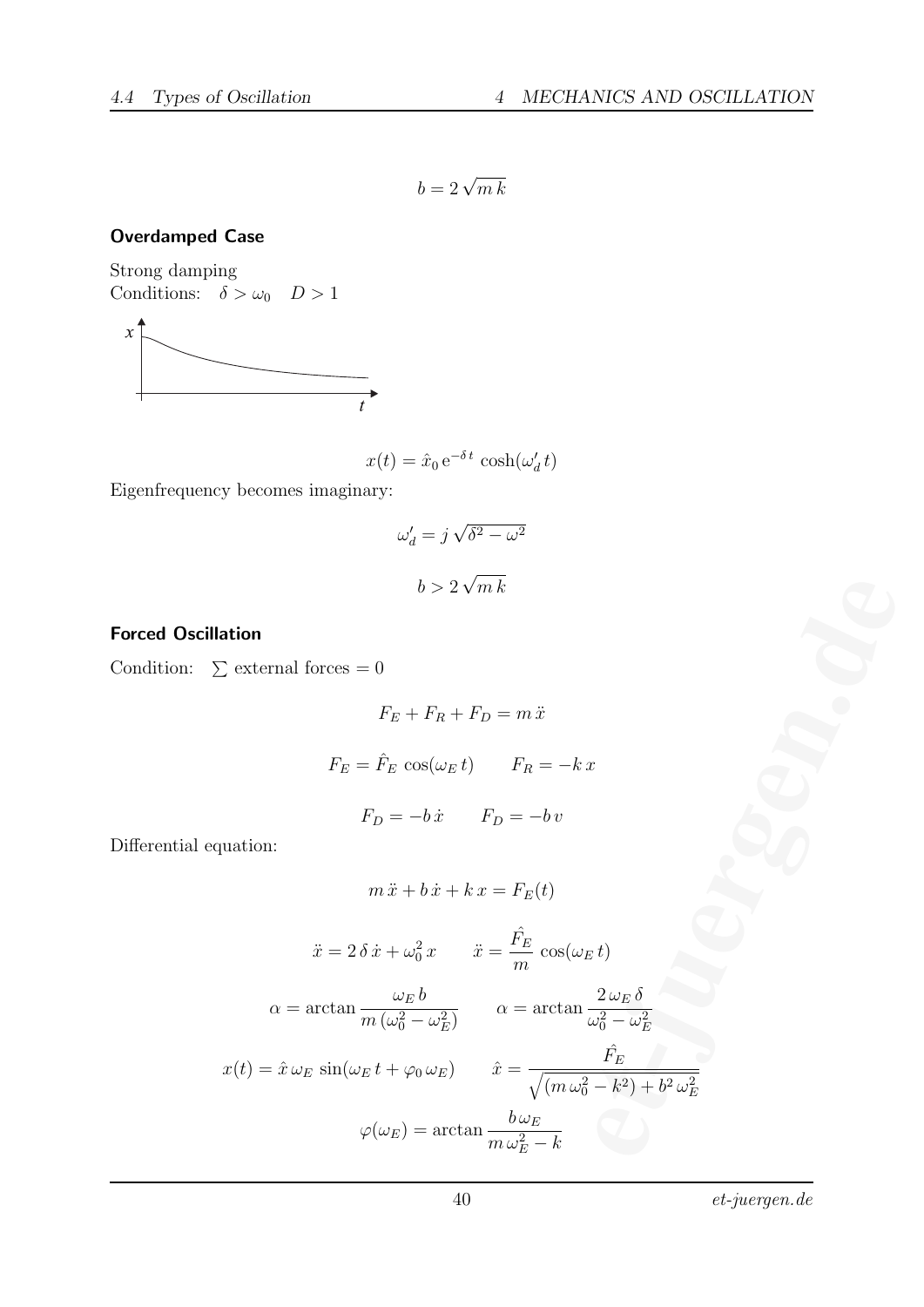#### Resonance

$$
\omega_{RES} = \sqrt{\omega_0^2 - \frac{b^2}{2 m^2}} \qquad \omega_{RES} = \sqrt{\omega_0^2 - 2 \delta^2}
$$

$$
\hat{x}_{RES} = \frac{\hat{F}_E}{b \sqrt{\omega_0^2 - \delta^2}} \qquad \hat{x}_{RES} = \frac{\hat{F}_E}{b \omega_d^2} \qquad \hat{x}_{RES} = \frac{\hat{F}_E}{2 \delta m \omega_d}
$$

$$
G = \frac{\pi \omega_0^2}{\Lambda \omega_d^2} \qquad G \approx \frac{\pi}{\Lambda}
$$

$$
\frac{\hat{x}}{\hat{x}_{STAT}} = \frac{\omega_0^2}{\sqrt{(\omega_0^2 - \omega_E^2)^2 + (2 \delta \omega_E)^2}}
$$

### Superposition



The same orientation and the same frequency

$$
\hat{x}_R = \sqrt{\hat{x}_1^2 + \hat{x}_2^2 + 2\,\hat{x}_1\,\hat{x}_2\,\cos(\varphi_{01} - \varphi_{02})}
$$

$$
\varphi_{0R} = \arctan\frac{\hat{x}_1\,\sin\varphi_{01} + \hat{x}_2\,\sin\varphi_{02}}{\hat{x}_1\,\cos\varphi_{01} + \hat{x}_2\,\cos\varphi_{02}}
$$

Condition:  $\hat{x}_1 = \hat{x}_2$ 

$$
\hat{x}_R = 2\,\hat{x}_1\,\cos\frac{\varphi_{01} - \varphi_{02}}{2}
$$

Condition:  $\Delta \varphi = \pi$ Cancelling, subtraction of amplitudes

The same orientation but different frequencies: beat, low differences of frequencies  $\frac{1}{\sqrt{2}}$ <br> **example 2**<br> **ferences** of frequencies<br>  $\frac{\omega_2}{t}$ 

$$
x_R(t) = 2\,\hat{x}\,\cos\left(\frac{\omega_1 - \omega_2}{2}\,t\right)\,\sin\left(\frac{\omega_1 + \omega_2}{2}\,t\right)
$$

beat frequency

$$
f_S = f_1 - f_2
$$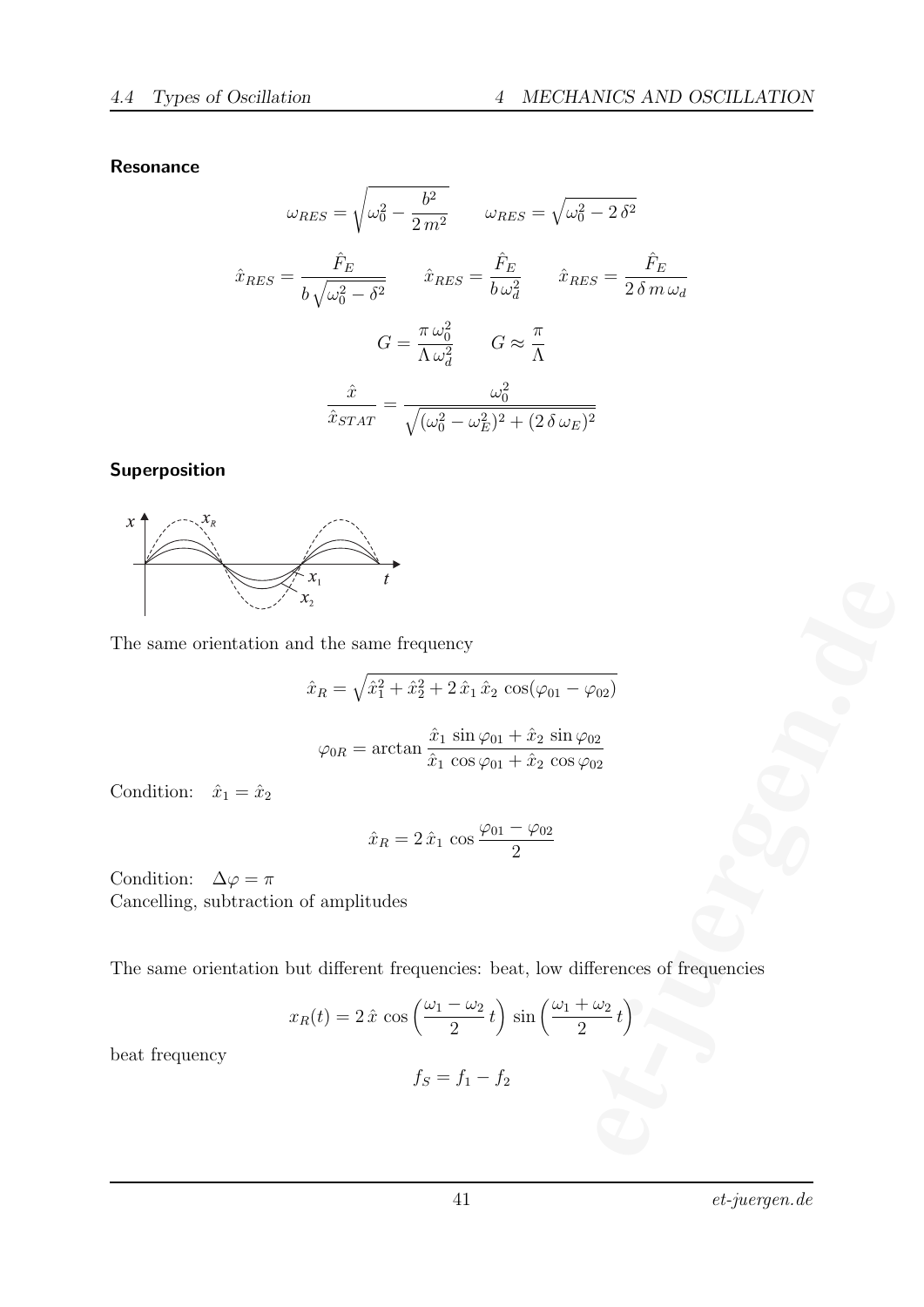# 5 Fluid Dynamics

### 5.1 Resting Fluid

| $\, p$           | Pa                     | pressure                                 |
|------------------|------------------------|------------------------------------------|
| $p_S$            | Pa                     | gravitational pressure                   |
| $p_H$            | Pa                     | air pressure at height h                 |
| $p_0$            | Pa                     | air pressure at earth's surface          |
| $\kappa$         | 1/Pa                   | compressibility                          |
| $\,F$            | $\mathbf N$            | force applied to a surface               |
| $F_A$            | $\mathbf N$            | buoyancy force                           |
| $F_G$            | $\mathbf N$            | weight force                             |
| $F_{HUB}$ N      |                        | lifting force                            |
| $\overline{A}$   | m <sup>2</sup>         | area                                     |
| V                | m <sup>3</sup>         | volume                                   |
| $\Delta V$       | m <sup>3</sup>         | change of volume with change of pressure |
| $W_P$            | $\int$                 | work due to pressure                     |
| $\boldsymbol{s}$ | m                      | distance                                 |
| $\hbar$          | m                      | height                                   |
| $\rho$           |                        | $\text{kg/m}^3$ density                  |
| $\rho_F$         |                        | $\text{kg/m}^3$ density of a fluid       |
| $\rho_K$         | $\text{kg}/\text{m}^3$ | density of a body inside a fluid         |
| $\mathfrak{g}$   | $m/s^2$                | gravitational acceleration               |
|                  |                        |                                          |

### Piston Pressure



$$
p = \frac{F}{A} \qquad p = \frac{F_1}{A_1} = \frac{F_2}{A_2}
$$

$$
p = \frac{dF}{dA}
$$

Work of Pressure

density  
density of a fluid  
density of a body inside a fluid  
gravitational acceleration  
e  

$$
\frac{A_2}{\sqrt{2\pi\sqrt{2}}} \leftarrow F_2
$$

$$
p = \frac{F}{A} \qquad p = \frac{F_1}{A_1} = \frac{F_2}{A_2}
$$

$$
p = \frac{dF}{dA}
$$
ure  

$$
W_P = -\int \vec{F}(s) \, ds \qquad W_P = -\int_{V_1}^{V_2} dV \qquad W_P = -\vec{p} \, dV
$$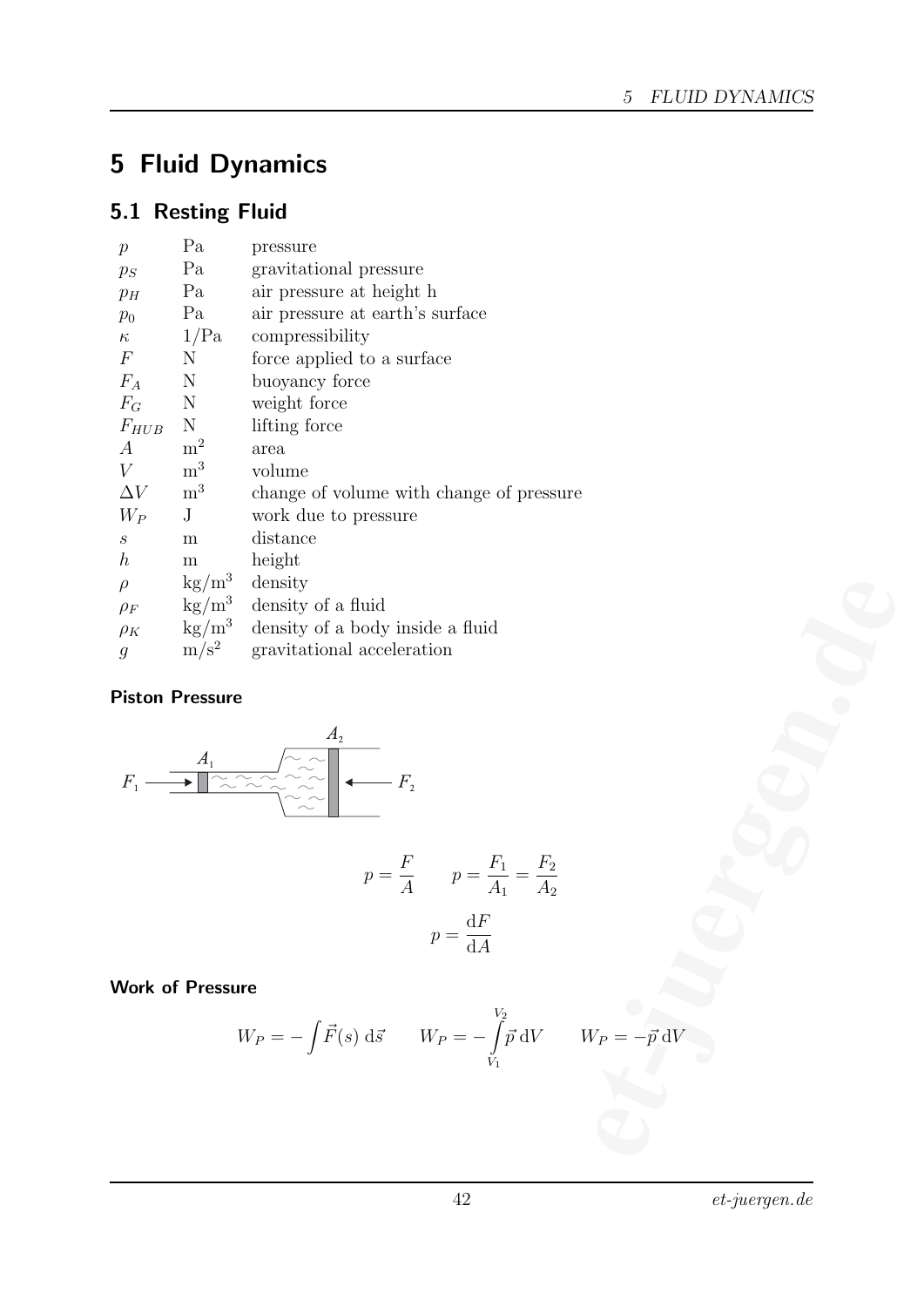### Gravitational Pressure



$$
p_S = \rho \, g \, h \qquad p_S = \frac{\rho \, g \, V}{A}
$$

Gravitational pressure of gases, barometric formula:

$$
p_H = p_0 e^{-\frac{\rho_0 g f}{p_0}}
$$

### Boyle's Law of Volume and Pressure

$$
p_1 V_1 = p_2 V_2 \t pV = \text{const.}
$$

$$
\kappa = -\frac{1}{V} \frac{dV}{dp} \qquad \Delta V = -\kappa \Delta p V \qquad \kappa_{GAS} = \frac{1}{p}
$$

Buoyancy



 $F_A = \rho_F V_F g$   $F_A = m_F g = F_{G_F}$   $F_A =$  $\rho_F$  $\frac{\rho_F}{\rho_K} F_{G_K}$  $\vec{e}_{\vec{p}}$ <br>  $\vec{e}_{\vec{p}} = \frac{\partial F}{\partial \vec{k}} F_{\vec{q}}$ <br>  $\vec{p}_{\vec{k}}$ <br>  $\vec{p}_{\vec{k}}$ <br>  $\vec{p}_{\vec{k}}$ <br>  $\vec{p}_{\vec{k}}$ <br>  $\vec{p}_{\vec{k}}$ <br>  $\vec{p}_{\vec{k}}$ 

$$
\Delta p = p_2 - p_1 \qquad \Delta p \, A = A \, \rho \, g \, \Delta h
$$

$$
F_{HUB} = F_A - F_G \qquad F_{HUB} = \rho_F g V - \rho_K g V
$$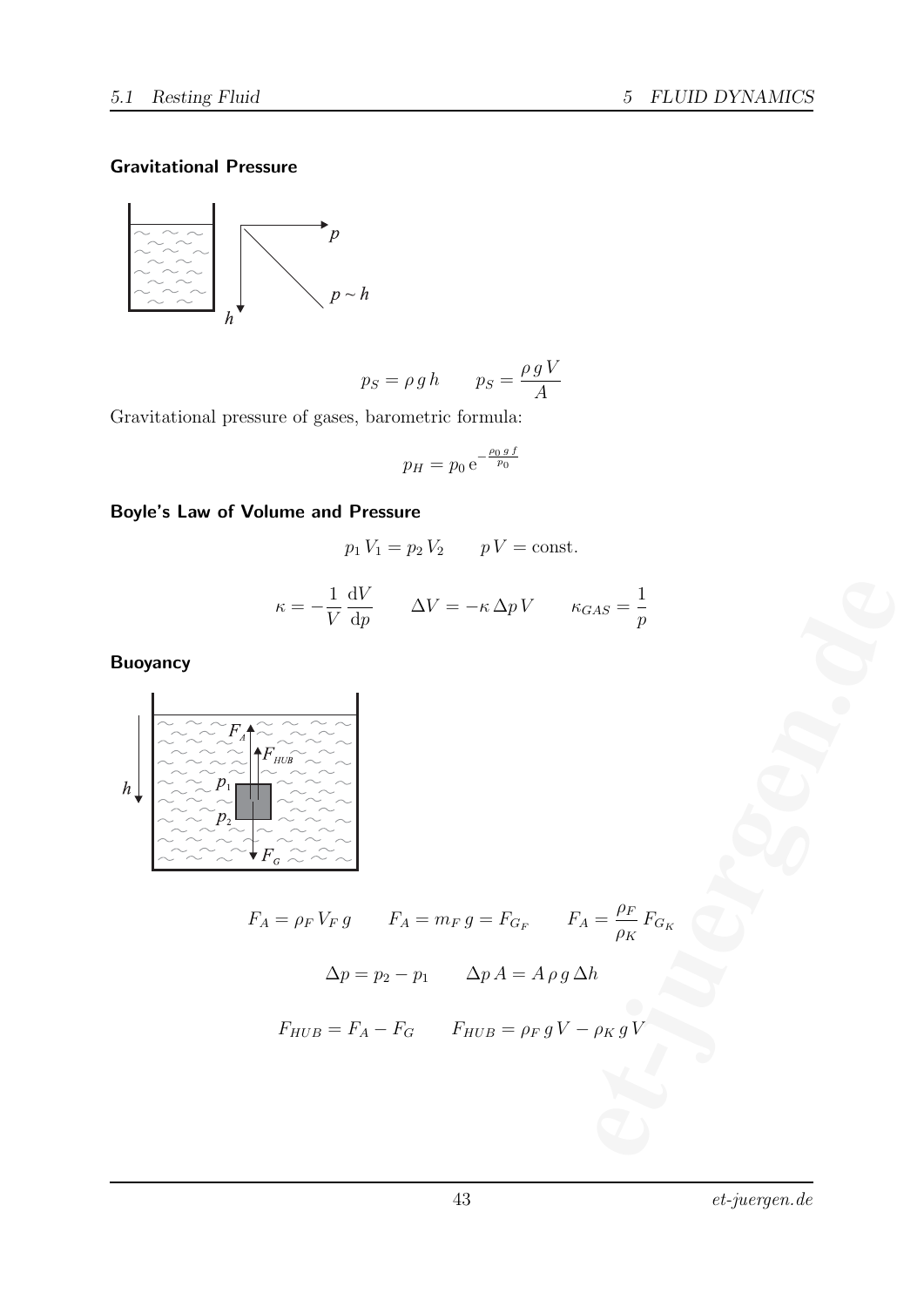### 5.2 Intermolecular Forces

| $\sigma$                    | N/m                    | surface tension of the fluid                  |
|-----------------------------|------------------------|-----------------------------------------------|
| W                           | J                      | work                                          |
| $\overline{A}$              | m <sup>2</sup>         | area                                          |
| $\mathcal{S}_{\mathcal{S}}$ | m                      | distance                                      |
| l                           | m                      | length, diameter                              |
| $\,F$                       | N                      | force perpendicular to surface                |
| $F_A$                       | N                      | adhesive force (force between two substances) |
| $F_K$                       | N                      | cohesive force                                |
| $\mathcal{p}$               | Pa                     | pressure                                      |
| $\mathcal{r}$               | m                      | radius of a tube                              |
| $r_K$                       | m                      | radius of spherical surface                   |
| $\alpha$                    | rad, deg               | contact angle                                 |
| $\rho$                      | $\text{kg}/\text{m}^3$ | density                                       |
| $\overline{q}$              | $m/s^2$                | gravitational acceleration                    |

### Surface Tension



$$
\sigma = \frac{W}{A} \qquad \sigma = \frac{dW}{dA}
$$

$$
\sigma = \frac{F \Delta s}{2l \Delta s} \qquad \sigma = \frac{F}{2l}
$$

Surface pressure of a fluid ball:

$$
p=\frac{2\,\sigma}{r}
$$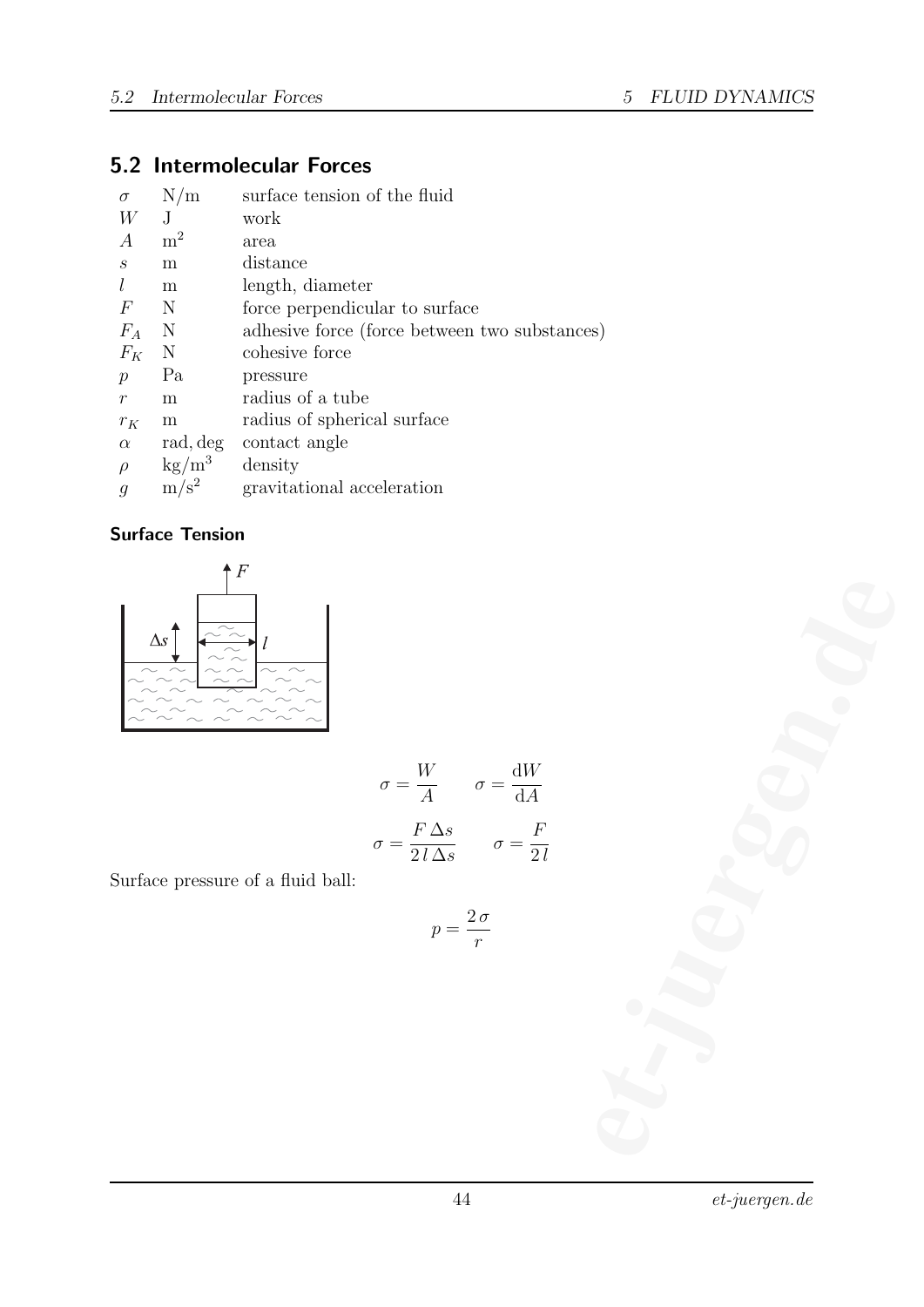### **Capillarity**

Wetting liquid



 $\alpha < 90 \deg$   $F_A > F_K$ 

Capillary ascension



Non-wetting liquid



 $\alpha > 90 \text{ deg}$   $F_A < F_K$ 

Capillary depression



 $\sigma_{GF}$  cos  $\alpha = \sigma_{GW} - \sigma_{FW}$ 

$$
h = \frac{2\,\sigma\,\cos\alpha}{\rho\,g\,r}
$$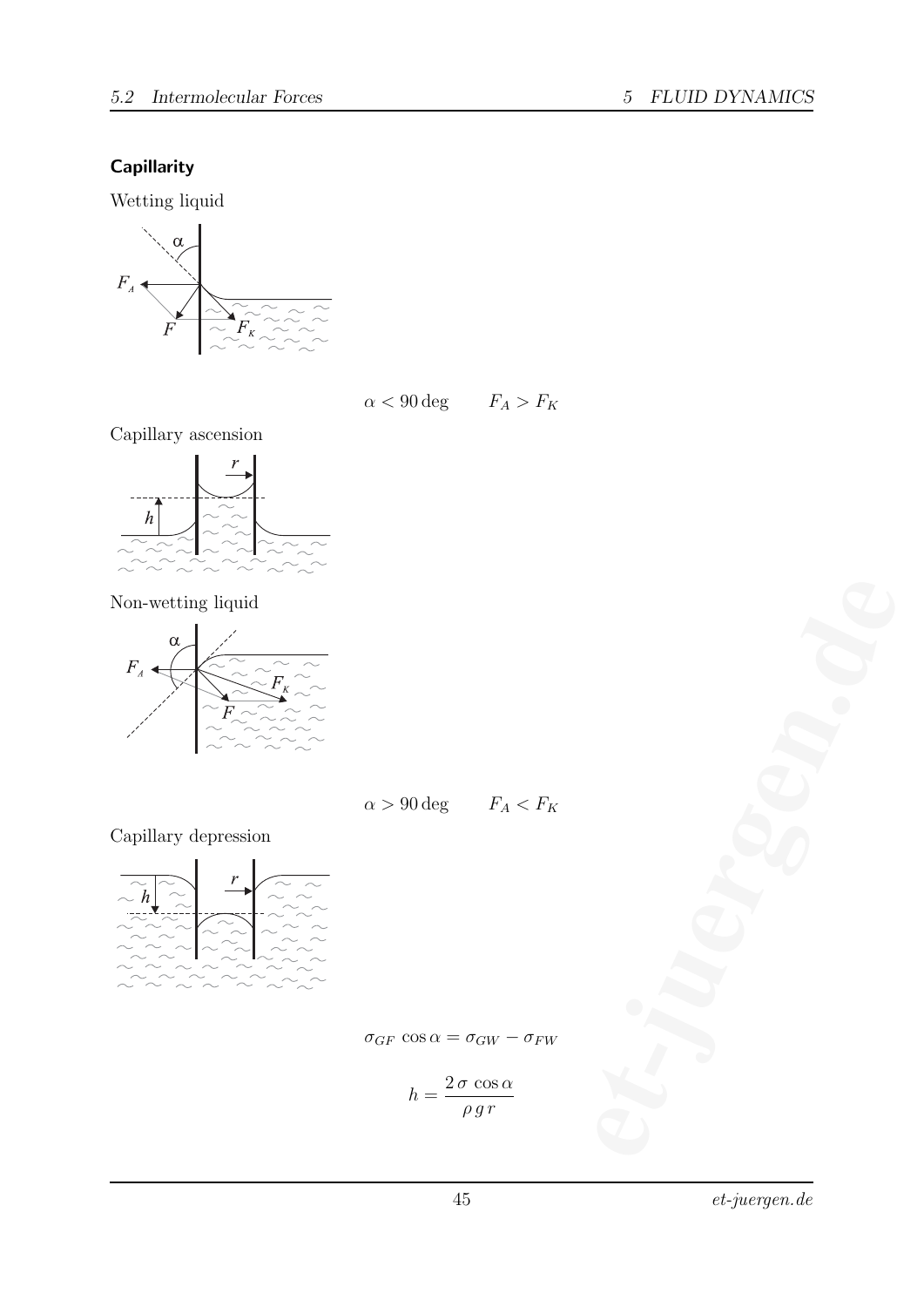Capillary tension



$$
\Delta p = \frac{2 \sigma}{r_K}
$$

$$
\cos \alpha = \frac{r}{r_K}
$$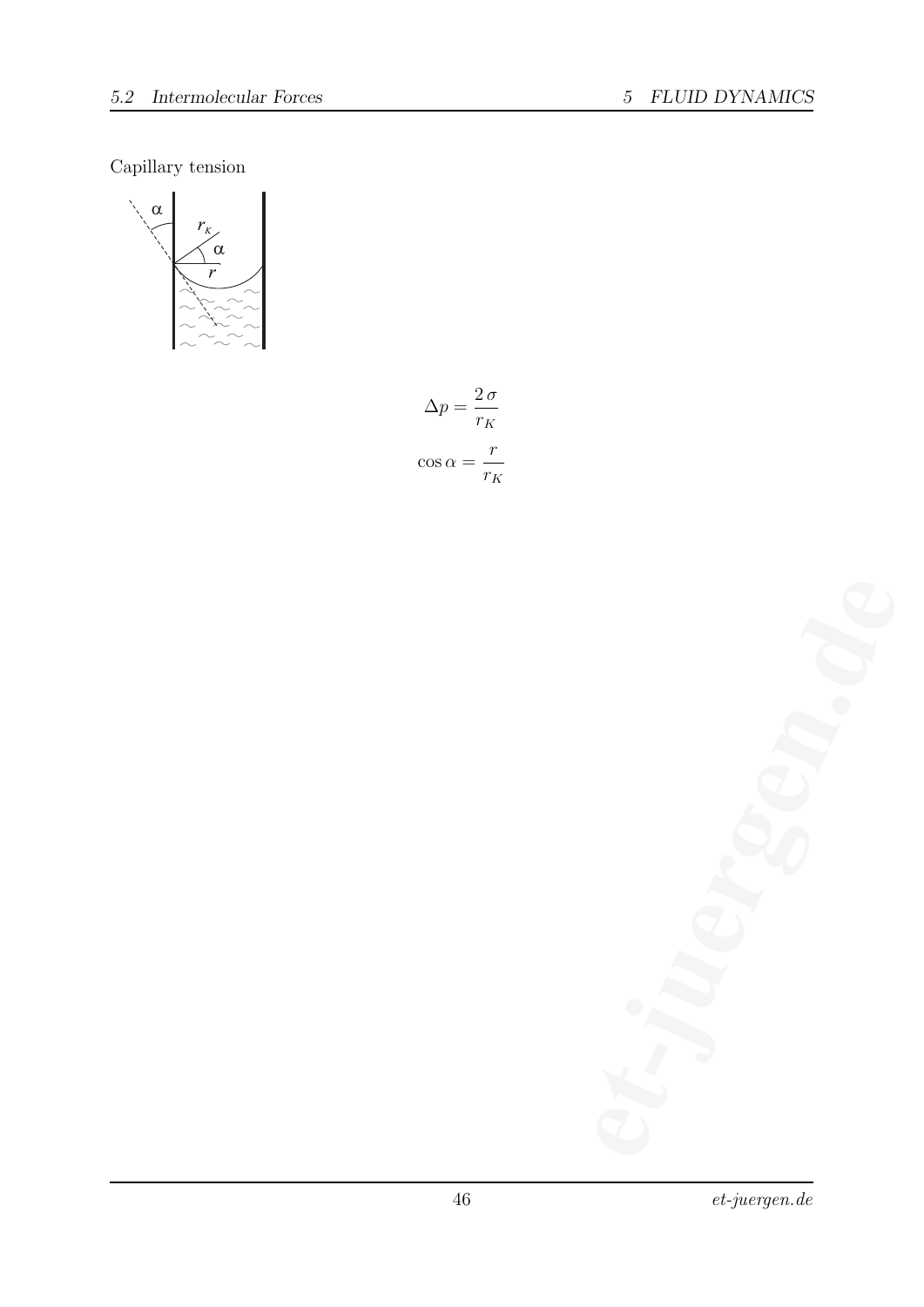# 5.3 Moving Fluid

| $\dot{\jmath}$                                            | $\text{kg/m}^2\text{ s}$ | mass flow density                         |
|-----------------------------------------------------------|--------------------------|-------------------------------------------|
| $I_M$                                                     | $\rm kg/s$               | mass flow                                 |
| $\rho$                                                    | $\text{kg}/\text{m}^3$   | density                                   |
| $\upsilon$                                                | m/s                      | flow velocity                             |
| $\upsilon_M$                                              | m/s                      | average flow velocity                     |
| $\boldsymbol{t}$                                          | $\mathbf S$              | time                                      |
| $\boldsymbol{A}$                                          | m <sup>2</sup>           | cross-section area                        |
| $\boldsymbol{s}$                                          | m                        | distance                                  |
| $\,m$                                                     | $\mathrm{kg}$            | mass                                      |
| V                                                         | $\mathrm{m}^3$           | volume                                    |
| $F_Z$                                                     | $\mathbf N$              | pulling force                             |
| $F_R$                                                     | N                        | frictional force                          |
| ${\cal F}_A$                                              | $\mathbf N$              | buoyancy force                            |
| $\mathcal{F}_G$                                           | N                        | weight force                              |
| $F_N$                                                     | $\mathbf N$              | normal force, perpendicular to surface    |
| $\eta$                                                    | Pas                      | dynamic viscosity                         |
| $\nu$                                                     | $m^2/s$                  | kinematic viscosity                       |
| $\boldsymbol{h}$                                          | ${\bf m}$                | distance, height                          |
| $\varphi$                                                 | $Pa^{-1} s^{-1}$         | fluidity                                  |
| Re                                                        |                          | Reynolds number                           |
| L                                                         | ${\bf m}$                | characteristic length of a body           |
| $\tau$                                                    | $N/m^2$                  | shearing stress                           |
| $\gamma$                                                  | rad                      | gradient of shear rate                    |
| $\boldsymbol{R}$                                          | ${\bf m}$                | inner radius of a tube                    |
| $\boldsymbol{r}$                                          | ${\bf m}$                | radius of a moving cylinder               |
| $\boldsymbol{b}$                                          | ${\bf m}$                | width                                     |
| $\mathcal C$                                              | ${\bf m}$                | half plate distance                       |
| l                                                         | ${\bf m}$                | length                                    |
| $\boldsymbol{x}$                                          | ${\bf m}$                | distance to plate                         |
| $V_K$                                                     | $\mathrm{m}^3$           | volumen of a ball                         |
| $\boldsymbol{a}$                                          | $m/s^2$                  | acceleration                              |
| $\mathcal{G}% _{M_{1},M_{2}}^{\alpha,\beta}(\varepsilon)$ | $m/s^2$                  | gravitational acceleration                |
| $\omega_z$                                                | $s^{-1}$                 | rotation velocity in z-direction          |
| $\boldsymbol{p}$                                          | Pa                       | pressure                                  |
| $p_{ges}$                                                 | Pa                       | total pressure                            |
| $p_{STAT}$                                                | Pa                       | static pressure, atmospheric pressure     |
| $p_{DYN}$                                                 | Pa                       | dynamic pressure                          |
| $p_{GEOD}$                                                | Pa                       | geodetic pressure, gravitational pressure |
|                                                           |                          |                                           |
|                                                           |                          |                                           |
|                                                           |                          |                                           |
|                                                           |                          |                                           |
|                                                           |                          |                                           |
|                                                           |                          |                                           |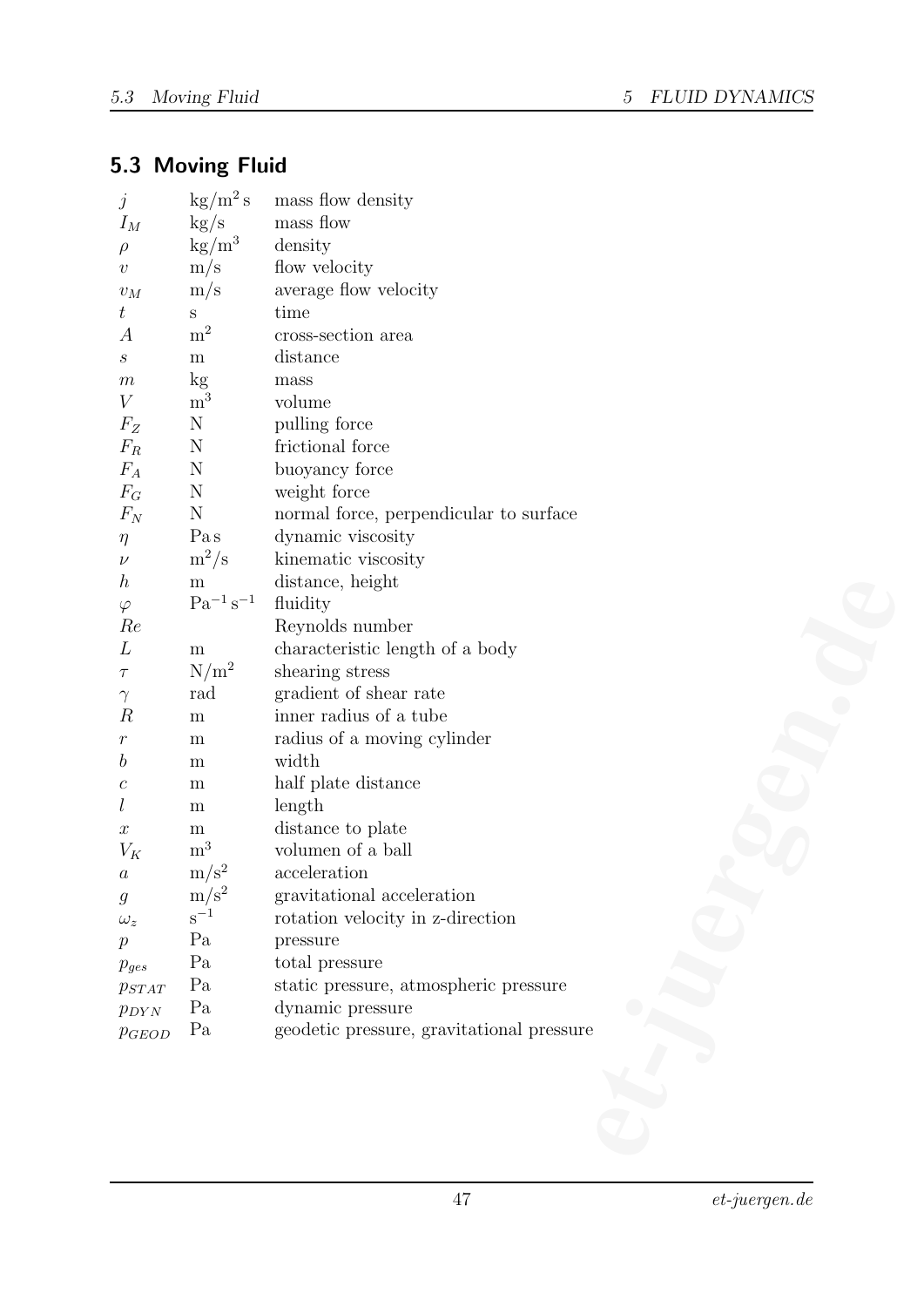### Mass Flow and Density

$$
j = \rho v \qquad j = \frac{\rho \, dA \, ds}{dA \, dt} \qquad j = \frac{dQ}{dA \, dt}
$$

$$
dQ = \rho \, dA \, ds
$$

$$
I_M = \frac{dm}{dt} \qquad I_M = \dot{m}
$$

$$
I_M = \rho v \, A \qquad I_M = \oint_0 \rho v \, dA \qquad I_M = \iint_A \vec{j} \, dA
$$

$$
\dot{V} = \frac{\dot{m}}{\rho} = A \, v = \text{const.}
$$

### Laminar Flow, internal Friction



$$
\vec{F}_Z = \eta A \frac{dv}{dh} \qquad \vec{F}_R = -\eta A \frac{dv}{dh}
$$
\n
$$
\eta = \frac{1}{\varphi}
$$
\n
$$
Re = \frac{\rho L v}{\eta} \qquad Re = \frac{L v}{\nu} \qquad \nu = \frac{\eta}{\rho}
$$
\n
$$
\tau = \frac{\vec{F}_R}{A} \qquad \tau = -\eta \dot{\gamma}
$$



$$
\tau = \frac{\vec{F}_R}{A} \qquad \tau = -\eta \dot{\gamma}
$$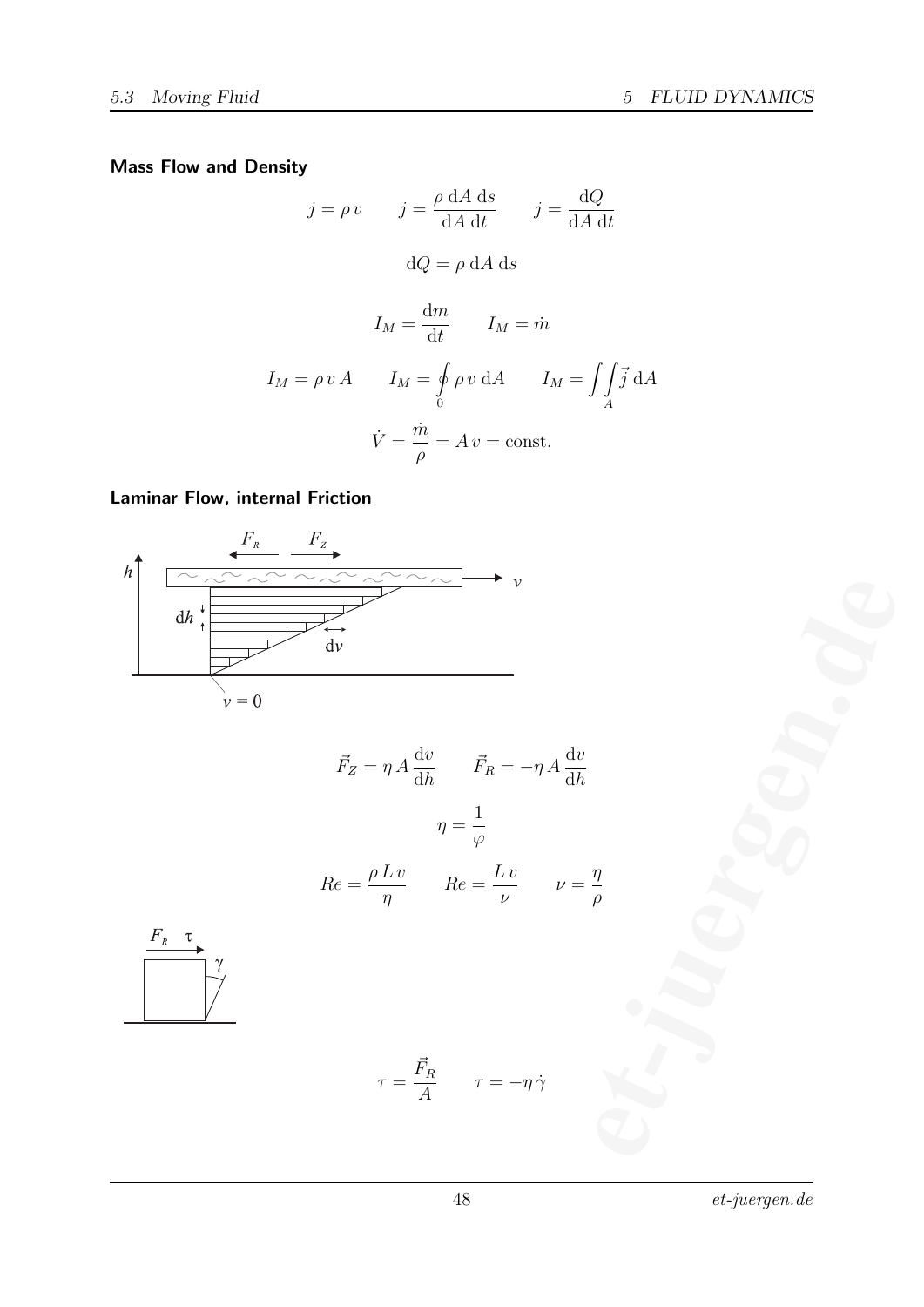#### Laminar Flow between two Plates



$$
v(x) = \frac{p_1 - p_2}{2\eta l} (c^2 - x^2) \qquad F_R = \frac{6\eta l b v_M}{c} \qquad v_M = \frac{1}{2bc} \frac{dV}{dt}
$$

Volume flow

$$
\frac{\mathrm{d}V}{\mathrm{d}t} = \frac{2\,b\,(p_1 - p_2)\,c^3}{3\,\eta\,l}
$$

Mass flow

$$
I_M = \frac{2 b (p_1 - p_2) c^3}{3 \eta l} \rho
$$

#### Laminar Flow inside a Tube



Laminar pressure loss

$$
\Delta p = \frac{8\,\eta\,l}{\pi\,R^2}\,v
$$

49 et-juergen.de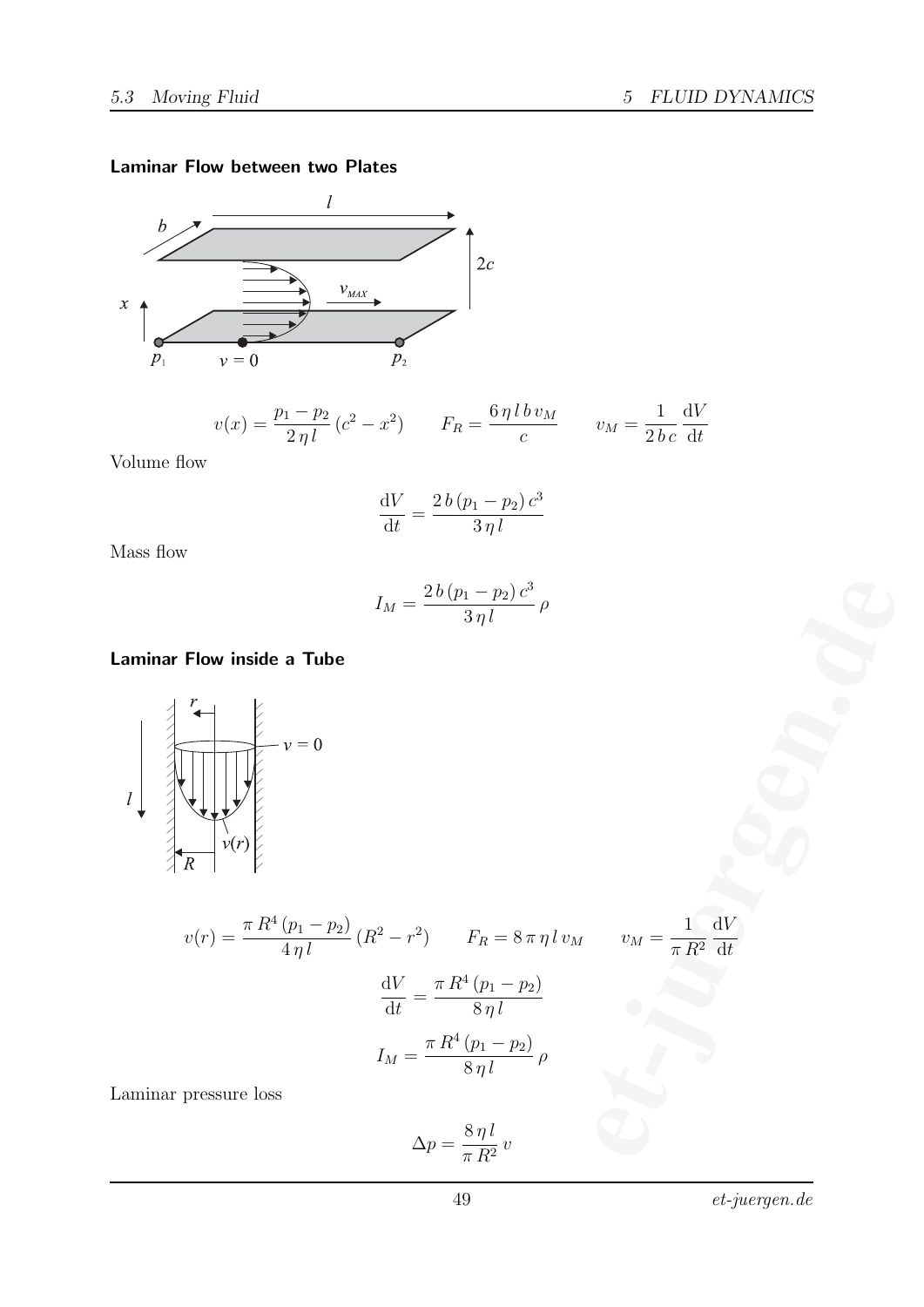Kritical Reynolds number (above leads to turbulent viscosity inside the tube):

$$
Re_{KRIT}=2320
$$

### Laminar Flow surrounding a Ball



Stokes' law

 $F_R = 6 \pi \eta \operatorname{Re} v$   $F_A = \rho_F V_K g$ 

Condition:  $v = v(t)$ 

$$
m a = F_G - F_A - F_R
$$

Condition:  $v = \text{const.}$ 

$$
0 = F_G - F_A - F_R
$$

#### Rotation inside a Flow



$$
\omega_z = \frac{\partial v_y}{\partial x} - \frac{\partial v_x}{\partial y}
$$

Condition:  $v_y = 0$ 

$$
\omega_z = -\frac{\partial v_x}{\partial y}
$$

3-dimensional

$$
\vec{\omega} = \text{rot}\,\vec{v} \qquad \vec{\omega} = \nabla \times \vec{v}
$$